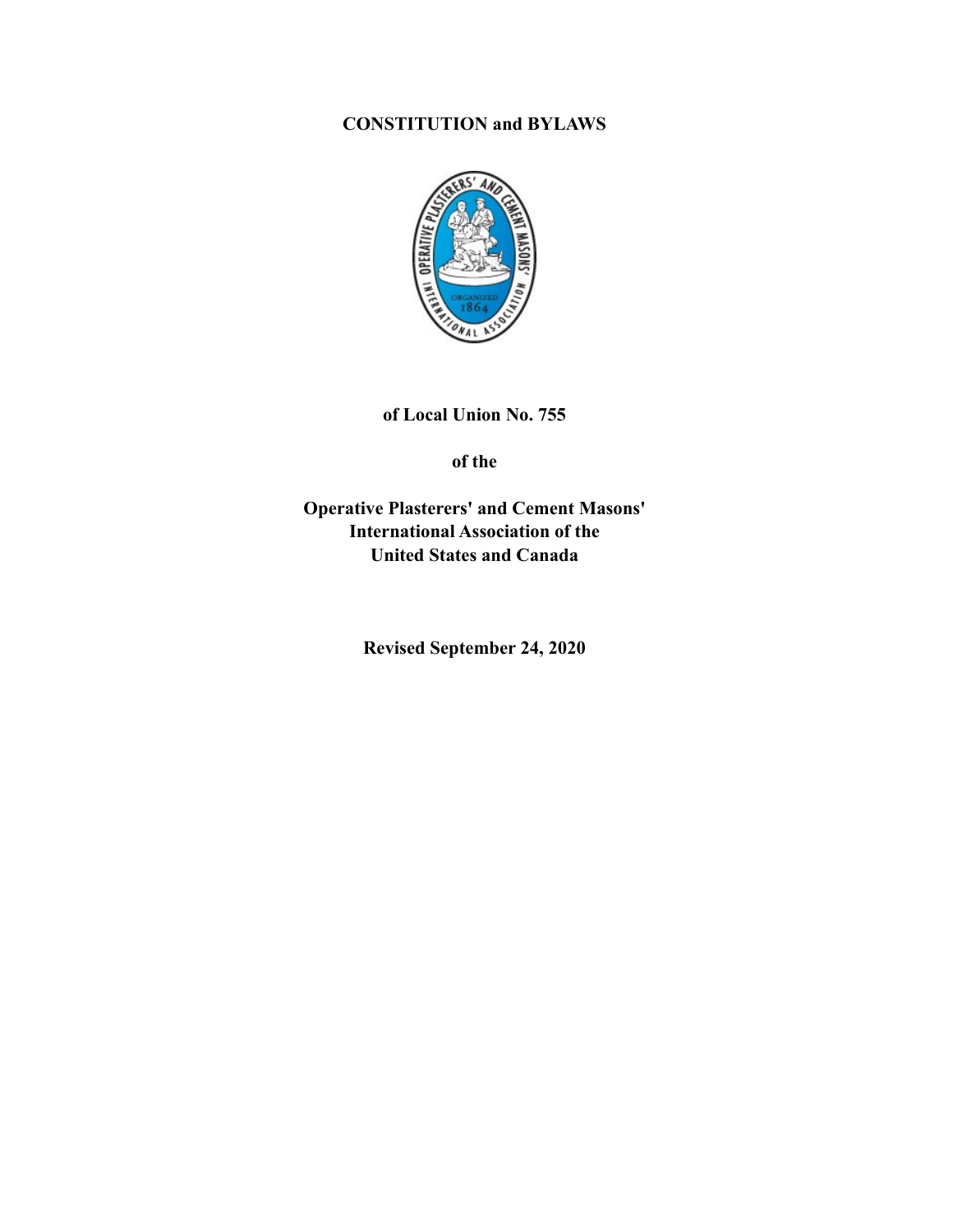# **IF YOU WANT A VOICE AND VOTE ON ANY MATTER AFFECTING THE AFFAIRS OF THIS LOCAL UNION**

# **YOU MUST BE IN GOOD STANDING!**

# **TO BE IN GOOD STANDING, YOUR DUES MUST NOT BE MORE THAN TWO MONTHS IN ARREARS!**

# **KEEP YOUR LOCAL UNION'S FINANCIAL OBLIGATIONS CURRENT BY KEEPING YOUR DUES PAYMENT'S CURRENT**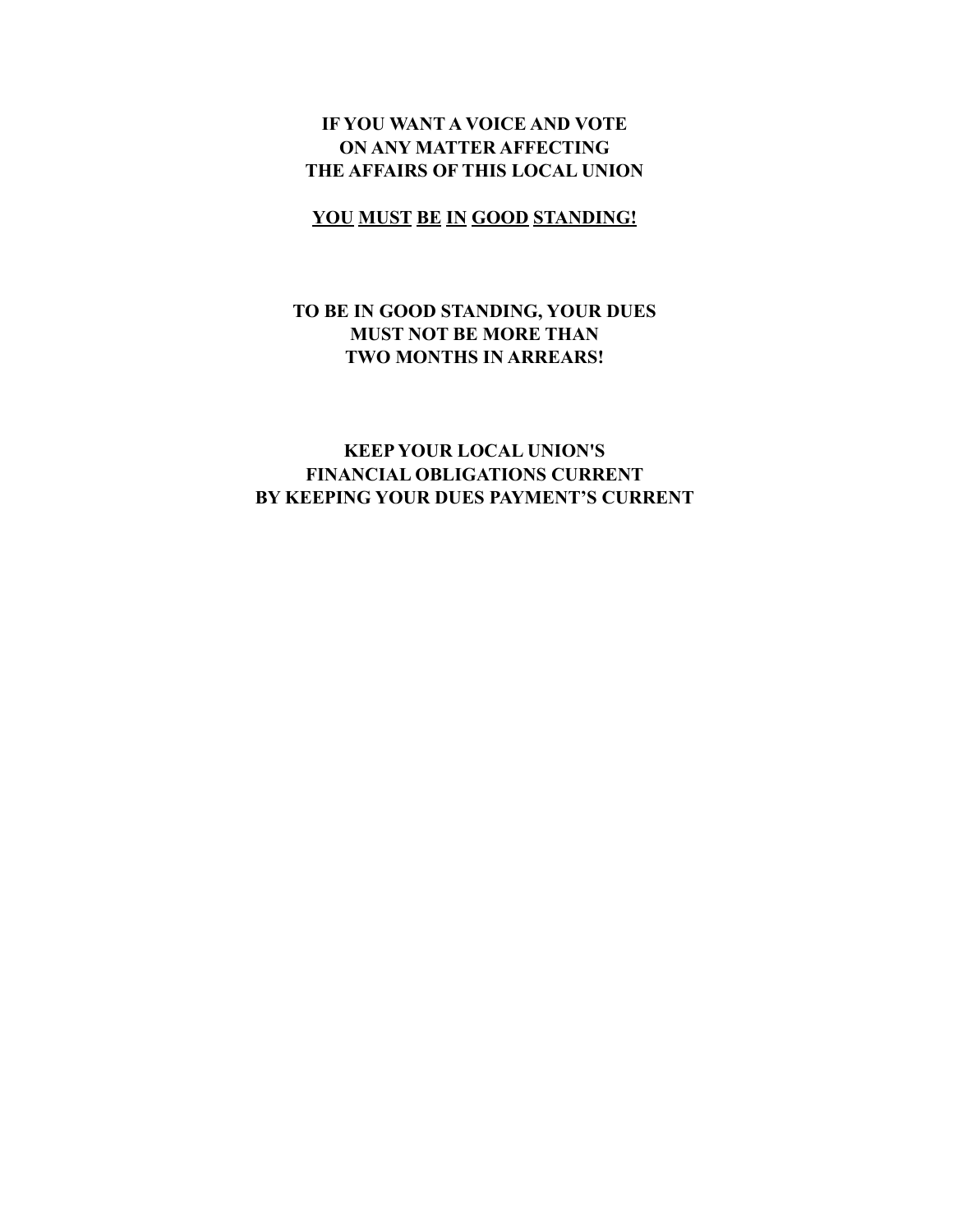# **LOCAL UNION CONSTIUTION AND BYLAWS**

# **TABLE OF CONTENTS**

# **Page Article Description No.**

| 1              |                                                          |
|----------------|----------------------------------------------------------|
| $\overline{2}$ |                                                          |
| 3              |                                                          |
| 4              |                                                          |
| 5              |                                                          |
| 6              |                                                          |
| 7              |                                                          |
| 8              | Eligibility to Vote at Local Union Elections             |
| 9              |                                                          |
| 10             |                                                          |
| 11             |                                                          |
| 12             |                                                          |
| 13             |                                                          |
| 14             |                                                          |
| 15             | Special Rules for Apprentices Seeking Permanent Transfer |
| 16             |                                                          |
| 17             |                                                          |
| 18             |                                                          |
| 19             |                                                          |
| 20             | Local Union Officers and Employees Pension Plan          |
| 21             |                                                          |
| 22             |                                                          |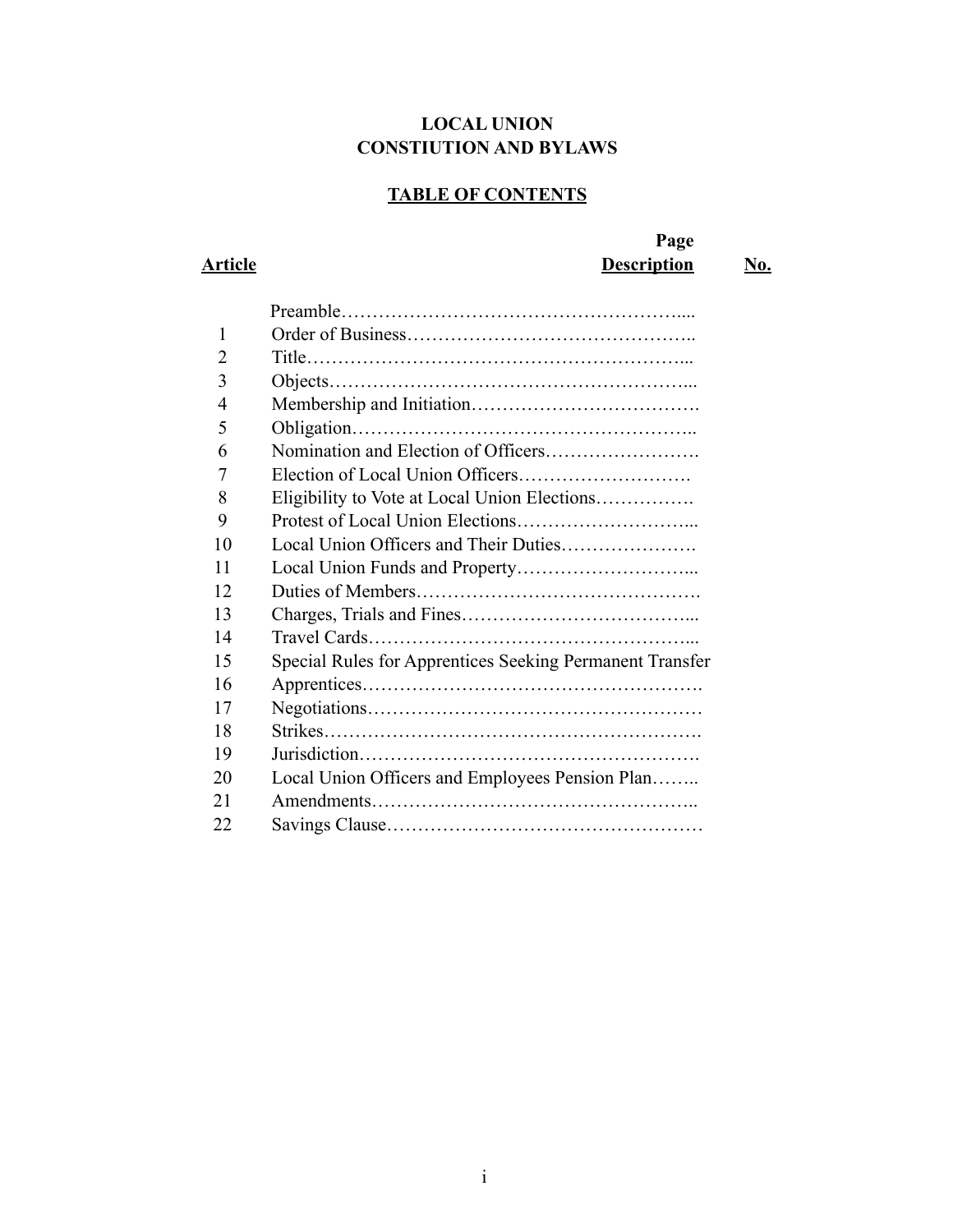#### *Preamble*

 The aspirations of this Association are to construct an organization which shall serve the best interests of all its members and stand a befitting and recognized monument of the Association affiliated therewith.

 The goals of the International Association and this Local Union are to protect their members from unjust and injurious competition, as well as protect and promote our crafts' interests through unity of action. To secure the unity of action necessary to accomplish our mutual objectives, the International Association and the Local Union have the additional objective of thoroughly organizing those workers employed at our crafts.

 As an earnest proof that we entertain a true sense of our obligation, interest and duties toward one another, each member should make himself familiar with the laws herein contained, that he may avoid imposing upon the same, and also be prepared to use his influence on those who do not as yet belong to this Association, or any trade union, but whose only reason for not belonging to it is that the benefits offered have never been fully explained to them.

 For the successful accomplishment of the ends desired by this Local, and for the due regulation of business connected therewith, this Constitution is hereby framed.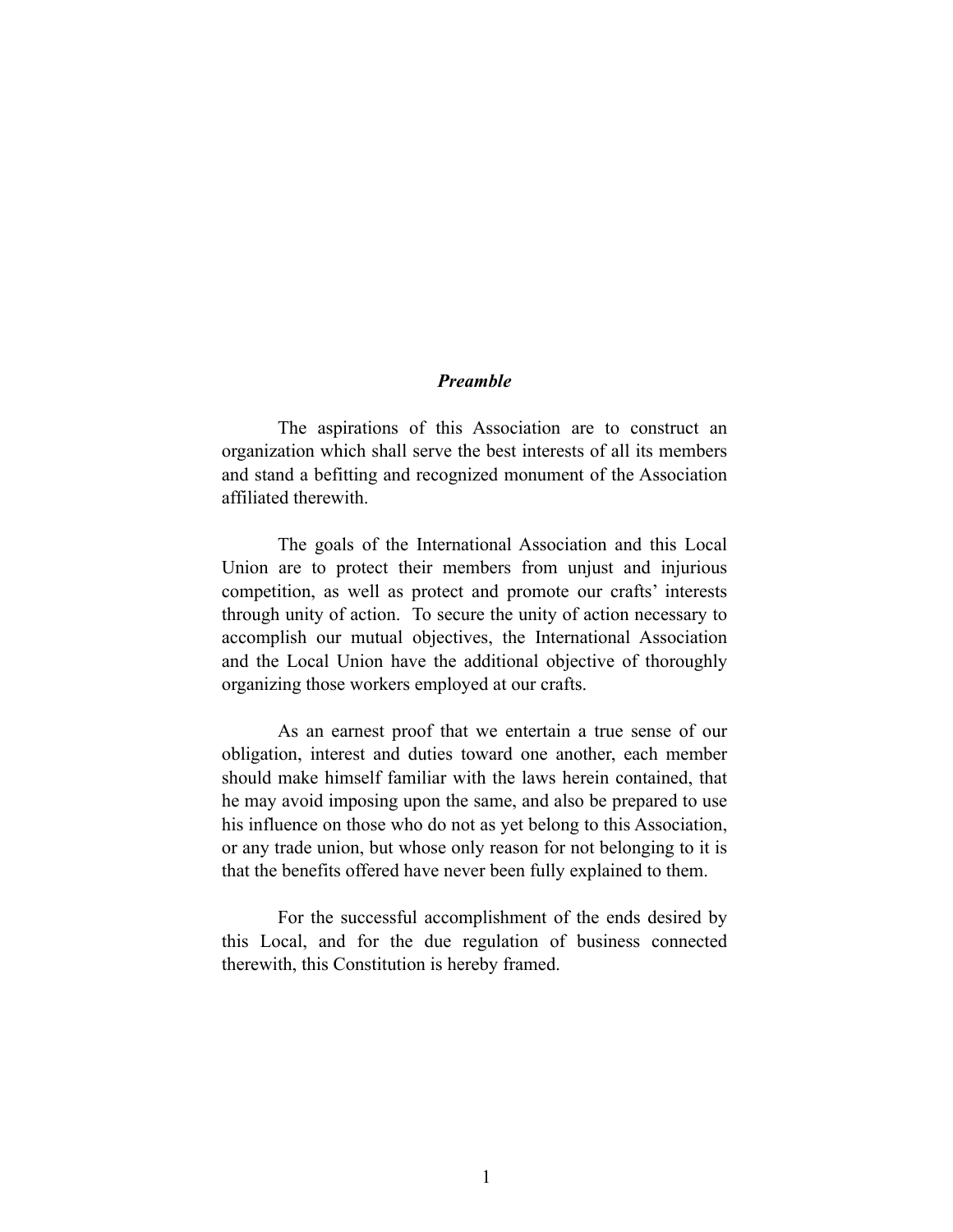## **ARTICLE 1**

#### **Order of Business**

The order of business at local union meetings shall be as follows:

- 1. Meeting called to Order
- 2. Roll Call of Officers
- 3. Examination of Cards
- 4. Reading of Minutes of Previous Meeting
- 5. Report of Stewards
- 6. Initiation of New Members
- 7. Communications and Bills
- 8. Reports of Committees, Delegates, Business Manager and Business Agents
- 9. Unfinished Business
- 10. Installation of New Officers
- 11. New Business
- 12. Reports of Financial Secretary
- 13. Good and Welfare
- 14. Adjournment

## **ARTICLE 2**

# **Title**

Sec. A. This organization shall be known as subordinate Local Union No. 755 of the Operative Plasterers' and Cement Masons' International Association of the United States and Canada. The office of the Local shall be located at: 13245 Riverside Dr., #350, Sherman Oaks, CA 91423.

**Sec. B.** The regular meetings of this Union shall be held on the 3rd Tuesday of each month. Five (5) members shall constitute a quorum to transact business in compliance with Article 9, Section 3(A) of the International Constitution. Special called meetings may be scheduled with fifteen (15) days written notice by either the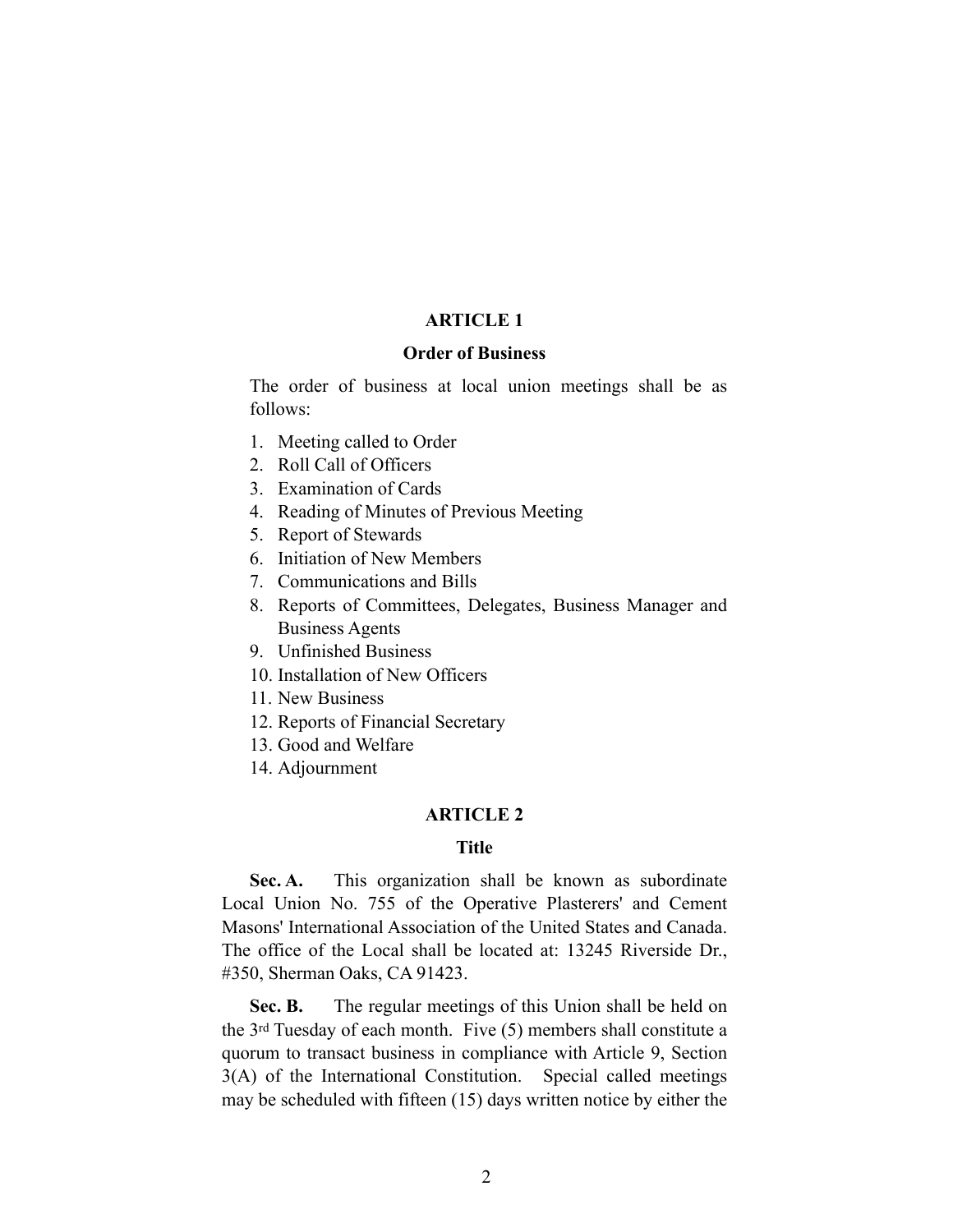Local Union's Business Manager or the Local Union's Executive Board, except for special called meetings regarding contract negotiations, which may be scheduled after providing adequate notice.

### **ARTICLE 3**

## **Objects**

The objects of this Union shall be to encourage a high standard of skill among its members, thus providing the trade with competent workers; to obtain and maintain a fair standard of wages; to assist each other in securing employment; to protect the jurisdiction of the trade; to thoroughly organize those working at our crafts and the unorganized for mutual benefit, protection and general well-being; and to advance and elevate the moral, intellectual, social and financial condition of all its members.

#### **ARTICLE 4**

#### **Membership and Initiation**

**Sec. A.** Each applicant for membership shall complete the application for membership as journeyperson or apprentice on forms to be furnished by the General Secretary-Treasurer of the International Association.

**Sec. B.** The applicant must clearly set forth the primary classification in which he claims to be skilled as Plasterer, Cement Mason or Shop Hand. In addition, the applicant may set forth any subclassification covering work coming within the jurisdiction of the International Association (such as Restoration Worker or Fireproofer) in which he is skilled and which has been recognized by the General Executive Board.

Sec. C. This Union shall test the qualifications and mechanical ability of each applicant for membership in the Local and the International Association. To this end, the Business Manager may appoint a Committee to investigate the abilities and qualifications of each applicant. Upon a determination that the applicant is qualified, the applicant shall be placed on the rolls of this Local Union and International Association, provided however, that the applicant first takes or signs the oath of obligation.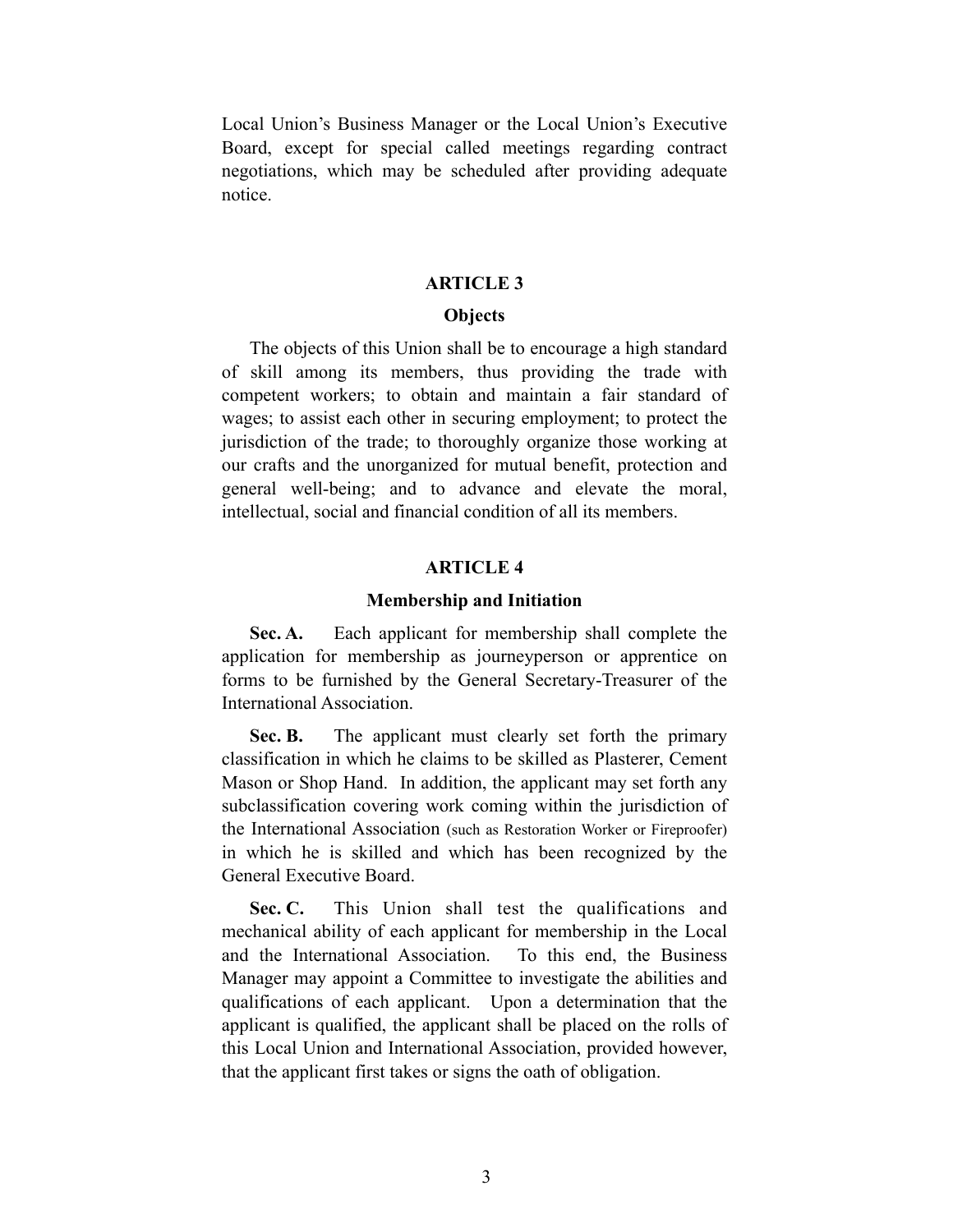Sec. D. The regular initiation fee for a new member shall be whatever this Union may determine from time to time by secret ballot at a special meeting subject to the approval of the General Executive Board.

**Sec. E.** New members shall be required to pay a \$75.00 Search for Record Fee to the International Association. The \$75 fee shall be paid at the time of application.

**Sec. F.** Recognizing the duty to organize the unorganized, this Union may accept for submission for the International General Executive Board's approval, applications for membership from workers not traditionally associated with the craft of Plasterer, Cement Mason or Shop Hand. In such instances, the International General Executive Board shall have full authority, at its sole discretion, to establish new classifications and to alter or modify initiation fees, dues and obligations for such classifications as provided in the International Constitution.

**Sec. G.** All journeymen and apprentice members of the International Association who have been members for at least one year, who enter into active military service of the United States or Canada or who, while in the reserve or similar military status are serving a period of active duty, while in good standing, shall be carried in good standing by the International Association until thirty days after their discharge from active military service or until the end of active military service, whichever occurs first; or in the case of members in the reserve or similar military status, until thirty days after the end of the period of active duty. Such members shall not be required to pay any Local or International assessments unless the General Executive Board specifically requires payment by such members. The member must notify the International when he enters active military status or are required to serve a period of active duty, and when they are discharged or when the period of active duty ends. If the member fails to provide the notice, the member shall not receive the benefit of this section.

#### **ARTICLE 5**

#### **Obligation**

Sec. A. I, \_\_\_\_\_\_\_\_\_\_\_\_\_\_\_\_\_\_\_\_\_\_\_\_\_\_\_\_\_\_\_\_\_, promise and pledge my word of honor that I am familiar with the laws and Constitution of the International Association and of this Local Union and that I will not perform any acts in any way prejudicial to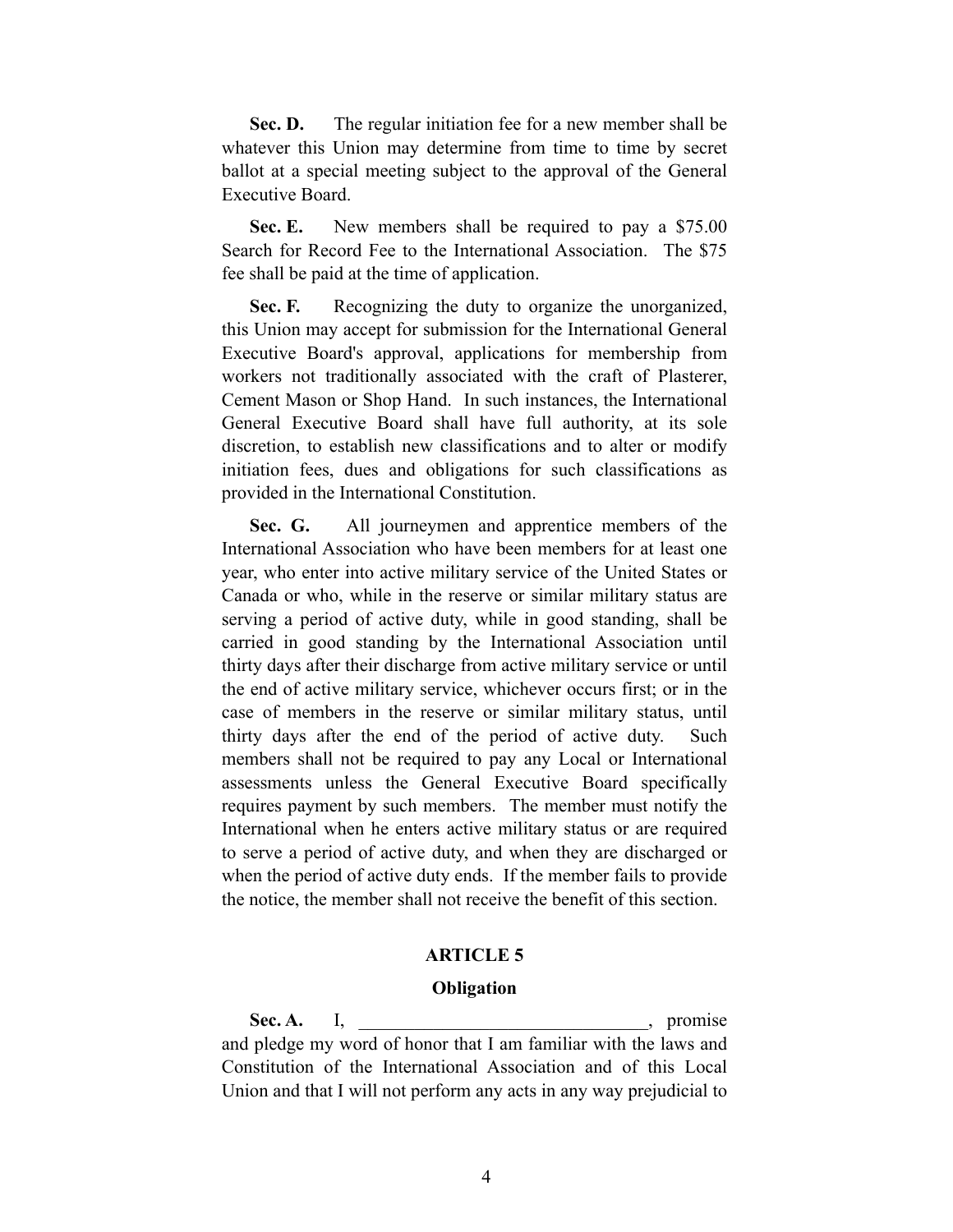the best interests of the International Association, but will endeavor at all times to promote the International Association's prosperity and usefulness. I agree to remain loyal and true to the principles and policies and to be governed by the Constitution, by-laws and ritual of the International Association, and the Local Union, in any and all matters that now or may hereafter be included therein. I further promise and swear that I am not a member of any organization advocating the overthrow by force and violence of the Government of the United States (or Canada). I take this obligation voluntarily, without any mental reservation, and I will, to the best of my ability, faithfully meet all obligations and discharge of my duties as a member of this Association which I am about to enter, so help me God.

#### **No False Applications**

Sec. B. Anyone who shall certify falsely to any statement of fact or give any misleading answer on any of the membership application forms shall be disciplined up to and including expulsion from membership upon evidence of such false pretense, fraud or misrepresentation.

#### **ARTICLE 6**

#### **Nomination and Election of Officers**

Sec. A. The elective officers of this Union shall consist of a President, Vice President, Recording Secretary, Business Agent, Financial Secretary and Executive Board in accordance with Article XV of the International Constitution. The primary officer of the Local shall be designated as the Business Manager.

#### **Eligibility**

Sec. B. A member of this union shall be eligible to hold an office in the local union if he satisfies all the following criteria:

 (1) The member must be a journeyperson member of the International Association.

 (2) The member cannot be affiliated with any political party advocating the overthrow of the United States or Canadian government by force or by any illegal or unconstitutional methods.

(3) The member must have been in good standing in the Local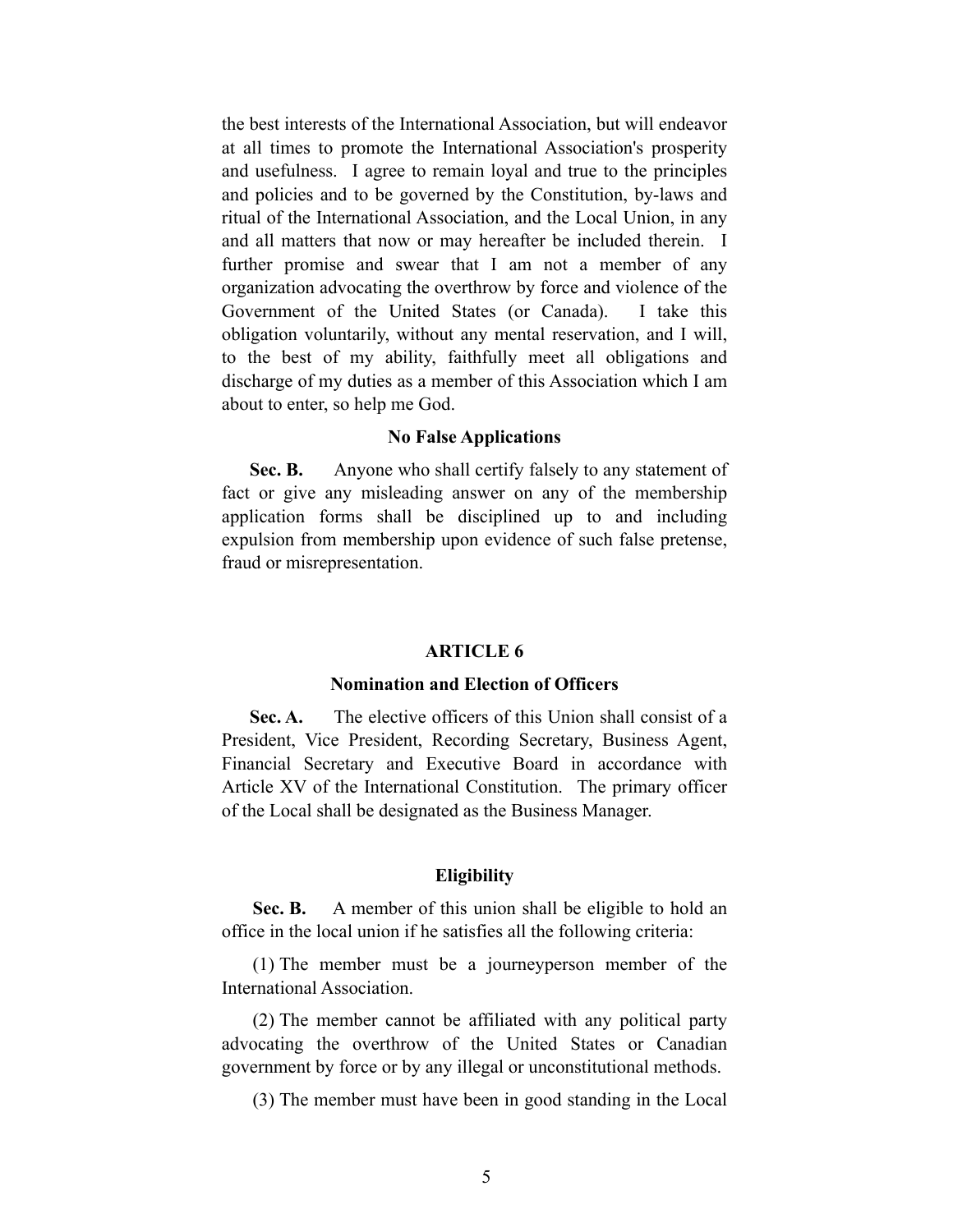Union for a period of 12 months immediately preceding the date of the nomination meeting, provided that the members of Local Unions which have been chartered within 12 months before the election date need only be in good standing for as long as the Local Union had been chartered. A member shall be considered to be in good standing if at no time in the twelve months preceding the date of the nomination meeting he owed more than two months local dues, working dues or local assessments to the Local Union and/or working dues or international assessments to the International Association including any financial obligations owed for the month in which the nomination meeting is held.

 (4) The member must be actively employed at the craft within the jurisdiction of his Local Union for a period of twelve (12) months prior to the date of the nomination meeting. For purposes of this section "active employment at the craft" shall also include periods of time during which the journeyperson member is employed by, or serves as an elected or appointed officer/ administrator of, the International Association, State or Provincial Conferences, District Councils, Local Unions and/or related organizations including trust funds, as well as periods of time during which the journeyperson member serves in the capacity as a trainer or instructor in the craft.

 (5) To be eligible for election to Local Union office, a candidate must not have deposited a travel card into another Local Union of the International Association unless he subsequently redeposited his travel card in his home Local Union within 6 months of the date on which the travel card was issued and at least 30 days before the date of nomination.

 (6) The member must not have dual membership in a labor organization outside of the OPCMIA or serve as an officer, agent, or employee of such a labor organization.

Sec. C. The Business Manager, Financial Secretary, Business Agents and Organizers must have a valid driver's license and adequate automobile insurance and maintain said license and insurance during his term of office in order to be eligible to hold and maintain his office. All officers and representatives, who utilize personal vehicles for union purposes, must also maintain adequate automobile insurance on their personal vehicles and documentation of that insurance must be kept on file with the Local Union.

**Sec. D.** Members of the Local who are presently working in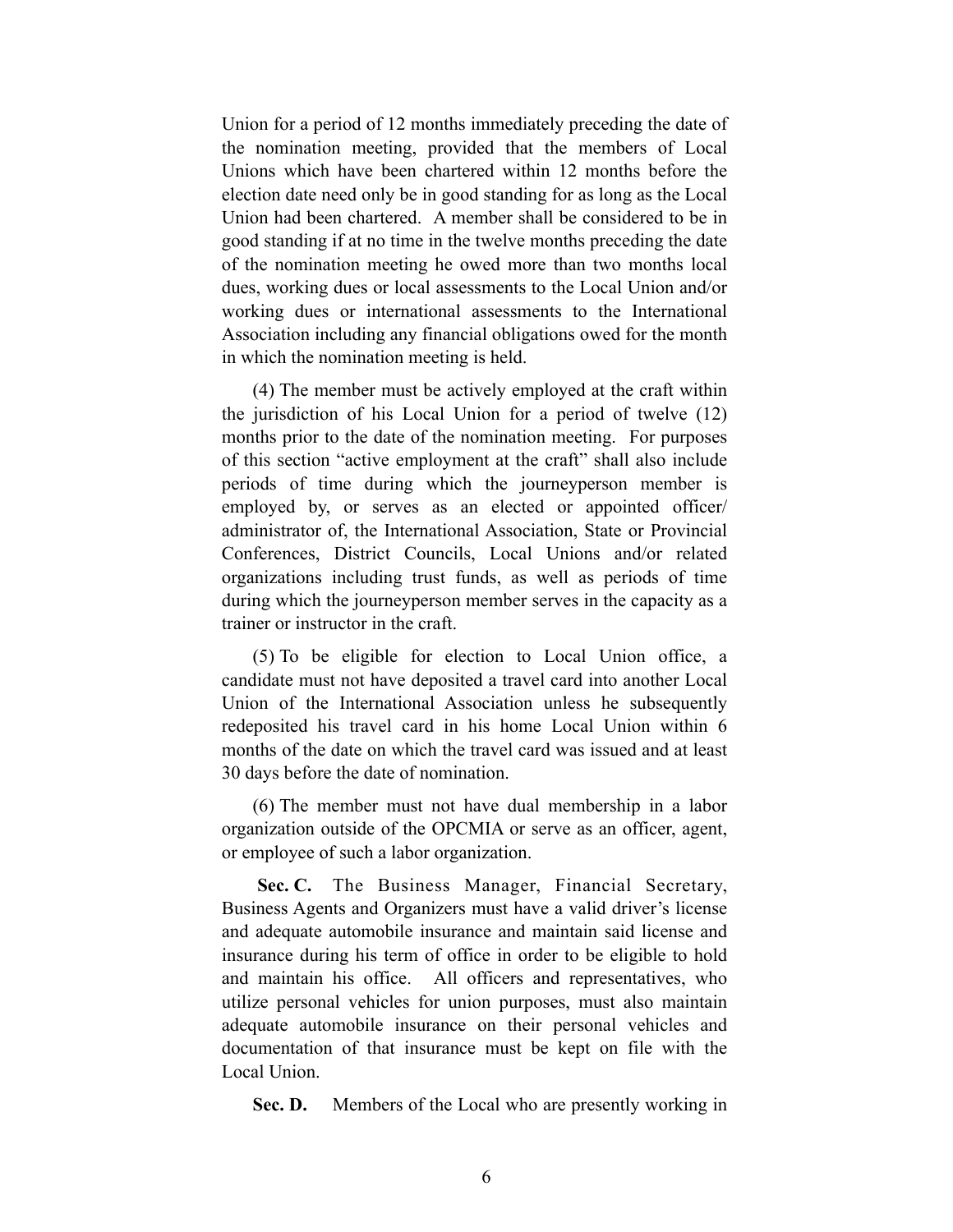the non-union sector of the trade (unless as part of a salting campaign) are ineligible to hold an office in the Local Union.

Sec. E. With respect to elections for delegates to Conventions of the OPCMIA: Retired members shall be eligible for nomination and election as delegates to Conventions of the OPCMIA.

Retired or inactive members in good standing shall be eligible for nomination and election to offices other than paid, fulltime positions, which are as follows: Business Agent, Business Manager, Field Representative, Financial Secretary and President.

**Sec F.** Inactive members shall include the following:

- 1. members not working in the trade for the Union.
- 2. members who are relieved of the obligation to pay Local Union dues

Sec. G. Delegates to any Convention of the OPCMIA shall be determined in the following manner:

(1) The Business Manager shall serve as a delegate to the Convention by virtue of office. In addition, the following elected Local Union officers shall also serve as delegates to the Convention by virtue of their office (if none, so state): None stated

The delegates who serve by virtue of office shall not exceed the number of delegates to which the Local Union is entitled under Article 3, Section 2 of the OPCMIA Constitution.

 (2) When the number of delegates by virtue of office exceeds the number of delegates to which the Local Union is entitled under the OPCMIA Constitution, the Business Manager shall be the first delegate and all remaining delegates may be selected by drawing lots in lieu of an election in accordance with Article 3, Section 8 of the OPCMIA Constitution. Any delegates not selected shall serve as alternates.

 (3) When the number of delegates by virtue of office is less than the number of delegates to which the Local Union is entitled under the OPCMIA Constitution, then the Local Union shall hold nominations and an election for delegates and alternates in accordance with Article 3, Sections 8 and 9 of the Constitution.

**Sec. H.** With respect to the conduct of nominations and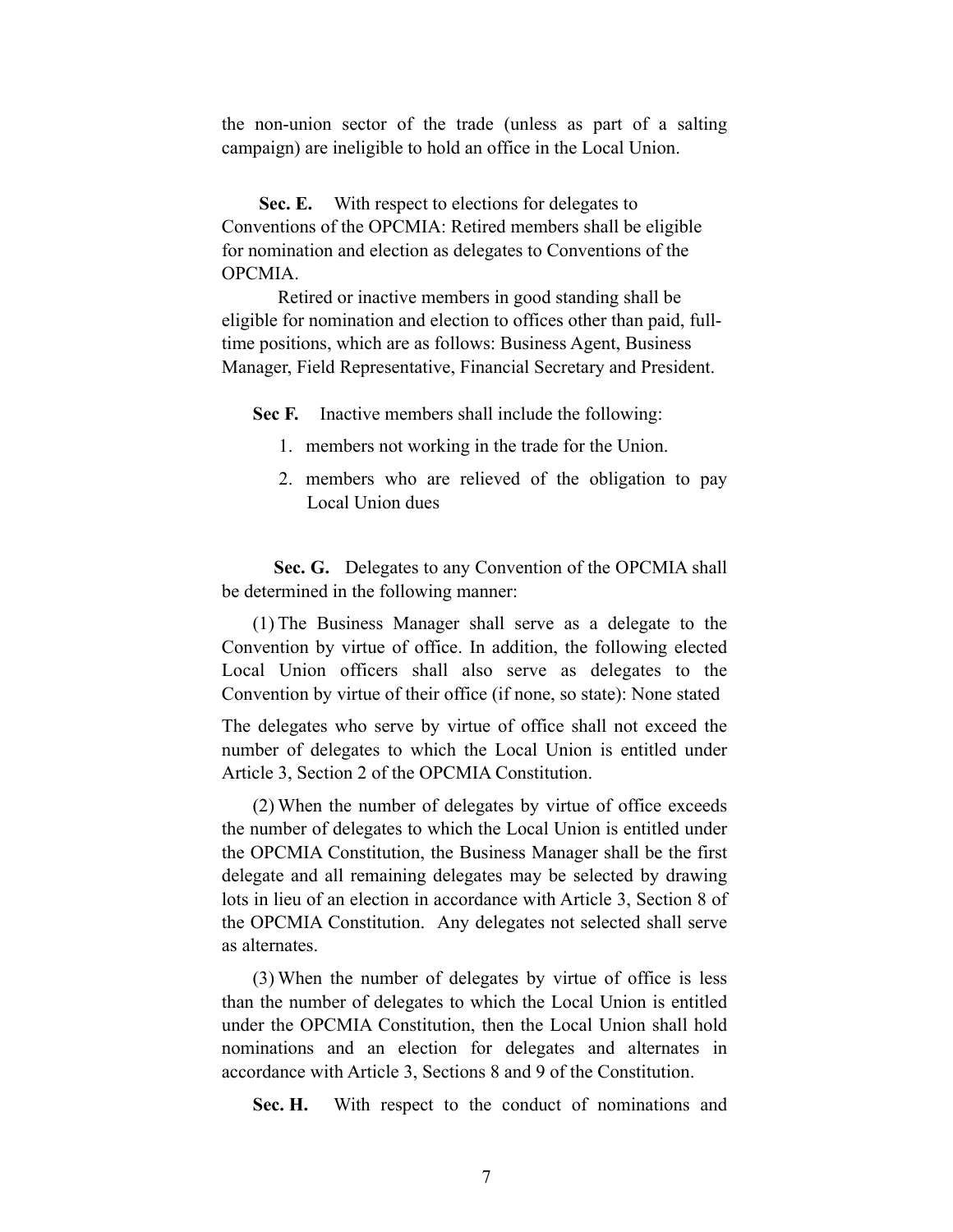elections for delegates and alternates to any Convention of the OPCMIA.

 The nomination and election of delegates shall take place on the same day and, at least 30 days prior to the meeting, the Local Union shall mail a notice setting forth the date, time and place of the nominations and election.

Sec. I. With respect to retired members serving as delegates to any Convention of the OPCMIA:

 Retired members shall be eligible for nomination and election as delegates to any Convention of the OPCMIA.

#### **ARTICLE 7**

#### **Election of Local Union Officers**

**Sec. A.** All Local Union officers shall be elected for a term of three years in a secret ballot election. Nominations of officers for Local Unions shall be held not less than 15 days prior to the date of the election itself. Each member in good standing shall be given notice by mail at his last known address sent at least fifteen days prior to the date of the nomination meeting. The notice shall set forth: 1) the date, place and time of the nomination meeting; 2) the offices which are to be filled; 3) the date, time and place of the election itself; and 4) the date, time and place of any run-off election, if necessary. All nominations must be made at the nomination meeting. At the nomination meeting and prior to nominations, the salaries of each office to be filled will be announced in accordance with Article 11(N) of this Constitution and Article 15(1)(D) of the International Constitution and noted in the Local Union meeting minutes.

**Sec. B.** At the nomination meeting, but prior to actual nominations, the President shall appoint or cause to be elected an Election Committee of not less than three members of the Local Union in good standing to conduct the election, and to hear the protests as to eligibility. Prior to the nomination meeting, the Local Executive Board shall determine if the Local Election Committee is to be elected or appointed by the President and noted in the Executive Board minutes. The Election Committee shall supervise and safeguard the secrecy and honesty of the election. They shall prevent nominees from campaigning in the voting room and they shall preserve order and enforce all the election rules. They shall prepare and sign a statement announcing the results of the election.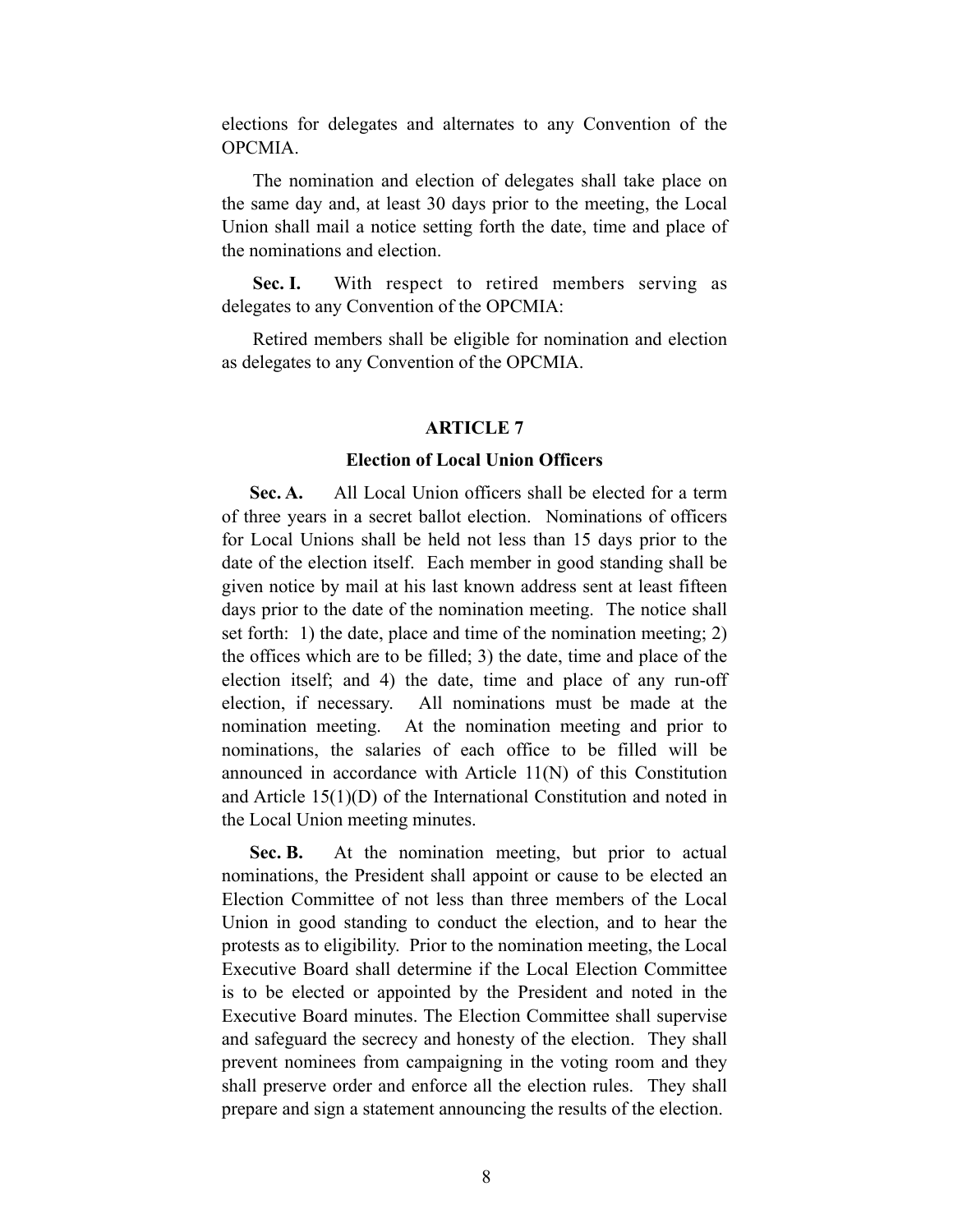Sec. C. (1) As candidates are nominated their standing in the local union shall be checked by the Financial Secretary. The Financial Secretary shall have available at the nomination meeting all books and records and other information required to establish the eligibility of each candidate. Should a dispute arise as to whether or not a candidate is in good standing, and if the Financial Secretary's books and records do not clearly establish the candidate's eligibility or ineligibility, then the Election Committee shall determine the eligibility of the nominated candidate.

 **(2).** The election of officers shall be by secret ballot. There shall be no proxy.

 **(3).** The candidate for an office receiving the greatest number of votes shall be declared elected. If there are two or more candidates for a local union office and the top candidates are tied in the initial election, the election committee shall order a rerun election, and in this rerun election, all candidates shall be dropped from the rerun ballot except for the candidates who tied in the initial vote**.** Elected officers shall be sworn in within seven days of the election.

 **(4).** Where paper ballots are used, and where there are two or more running for office, the names of the candidates shall be drawn from a hat, and they shall be listed in the order drawn.

Sec. D. Nominations and elections may be conducted at a single meeting when a special election is held to fill a vacancy between general elections provided that members are sent at least a fifteen day notice of such nomination/election meeting and provided further that the notice specifically state that both nominations and election will be held at the same meeting.

#### **Campaign Literature and Observers**

**Sec. E.** The Financial Secretary shall, upon reasonable notice, arrange for the distribution of any campaign literature, by mail or otherwise, to the membership of the Local Union, provided that each candidate desiring to distribute such literature shall pay the reasonable, estimated costs involved in distributing the literature in advance and the full cost within 30 days after the election.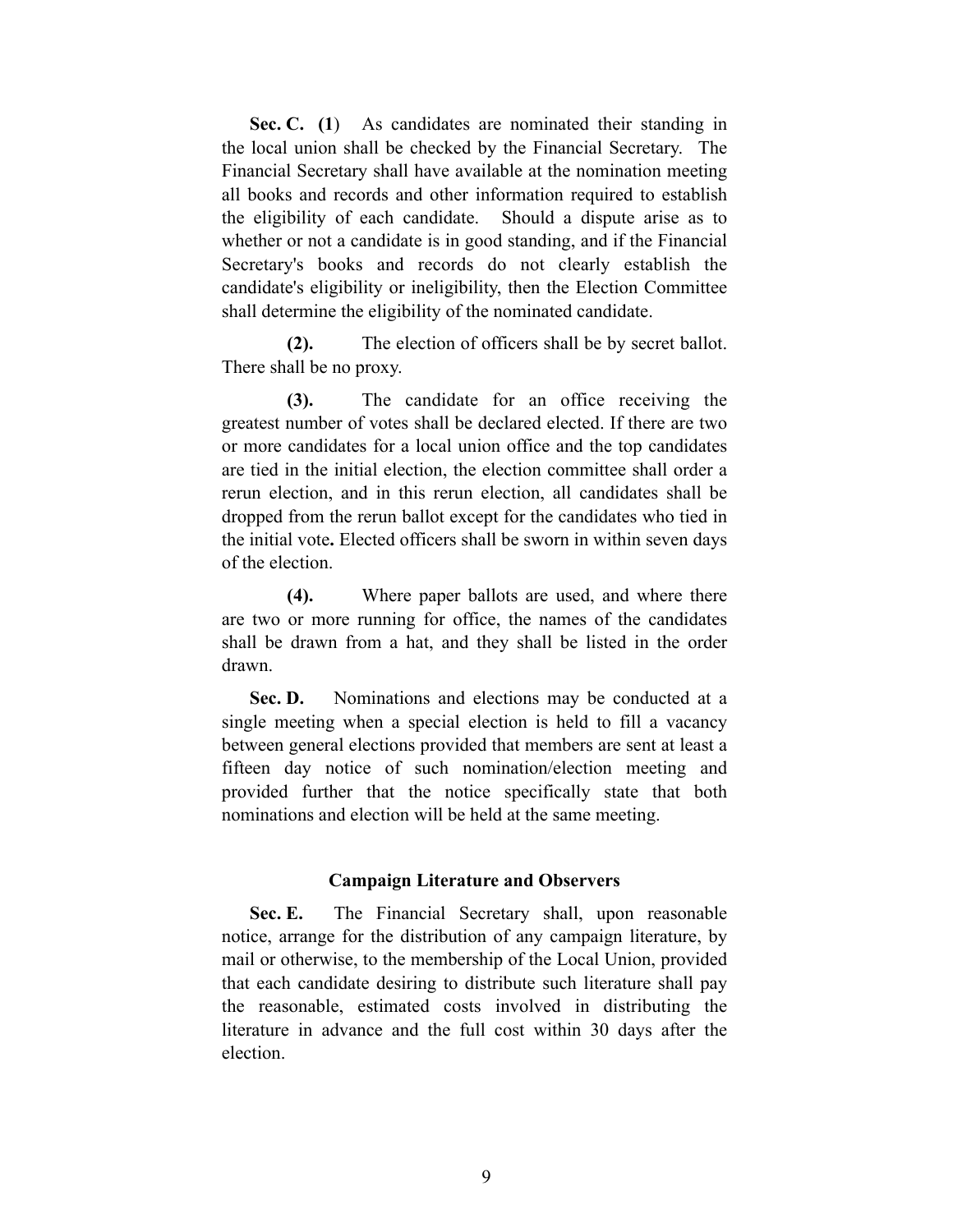**Sec. F.** Each candidate shall have the right to designate a member of the Local Union to act as an observer at the polls and at the counting of the ballots.

#### **Report**

**Sec. G.** The Election Committee shall make a report to the membership of the Local Union and the results of the election at the first union meeting following the election.

#### **Oath of Obligation of Local Union Officers**

Sec. H. Before assuming the duties of his office, each elected officer of the Local Union shall take the following pledge:

**Sec. I.** U.S. Local:

I, \_\_\_\_\_\_\_\_\_\_\_\_\_\_\_\_\_\_\_ solemnly pledge my word of honor that I will support and defend the Constitution of the United States against all enemies, foreign and domestic; and that I will bear true faith and allegiance without any purpose of evasion or mental reservation, I will perform all duties pertaining to the office to which I have been elected or appointed as provided in the Constitution, and that I will turn over to my successor, when duly qualified, all documents and property of this International Association in my charge.

#### **ARTICLE 8**

#### **Eligibility to Vote at Local Union Elections**

**Sec. A.** No member shall vote at any election of officers unless he has been a member for a period of at least six months prior to date of the election. In addition, no member more than two months in arrears in his union dues including any amount owed for the month in which the election is held shall be allowed to vote in any election.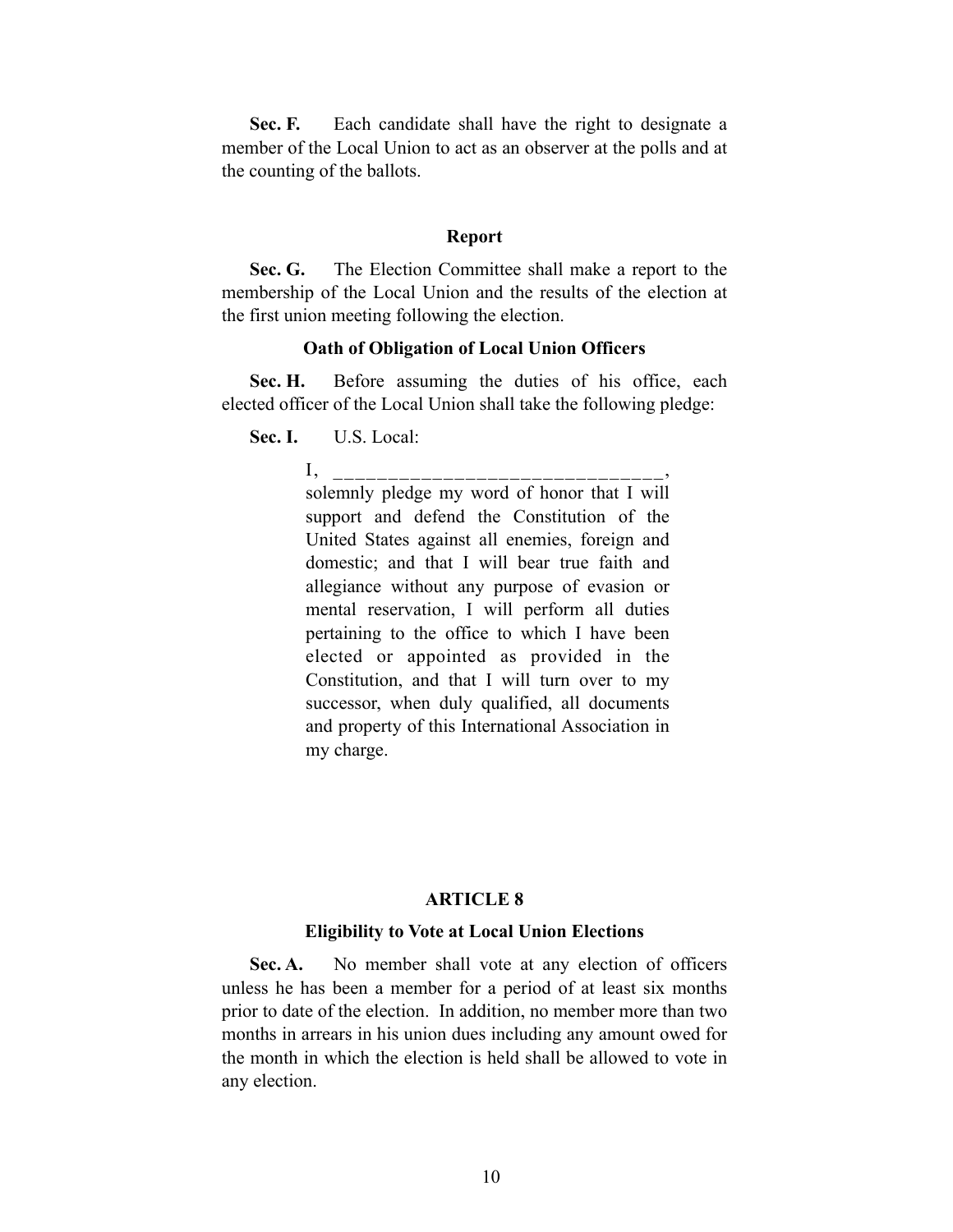Sec. B. Ten days prior to the election, the Financial Secretary shall prepare a list of all eligible voters for the Election Committee. Each member desiring to vote shall present his dues card prior to the time he votes to determine whether or not the member is in good standing. As each member votes his name shall be checked off the voter eligibility list.

Sec. C. Any member whose name does not appear on the voter eligibility list because he owes more than two months union dues, including any amount owed for the month in which the election is held, may nonetheless vote in the election if the member pays sufficient union dues to return to good standing prior to the elections, including the day of the election, and this fact is verified by the Financial Secretary and the Local Union's books and records.

Sec. D. Any candidate or observer may challenge the decision of the Election Committee that a voter is eligible or ineligible at the time when the Election Committee makes its decision and before the member has voted. The challenged ballots, if any, shall be set aside: Only if the challenged ballots could affect the outcome of the election shall it be necessary to rule on the challenges made. If there are sufficient numbers of challenged ballots to affect the results of the election, the challenges shall be investigated further by the Election Committee. The Election Committee shall reach a decision on each challenged ballot before any of the challenged ballots are opened.

**Sec. E.** The use of the term "union dues" in this Article shall include all local monthly dues, local and International working dues, local and International assessments and all fines in accordance with Article 23, Section 1 and Article 34, Section 1 of the International Constitution.

#### **ARTICLE 9**

#### **Protest of Local Union Elections**

**Sec. A.** A protest of the conduct and validity of the local union election or nomination shall be filed with the Election Committee immediately upon the discovery of the grounds of the protest but in no event later than five working days after the date of the election. The Election Committee shall promptly rule on the protest. Pending the Election Committee's ruling on the protest, the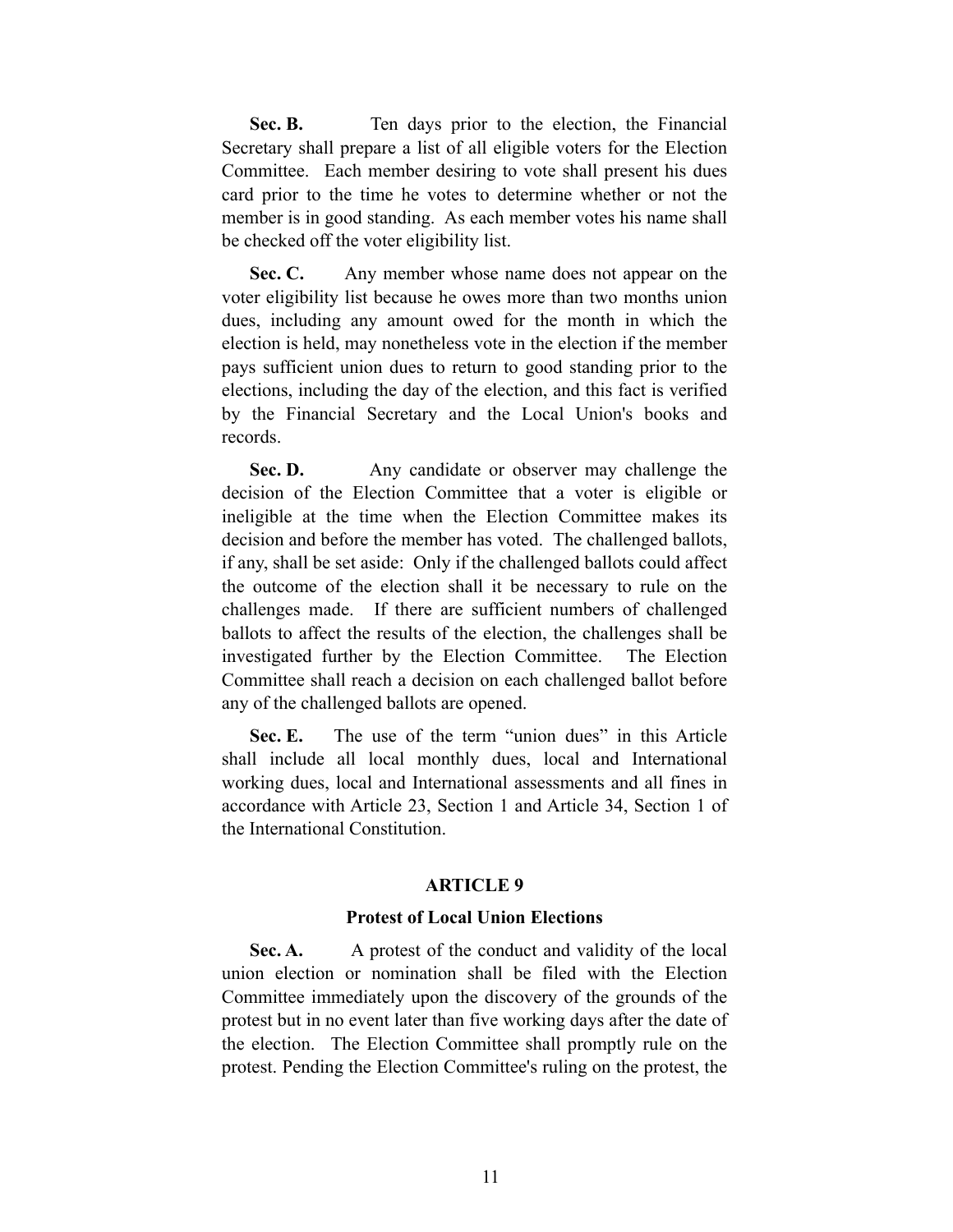candidate with the largest number of votes shall take office unless the General President otherwise determines or directs.

**Sec B.** An appeal may be taken to the General President from the decision of an Election Committee on any protest. Appeals from an Election Committee's decision must be made within five (5) working days after the date of the decision.

 An appeal of an Election Committee's decision shall be made in writing to the General President. A copy of any appeal to the General President must be simultaneously served on the Local Union, for forwarding to the Election Committee. An appeal must clearly and specifically set forth the grounds upon which the protesting member relies. Pending the General President's decision on an appeal, the Local Election Committee's ruling shall remain in effect for all purposes pending the appeal except if the General President otherwise determines or directs.

Sec. C. Officers shall be inducted within seven days following the election regardless of the existence or pendency of a protest unless the General President otherwise determines or directs. The induction shall in no way affect or impair a protest or an appeal.

Sec. D. Upon receipt of the protest, the General President shall refer it to one of his representatives who shall conduct an investigation and report to the General President. The General President shall have the right to affirm, reverse, modify or change the decision of the Election Committee or enter any other decision as the facts warrant. The decision of the General President shall be final, binding and conclusive and there shall be no further appeal.

**Sec. E.** Members found guilty, by the local union after notice and trial as provided by this Constitution, of maliciously and in bad faith filing a protest to the conduct and validity of an election or of a nomination shall be assessed and punished accordingly by the Local Union, subject to the appeal provisions of the International Constitution.

## **ARTICLE 10**

#### **Local Union Officers and Their Duties**

#### **President**

Sec. A. The President shall preside at all membership meetings of this Union and conduct the same in accordance with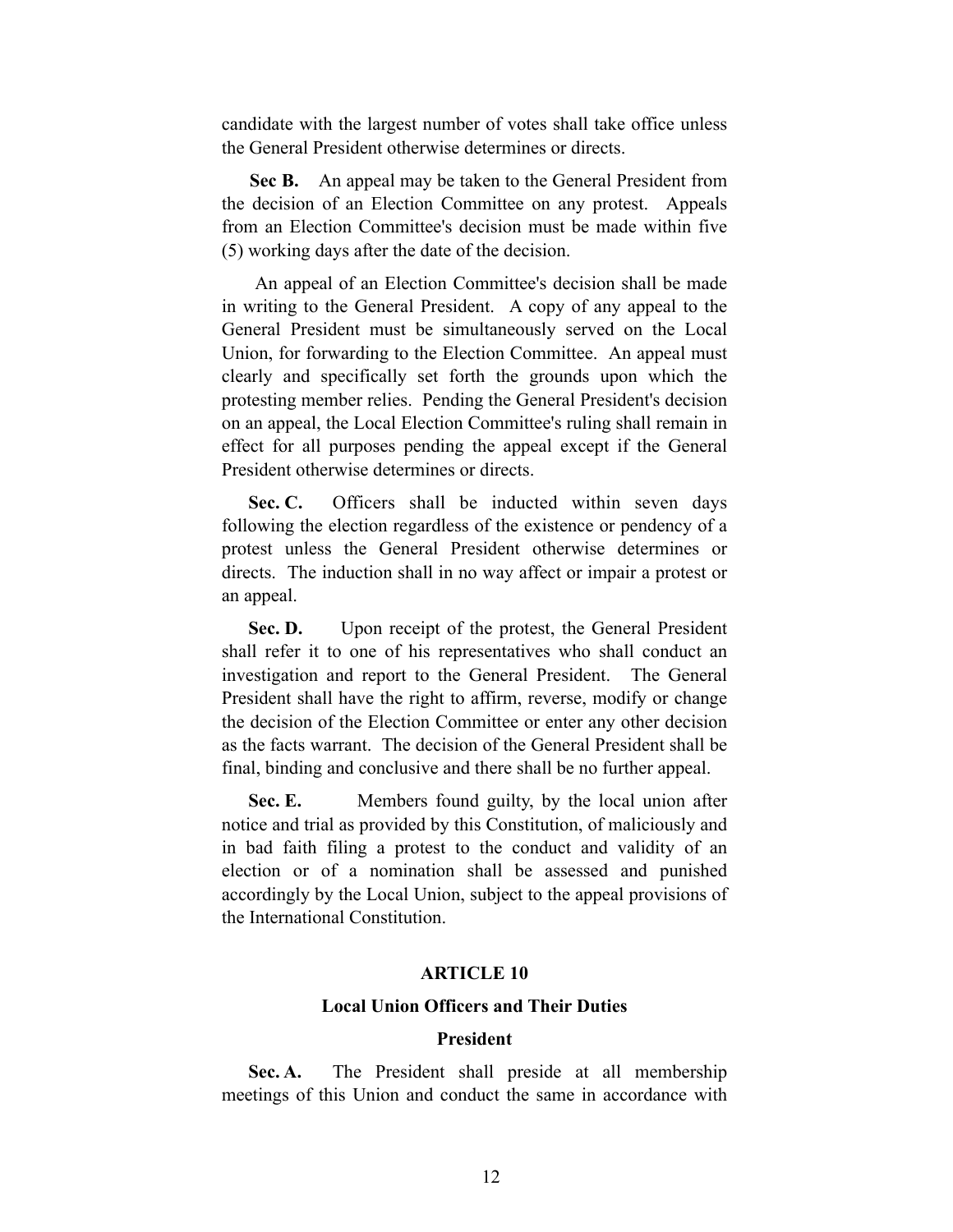Robert's Rules of Order and common sense; enforce a due observance of Order; enforce a due observance of the Constitution and By-Laws; decide questions of order, subject to appeal to the body by any two members; shall serve on the Executive Board; shall have the right to vote when the vote is by ballot (but not after the tellers have commenced to count the ballots), and in all other cases where the vote could change the result, but cannot vote twice, first to make a tie, and then to give the casting vote; he shall see that all officers perform their respective duties faithfully and impartially; sign all official documents that have been passed upon by the Union; he shall appoint committees ordered by this Union. For failure to perform his duties, the President shall be subject to a fine or removal from office, or both, as the Union may decide. A chairperson of a Local Union meeting may, in order to maintain order and decorum, impose fines upon members who fail or refuse to maintain order with the fines being confined to not exceeding the following schedule:

Five (\$5.00) Dollar fine for first offense at a meeting.

Ten (\$10.00) Dollar fine for second offense at a meeting.

 Twenty-five (\$25.00) Dollar fine for third offense at a meeting.

 With the further provision that the member be denied the right to speak until first paying the penalty imposed, and that after the third offense at a given meeting any further failure to come to order the Chairperson would have the authority to have the offending member removed from the meeting place with the member not being permitted to attend any subsequent meetings until all fines imposed have been paid.

 Fines imposed under the provisions of the above paragraph need not be registered at International Headquarters unless the member indicates his intent to appeal the fine at the time it was imposed.

## **The Vice President**

 **Sec. B.** The Vice President shall in the absence of the President perform all duties pertaining to the office of President and shall be a member of the Executive Board. For failure to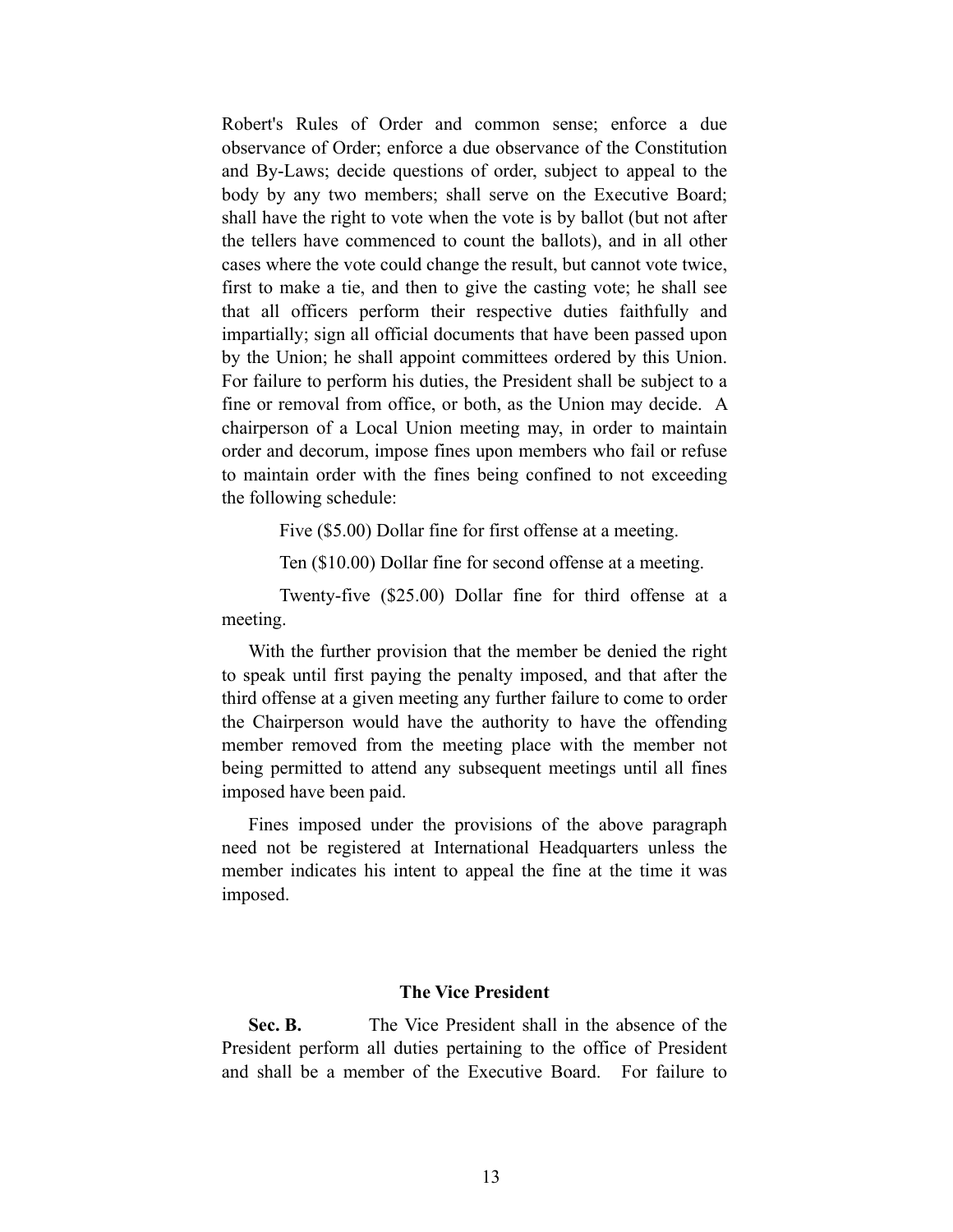perform his duties, the Vice President shall be subject to a fine or removal from office or both as the Union may decide.

### **The Recording Secretary**

Sec. C. The Recording Secretary shall keep a correct record of each meeting's proceedings; attest with the President all orders on the Financial Secretary-Treasurer authorized by the Union and record the same in the Local's book of records together with the minutes of the meeting. Minutes of local union meetings shall be kept by the Recording Secretary in a bound minute book with the pages pre-numbered. The Local's minute books must be kept in the Local's office and may not be removed from the office without prior approval of the Executive Board. He shall at the end of his term of office deliver to his successor when duly elected and qualified, all books, papers or other property in his possession, belonging to this Union.

## **The Financial Secretary**

**Sec. D.** The Financial Secretary shall keep a correct account of the financial standing of all members of the Local Union and receive and account for all monies received or disbursed by the local union.

 **Sec. E.** The Financial Secretary shall immediately pay the International working dues and any other miscellaneous assessments as may be provided for to the International Association when the International working dues or assessment becomes due. Such payments shall be made immediately without securing the approval of any other officer or committee or of the membership. International working dues shall be remitted to the International on or before the 15th day of the month following the month for which it was paid. For example, International working dues payments for January must be remitted by February 15. When the Financial Secretary of the Local Union forwards the International working dues to the General Office, he shall also forward such documentation as directed by the General Secretary-Treasurer. The documentation shall record the names of all individuals for which revenue is received by the Local Union. In addition the documentation shall record the names of all members 1) who have been initiated, reinitiated, and reinstated; and 2) who have renewed or deposited their travel cards.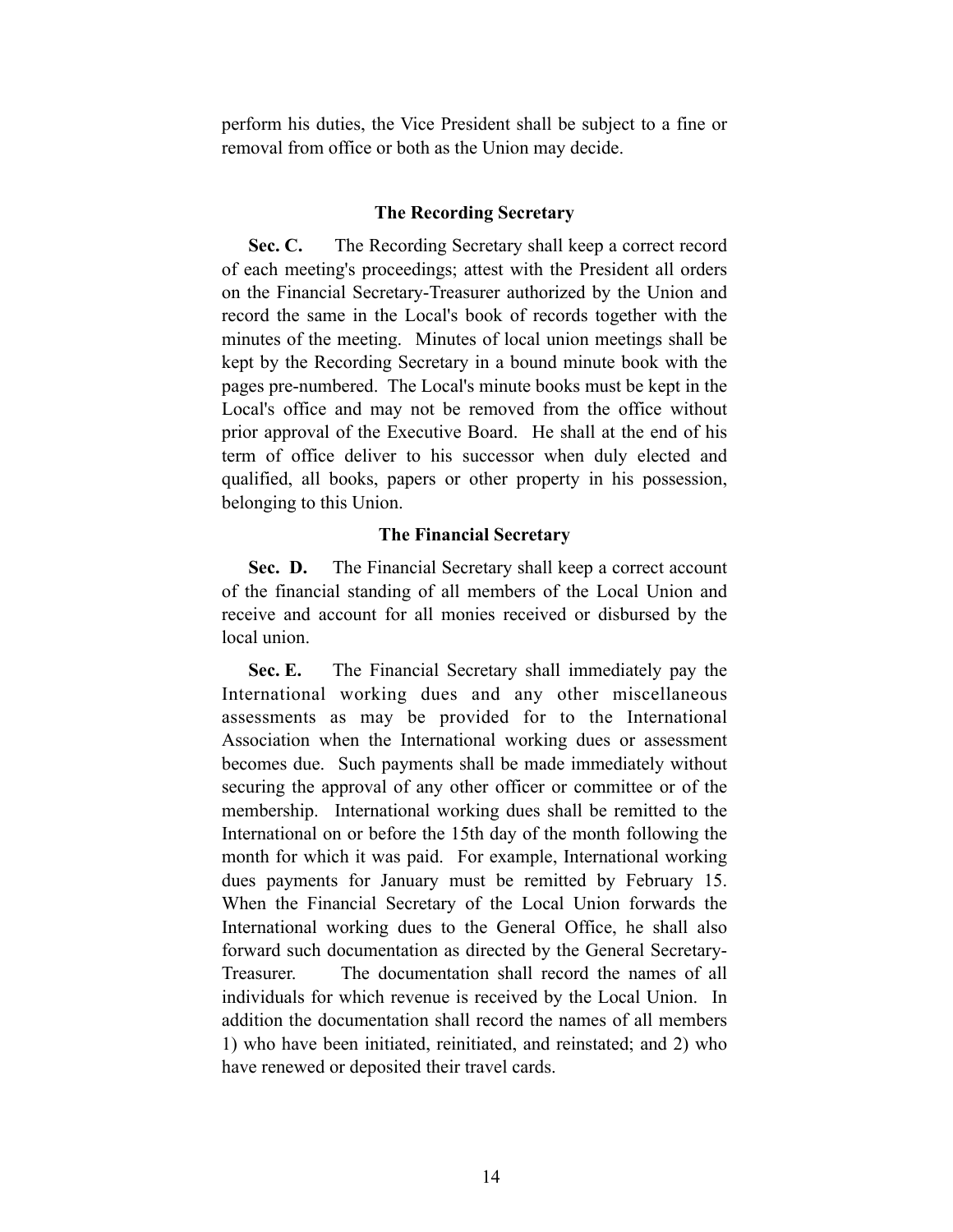**Sec. F.** The Financial Secretary shall be authorized to pay regularly recurring expenses of the Local Union without securing the prior approval of the membership or other officers. Expenses that are not regularly recurring shall be approved by the membership and other officers.

 **Sec. G.** Within three months after the end of either the calendar year or the fiscal year properly registered at International Headquarters by the Local Union, the financial secretary shall submit a copy of the local's annual LM-2, LM-3, or LM-4 Report or any other similar Reports filed with the Department of Labor (or audit in the case of Canadian locals) to the General Secretary-Treasurer. The Financial Secretary shall obtain an annual audit, and not merely a review or compilation, of the Local Union to be performed by a certified public accountant. A copy of the audit, along with the auditor's opinion letter or report, shall be filed with the General Secretary-Treasurer of the International Association within three months of its completion.\*

 Failure to fulfill these obligations shall constitute grounds for the immediate removal of the Local Financial Secretary from office.

Sec. H. The Financial Secretary or authorized person shall collect monies due from members, issue members receipts for all monies collected and record the transaction on the Local Union's ledger book and/or records. The Financial Secretary shall be held accountable for the receipt books of the Local Union. Only the Financial Secretary or his authorized agent may make entries into the financial receipt books.

#### **Local Executive Board**

 **Sec. I.** The Local Executive Board shall meet at least once every month, and the Local Executive Board shall be empowered to take whatever action is necessary to comply with the directions of the International Association. The Executive Board shall consist of the President, Vice President, Recording Secretary, Business Manager, and (6) six members to be elected. The Chairman of the Executive Board shall be the President. In the absence of President, the Vice President shall act as President. The Executive Board shall act as a trial committee to hear all disputes, charges and grievances that have been referred to it; they shall act as a Rules Committee, to whom shall be referred all proposed changes or additions to this Constitution and By-Laws and such Standing Rules as this Union may adopt from time to time. The Executive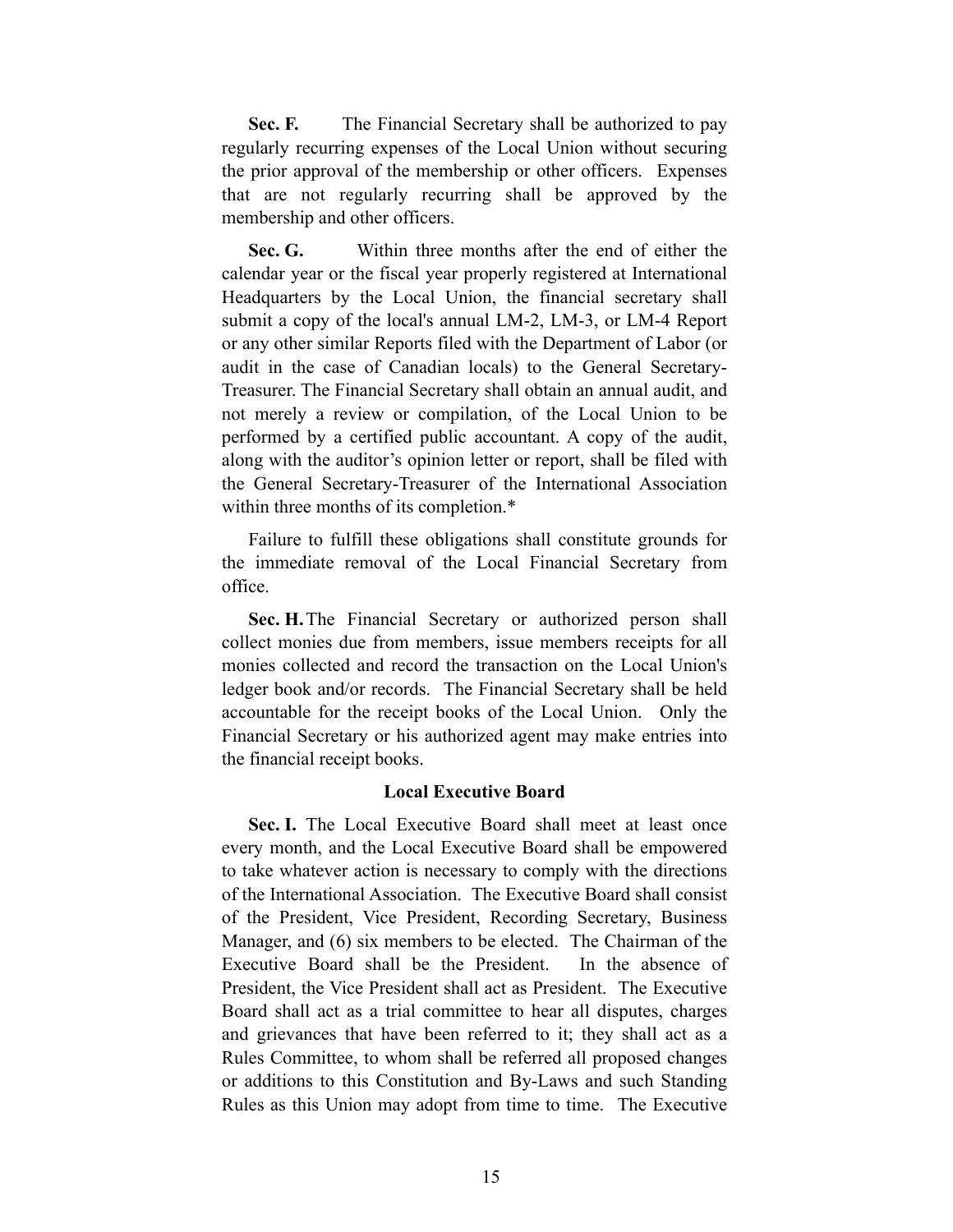Board shall be responsible for monitoring the financial soundness and expenditures of the local union to ensure that the Local Union funds and property are managed by the Local Union officers in accordance with this Constitution and By-Laws and the International Constitution. For failure to perform his duties on the part of a Board Member, he shall be subject to a fine, removal from office and/or other discipline as the Union may decide. They shall remain in office until their successors have been duly elected and qualified (5) five members of the Board shall constitute a quorum for the transaction of business at regular or called Board meetings. The Local Executive Board must keep accurate minutes of the transaction of business at Board meetings in a bound minute book with pre-numbered pages, which shall be read and approved at the next following Local Union membership meeting. The Executive Board shall transact all business referred to it by the Local Union or by the Union's duly elected officers in between meetings of the Local Union and reported at the next following Local Union meeting.

#### **The Business Manager**

 **Sec. J.** The Business Manager shall be responsible for performing the duties of a Business Agent. In addition, the Business Manager shall supervise and direct all of the Local Union's Business Agents in the performance of their duties, and the Business Agents must all report directly to the Business Manager. The Business Manager shall also be primarily responsible for filing copies of the Local Union's current collective bargaining agreements and current version of the Local Union Constitution and By-Laws with the General Office of the International Association. The Business Manager shall also be responsible for submitting the Local Union's collective bargaining agreements to the Department of Labor and other government agencies that require certificates of wage rates in various geographic areas. The Business Manager by virtue of this office will be a credentialed delegate at all conventions that the Local Union elects to participate in.

 **Sec. K.** The Business Manager shall be selected by accepting nominations exclusively for the office of Business Manager and having a separate election for that office.

 **Sec. L.** For purposes of economy and convenience one or more elective offices may be combined as the need arises and the body grants approval under the provisions of this Constitution, provided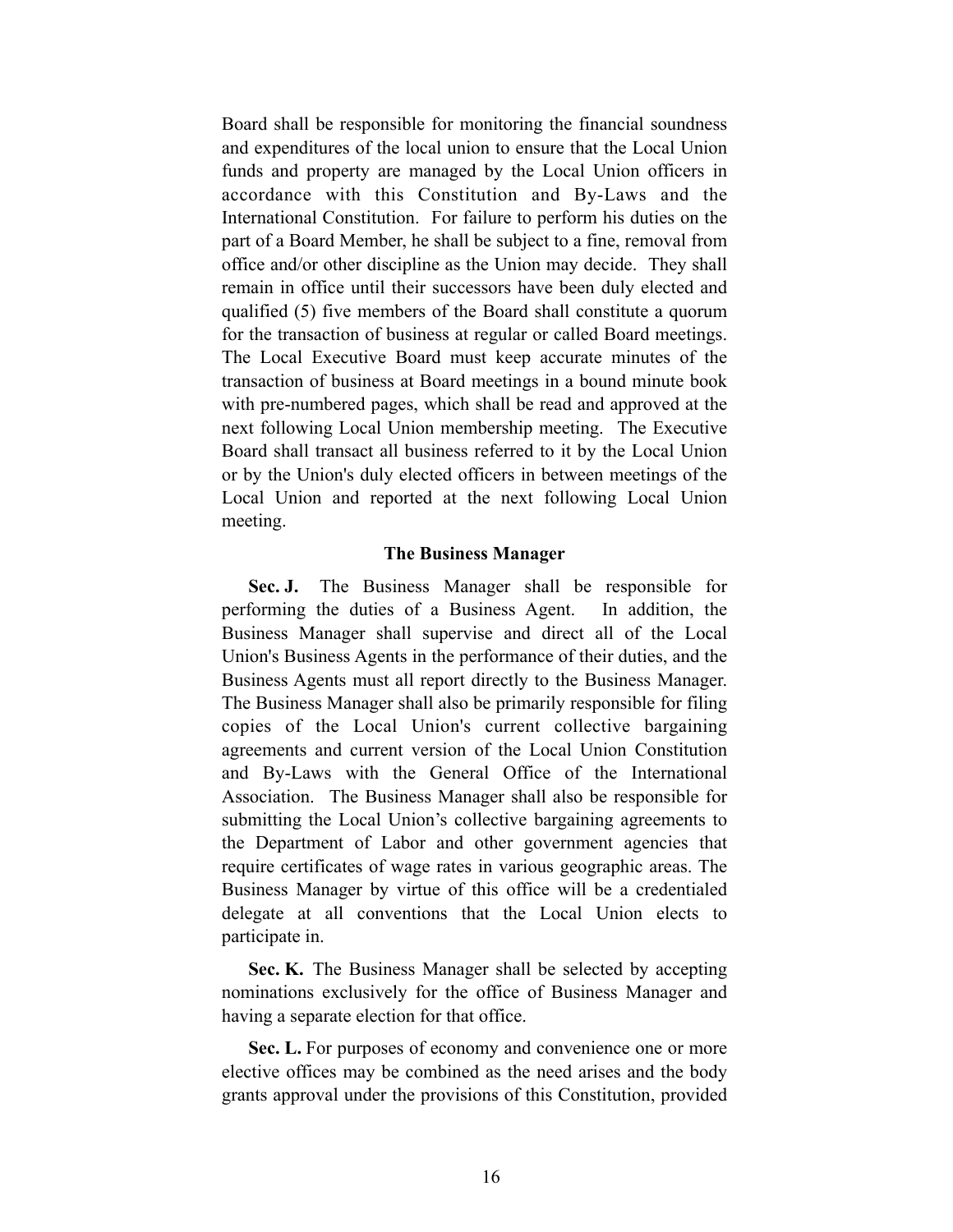that such combination or consolidation of offices receives the written approval of the General President of the International Association.

Sec. M. Temporary vacancies in any office shall be filled at each meeting by appointment by the Business Manager. The Business Manager shall fill all vacancies in elected offices by appointment of pro tem officers with written approval of the Local Executive Board. In the event of a vacancy in the office of Business Manager or Business Manager/Financial Secretary, the President of the Local shall make the pro tem appointment with the written approval of the Local Executive Board. In the event of a vacancy in the office of Business Manager/President, the Financial Secretary shall make the pro tem appointment with the written approval of the Local Executive Board. If a vacancy in any fulltime, salaried office occurs with more than two years remaining until the next regularly scheduled election, a special election must be held to fill the vacancy with nominations and election to be held within 60 days of the vacancy. If the vacancy in any full-time, salaried office is less than two years until the next regularly scheduled election, the person appointed pro tem shall serve until the next regularly scheduled election. If a vacancy occurs in any office that is not full-time and salaried, the person appointed pro tem shall serve until the next regularly scheduled election. The Business Manager has the authority to appoint a Business Agent/ Organizer with the approval of the Executive Board providing the Local Union's finances can adequately fund the appointed Officer.

#### **The Business Agent**

Sec. N. It is the Business Agent's solemn duty and obligation to vigilantly protect the trade jurisdiction of the International Association, to compel employers to observe and respect bargaining agreements, to adjust all grievances between members of his local union and their employers with justice and fairness, and to promote and foster employment for members of the Local Union. To fulfill this duty and obligation the Business Agent shall physically visit jobsites within the Local Unions jurisdiction.

 **Sec. O.** All Local Union Officers and Business Agents shall have the responsibility of organizing unrepresented employees in the geographic and trade jurisdictions of their Local Union.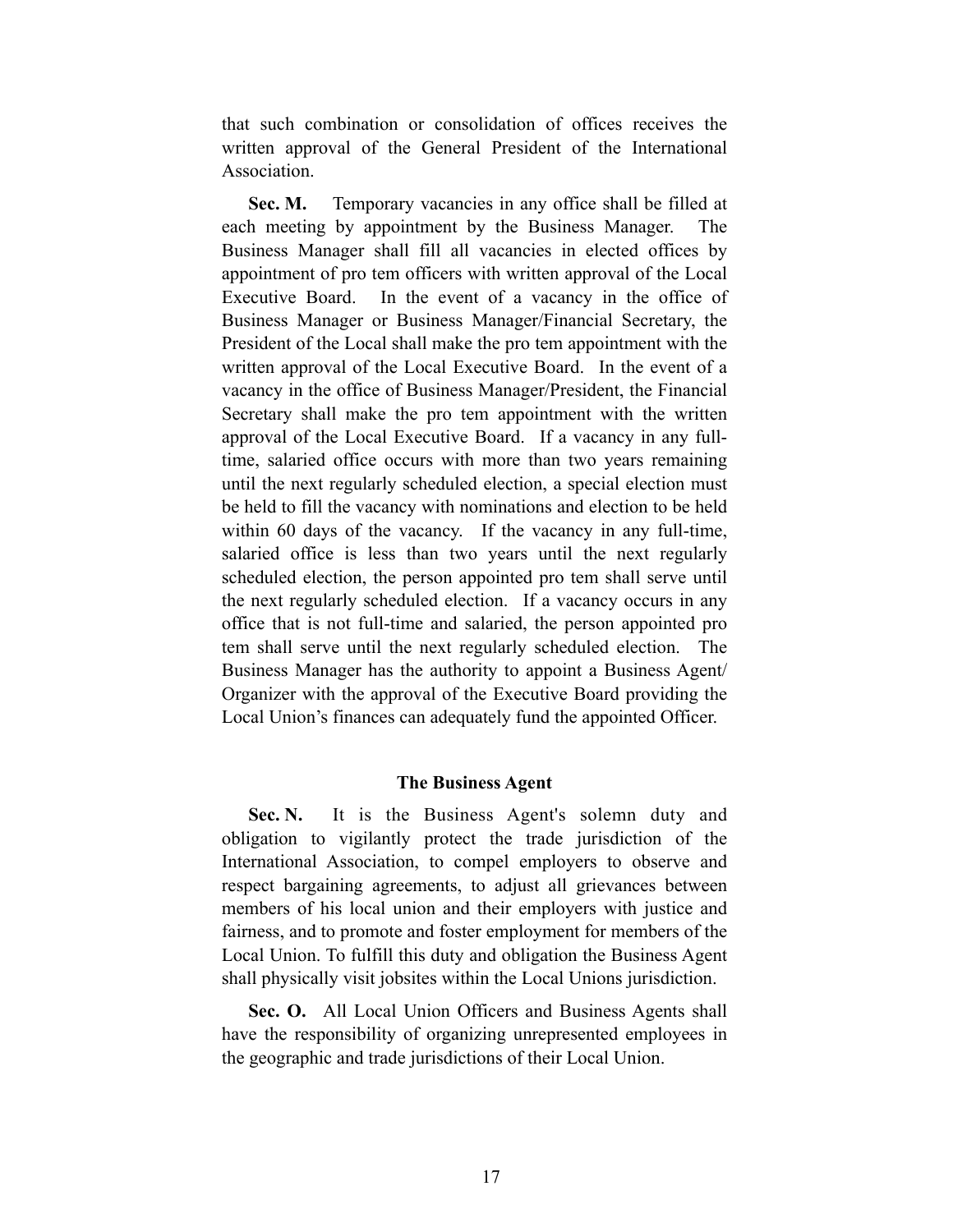#### **ARTICLE 11**

#### **Local Union Funds and Property**

#### **Initiation Fee**

**Sec. A.** This Local Union shall have the privilege of setting and increasing initiation fees provided that any such action must receive the approval of the General Executive Board. This Local Union shall also have the privilege of giving the new member up to six months to pay the local initiation fees in full. This grace period could be extended up to nine months upon special written request by the member and approval by the Executive Board. This special request must be made prior to the end of the initial six months. However, this grace period, if extended, will not affect the new member status as a full member from the date the application is signed and the first International working dues are paid. During the grace period, the new member shall have the full obligation of paying all local dues, and local and International working dues that are normally required for members of the Local and the International.

 **Sec. B.** When a new member applies for membership, the Financial Secretary shall immediately forward to the International Association, the new member's completed application form along with the \$75.00 fee to cover the costs of requests or search for records and registration.

 **Sec. C.** If a new member fails to pay the local initiation fee in a timely manner, including any grace period not to exceed nine months that has been established by the Local, or if financial obligations regularly required of all members including the payment of local monthly dues, local working dues, and International working dues are not satisfied, the new member will be dropped and shall forfeit any and all monies paid and shall have to reapply for membership in the International Association by filing a new application for membership with the Financial Secretary or authorized agent of the Local Union and pay all financial obligations in accordance with Article 23, Section 3(C) of the International Constitution.

**Sec. D.** Any monies received by a Local Union from or on behalf of an individual working under a local, national or any other collective bargaining agreement shall be forwarded to the International Association until the financial obligations, including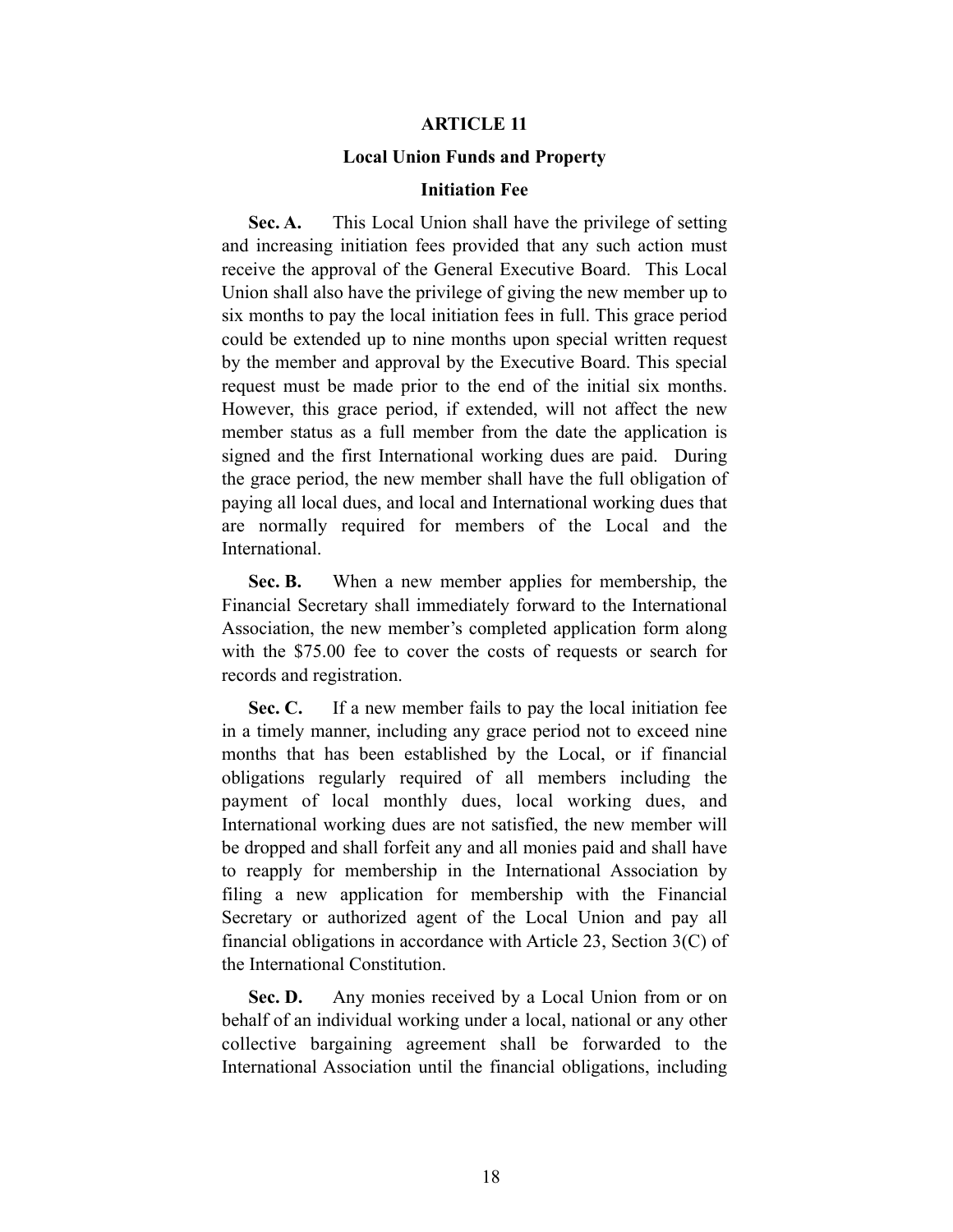but not limited to per capita tax and International working dues, are satisfied for that individual each month.

 **Sec. E.** If, within the first year of becoming a member of the OPCMIA, an individual transfers into this Local Union and the initiation fee of this Local Union is higher than that of the individual's original Local, the member shall pay the higher initiation fee. This rule shall apply to all members of less than one year, regardless of whether or not such member has paid his original Local's initiation fee in full or only in part. In requiring a member to pay the higher initiation fee, this Local can only require payment of the difference between the higher initiation fee and the amount which the member has already paid.

#### **Monthly Dues, Working Dues and Assessments**

**Sec. F.** This Local Union shall have the privilege of setting its own monthly dues structure and level provided, however, that the dues including any working dues assessed shall not be less than two (2) times the established rate of the International working dues.

 **Sec. G.** In setting the monthly dues structure and level, Local Unions shall have monthly dues of no less than \$5.00 per month and shall maintain the appropriate separate documentation of their members' payment of monthly dues. Local Unions may waive monthly dues for members with at least forty years of membership.

Sec. H. The Local Union may establish working dues to defray the costs of operating the Local. Such working dues may be expressed in terms of either an absolute dollar amount per hour or a percentage per each hour, day, week, or month worked. Local working dues shall apply to all local union members and shall include all members of other Local Unions of the International Association who are working under a collective bargaining agreement within the Local's jurisdiction. The establishment of Local working dues, and any changes to such working dues, must be approved by a majority vote of the Local Union membership voting in a secret ballot election after written notice setting forth the time, date and place where the vote is to be held. The sole exception to the secret ballot vote required shall be if increases are necessary to comply with the minimum dues requirement set forth in Article 19, Section 2(B) of the International Constitution.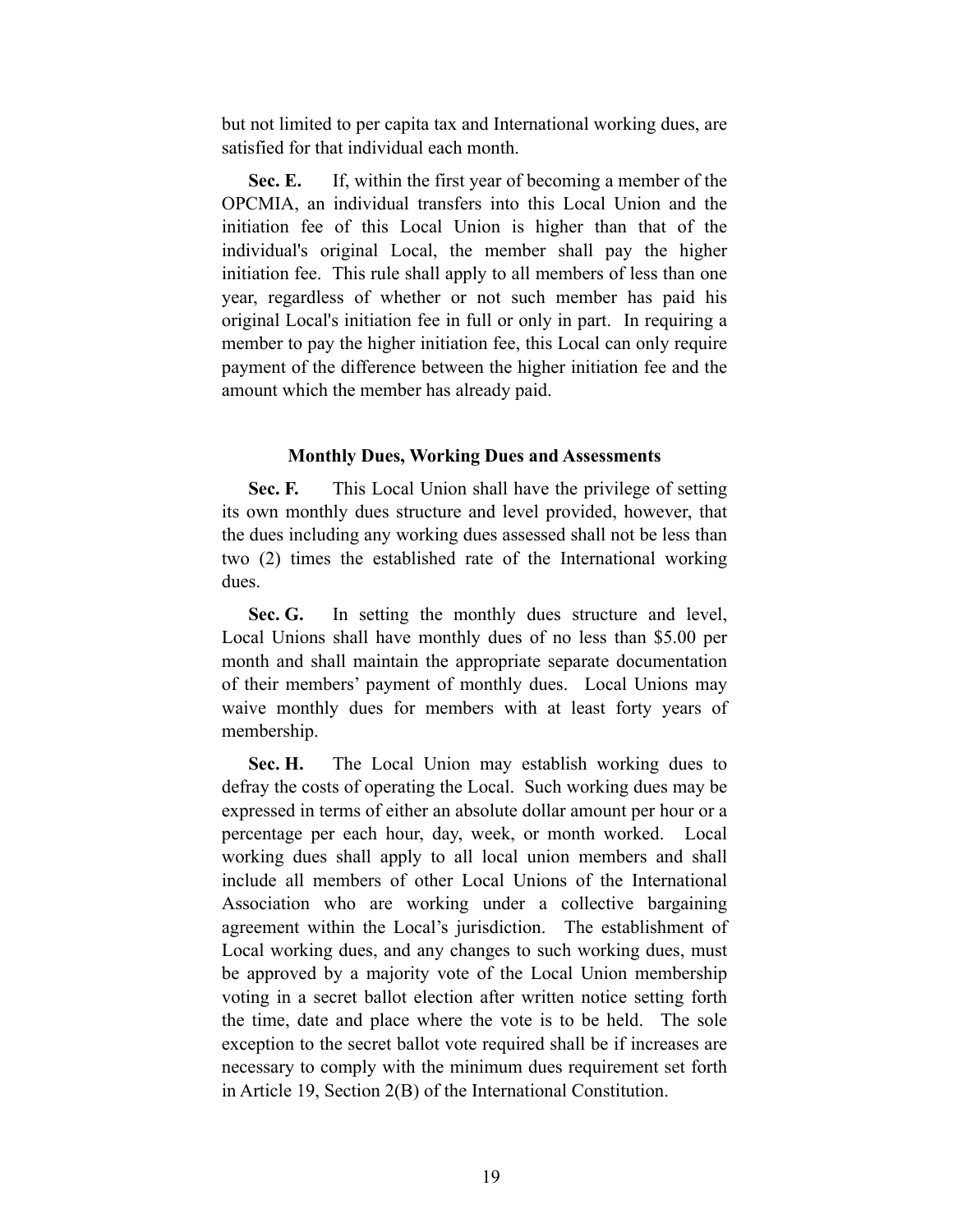**Sec. I.** All dues increases shall be approved by a majority vote of the local union membership voting in a secret ballot election after written notice setting forth the time, date, and place when the vote on the dues increase will be held.

**Sec. J.** Should it become necessary, this Local Union shall have the authority to levy an assessment on the membership to pay any extraordinary costs of the Local. The assessment must be approved by a majority vote of the Local Union membership voting in a secret ballot election after written notice setting forth the time, date, and place where the vote on the assessment will be held. If the assessment is expressed in terms of so much for each hour, day, week or month worked, such an assessment shall apply to all members and prospective members of the International Association who are working in the jurisdiction. If, however, the assessment is expressed in terms of an absolute dollar amount, then the assessment shall be paid only by all members of the Local Union.

 **Sec. K.** Numbered cash receipts shall be issued for all payments directly collected by the Local.

## **No Division or Transfer of Funds**

 **Sec. L.** The funds and property of this Local Union shall not be divided, in any manner, among the members individually or collectively, but shall remain the property of the Local Union. In addition, local union funds derived from any source shall be held in the name of the Local Union and shall not be transferred or conveyed to any other person, body, committee, or organization except in accordance with the terms of this Constitution and the International Constitution.

#### **Misappropriating Funds**

**Sec. M.** Any officer or member of this Local Union who obtains money or benefits under false pretenses; misappropriates or diverts the funds of the Local; transfers or diverts funds, assets or property to a labor organization outside the OPCMIA or allows Local Union assets, records or property to be utilized by such outside labor organization to undermine the representational rights, integrity, or continuity of the Local Union or the International Association; fails or refuses to turn over property of the Local to the properly designated official; who fails faithfully to perform his duties or who diverts or uses the funds of, or monies paid to, a Local Union, State Conference, Provincial Conference or District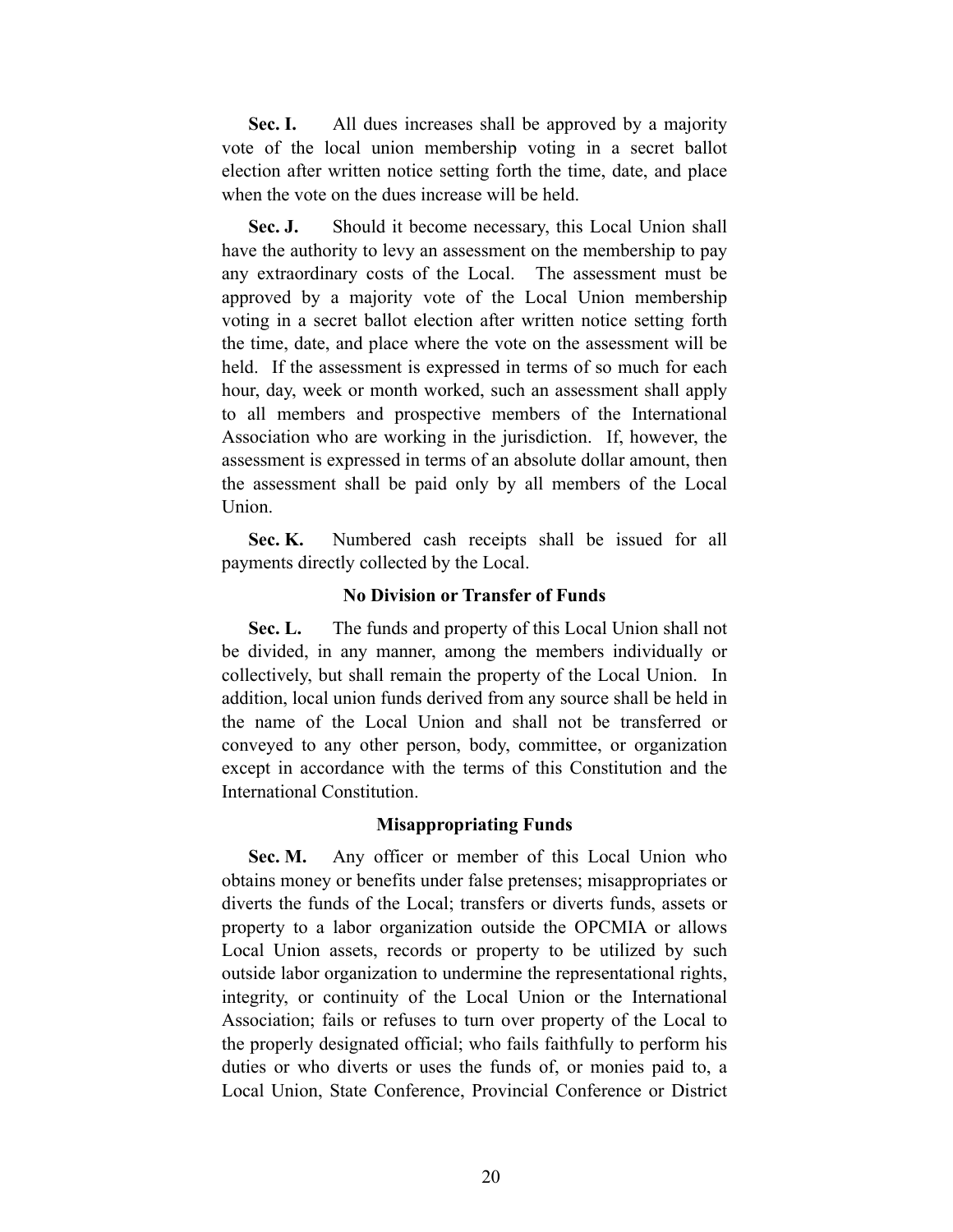Council for purposes other than those for which they were collected; or fails to hold the property or monies of the Local in the name of the Local shall be fined, suspended and/or expelled, or any combination of these remedies, and in addition, may be restricted from holding office for any number of years, after fair and impartial trial.\*

## **Local Union Officer's Salaries**

Sec. N. The salary, benefits and/or paid expense policy, if any, of all Local Union officers, committees, delegates or board members must be set either at the time of nominations or before their appointment, whichever is appropriate. The salaries of Local officers shall not be set so high as to prevent the Local from meeting its other legitimate and necessary expenses. Should this Local's financial situation decline between the election of its paid officers, it shall be the duty of the Business Manager and/or Financial Secretary to call a special meeting to report this development to the membership. The Local Union shall, in such circumstances, either increase local monthly dues or local working dues or pass an assessment in an amount sufficient to address the shortfall. As an alternative the local may reduce salaries by the minimum necessary to bring finances into line. The deferral of officers' salaries and/or benefits shall not be permitted. In no case shall a Local Union permit the payment of salary, benefits or expenses on a retroactive basis or recognize or approve back pay or back benefits for officers. Local Unions wishing to increase salaries, benefits and/or expense reimbursement in mi-term must do so if only fiscally prudent and after membership approval in accordance with the By-Laws and Constitution of this Local Union and the International Constitution.

#### **Disaffiliation**

 **Sec. O. (1).** This Local Union shall not be dissolved or withdraw from affiliation with the Operative Plasterers' & Cement Masons' International Association so long as seven or more members in good standing of this Local Union vote to retain their Local Union Charter, and their affiliation with the International.

 **(2).** Before the members of this Local Union shall be permitted or required to vote on the question of dissolving or withdrawing from affiliation with the Operative Plasterers' &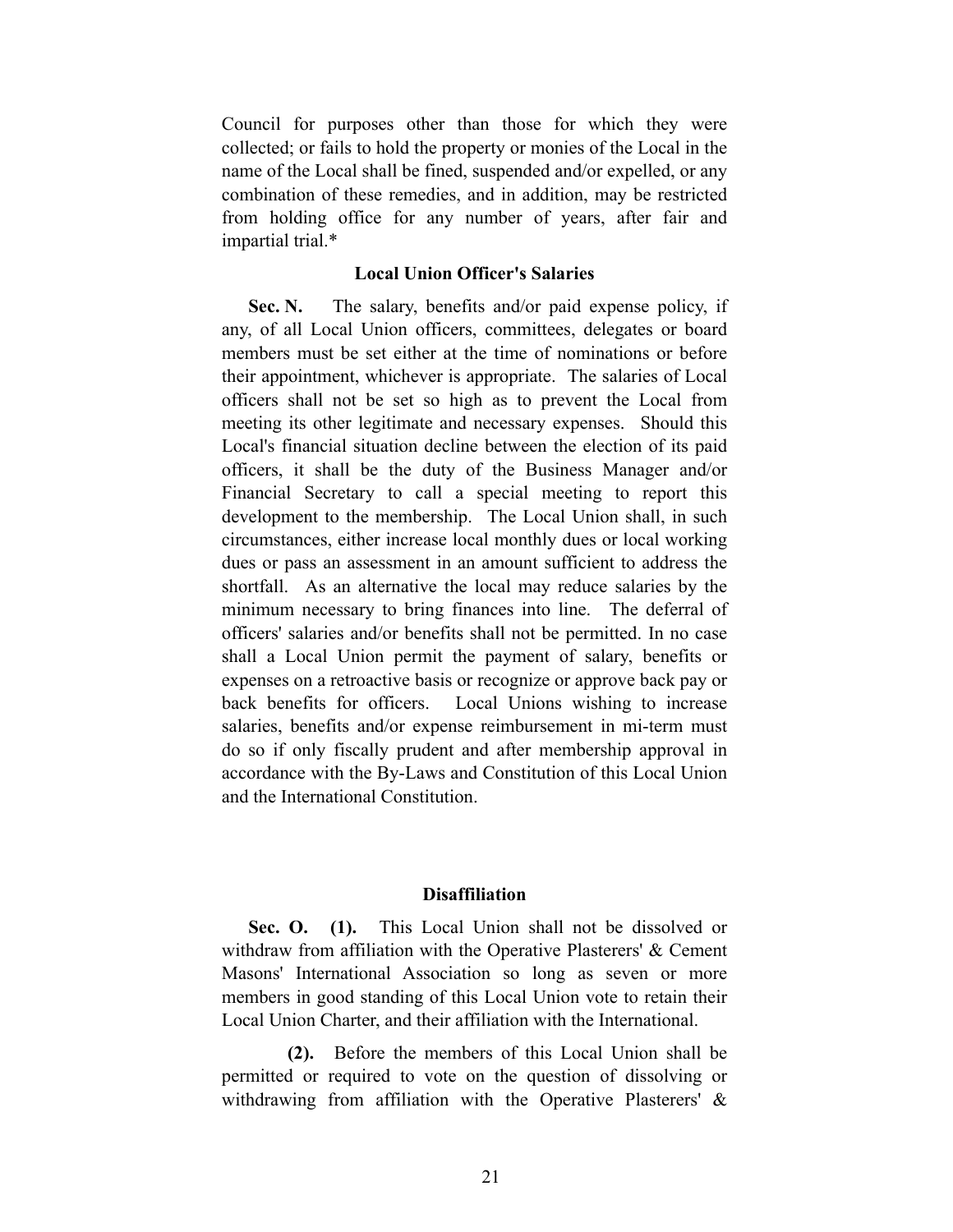Cement Masons' International Association, three (3) months' notice in writing shall be given to the General Secretary-Treasurer, and no vote shall be taken on either question by the members except at a specially called meeting, after due notice in writing to the General Secretary-Treasurer, and each and every member, designating the time and place of meeting and the purpose for which the special meeting is called.

 **(3).** Should this Local Union by vote of its members at a specially called meeting in the manner specified herein decide to dissolve or withdraw from affiliation with the Operative Plasterers' & Cement Masons' International Association, the officers shall immediately notify the General Secretary-Treasurer of the action taken and a record of the vote cast by members to dissolve or withdraw from affiliation, and the officers, representatives, and members of this Local Union shall comply with all requirements of Article 9 Section 4(D) of the International Constitution before being relieved of responsibility and liability to this Local and to the Operative Plasterers' & Cement Masons' International Association.

#### **ARTICLE 12**

#### **Duties of Members**

 **Sec. A.** When there is a joint agreement in force between the Union and a contractor, or association of contractors or any other party, it shall be the duty of every member to strictly abide by and live up to such agreement which becomes part of the By-Laws. Members are to be kept informed of such agreements and for violations of any provisions contained therein shall be subject to such penalty as the Union may impose after a fair and impartial trial.

**Sec. B.** Any member who is suspended for any cause shall forfeit all claims to the benefits and privileges of this Union during such suspension.

Sec. C. Members who owe more than two months' dues shall not be considered in good standing, and may be required to pay a local reinstatement fee of no more than ten dollars (\$10.00) in addition to back dues. Members not in good standing shall not have a voice or vote in the affairs of this local.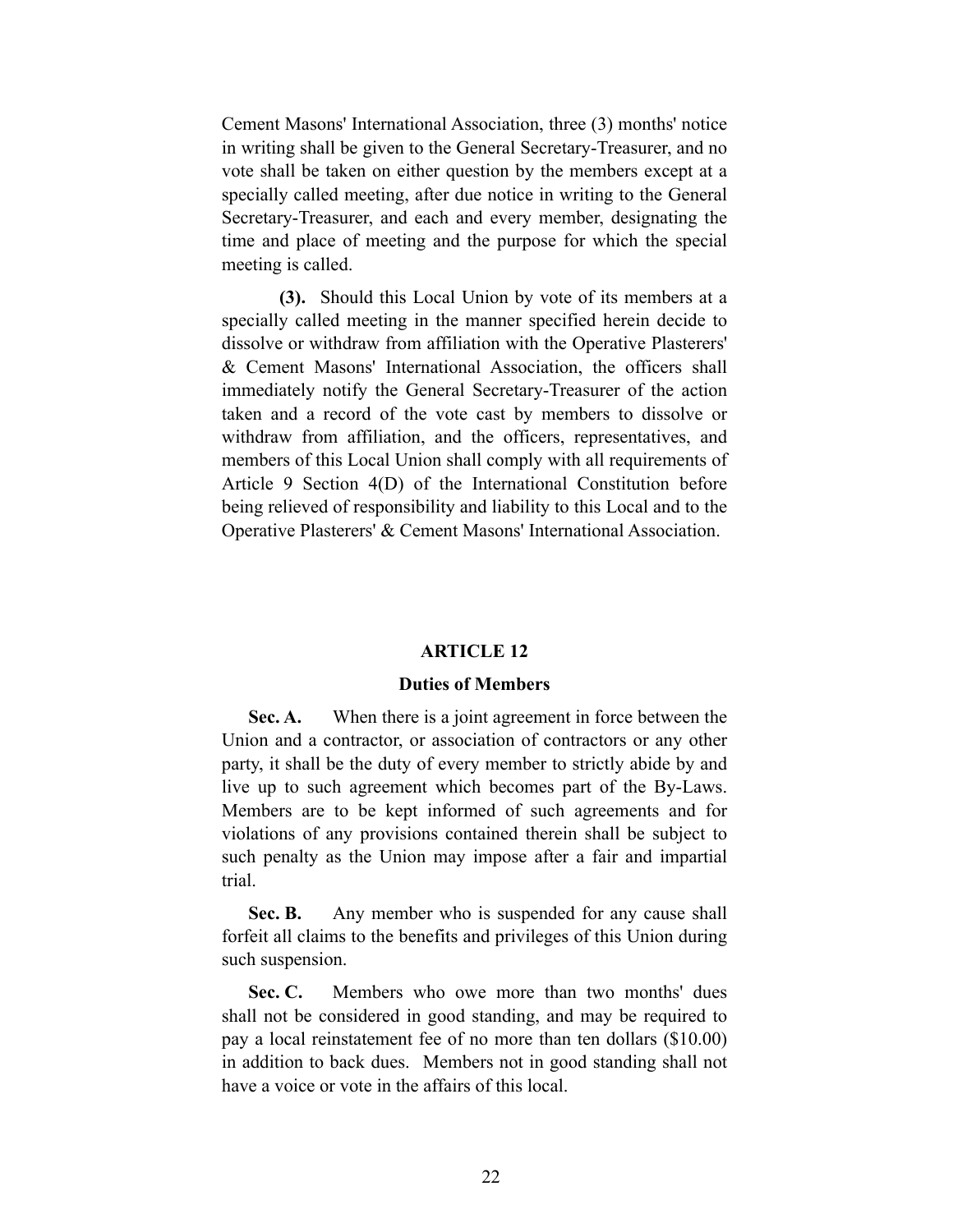Sec. D. When a member is two months in arrears, he shall be notified by the Financial Secretary of the provisions of this and the above section. Dues are payable on the first day of each month.

 **Sec. E.** Members who owe more then three months shall be suspended from the Local Union and the International Association. Any member owing more than nine (9) months of dues or over shall be dropped. However, a member shall not be dropped until the sixth month has ended, and only after he has been notified by registered mail of the intent of this Local Union to drop him. In all cases when members are dropped for non-payment of dues a copy of the notice of intent to drop must be sent to the International **Association** 

**Sec. F.** For purposes of determining a member's eligibility to enjoy privileges of membership established by this Constitution and By-Laws, disciplinary fines and any national or local assessments shall be paid (or arrangements made to pay them) before dues are paid. However, no union security clause shall be enforced because of the failure to accept dues pursuant to this provision because of outstanding disciplinary fines.

 **Sec. G.** No member or group of members shall discuss or meet for the purpose of discussing the promotion of dual membership, disaffiliation, calling a wildcat strike, interfering with the legal duties of the officers of the Union as required by the Constitution of this Association or of the Local Union or by Federal law, or of interfering with the conduct and performance of the legal or contractual obligations of the Union.

 **Sec. H.** Former members of the OPCMIA who were dropped from the rolls of the International Association for failure to pay fines levied upon them or for failure to observe and abide by penalties imposed upon them, cannot be reinstated or restored to former standing. Such former members cannot hold or be elected or appointed to hold office in the International Association or any of its subordinate bodies until five (5) years have elapsed from time of being dropped or two (2) years have elapsed since again becoming a member, (whichever period of time is greater). Such former members cannot be readmitted as new members until two (2) years have elapsed from time of being dropped unless:

 1. The International Association or the Local Union that levied the fine or imposed the penalty agrees to waive the fine or penalty.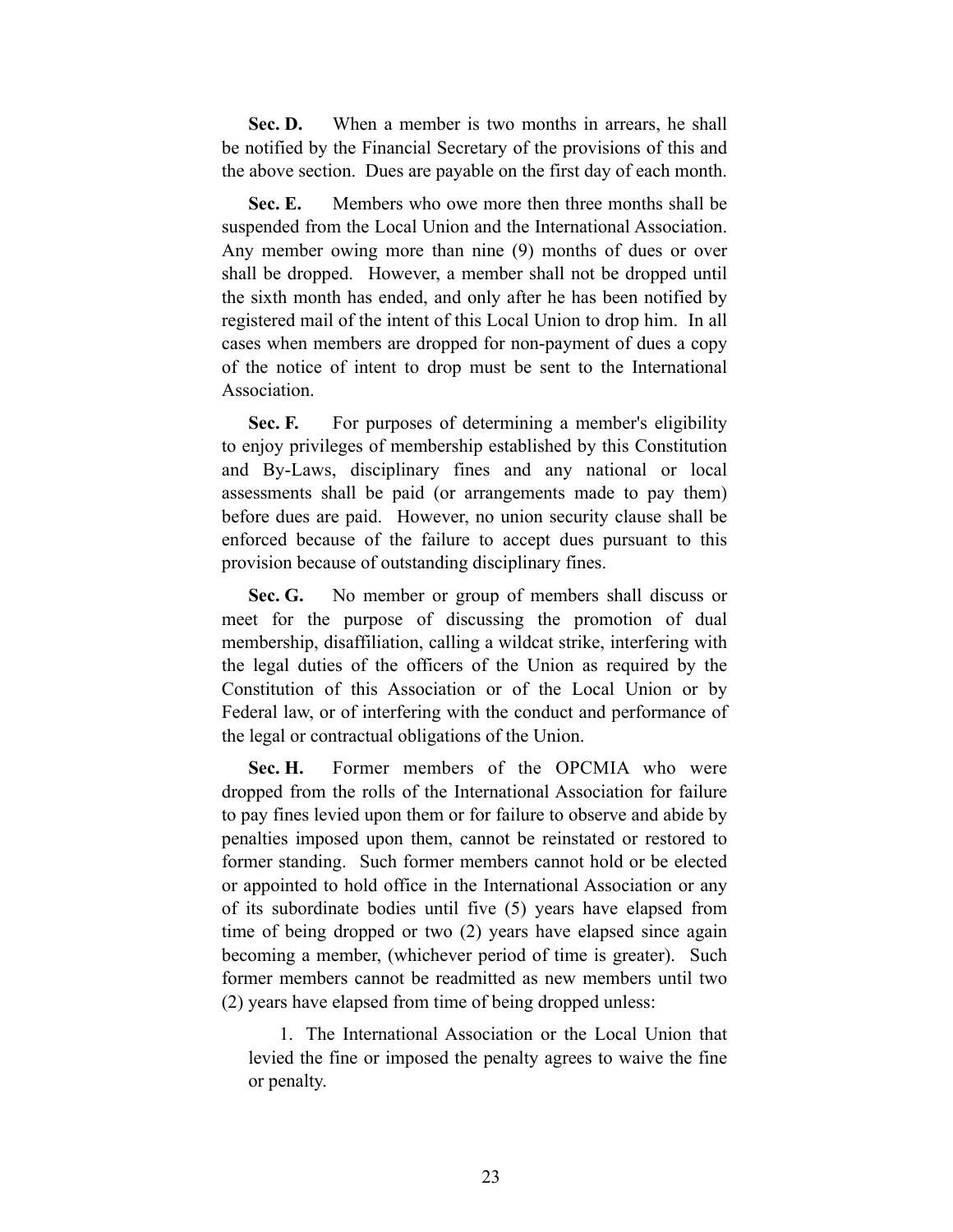2. He pays the fine or abides by the penalty.

3. He pays an increased initiation fee of  $1\frac{1}{2}$  times the regular initiation fee.

 This clause shall not apply to former members who, through appellate procedures provided by this Constitution, were exonerated of charges and were given an opportunity to be restored to membership and promptly availed themselves of such opportunity.

**Sec. I.** Any member who shall interfere with an officer in the discharge of his duties shall be fined or expelled, or both, after a fair and impartial trial held in accordance with the trial procedure set forth herein.

**Sec. J.** No member shall (1) violate his oath of membership or take any action that would tend to undermine the working rules, wages and conditions of the other members of the Union, (2) sponsor a dual Union, join or assist another labor organization which is engaged in efforts to undermine, subvert, or replace bargaining relationships of this Local or the International Association, (3) engage in activities designed to bring about a withdrawal, mass resignation or secession from the International Association of a Local Union, member or group of members, (4) work for or on behalf of any non-signatory employer, nonsignatory employer association or employer-supported organization or any representative of the foregoing whose position is adverse or detrimental to the International Association; (5) accept employment, appointment or elected office with another labor organization or any entity related to or affiliated with another labor organization unless the General President determines that such employment, appointment or election is not contrary to the best interests of the International Association,\* (6) assault an officer of the Local Union or of the International Association, and (7) advocate or sponsor any movement to overthrow the laws of the country, nor perform any act which generally violates sound trade union principles.

**Sec. K.** Any member finding his wages or hours short on pay-day shall refuse to accept same unless steps are immediately taken to rectify such shortage. He shall report the shortage to the Union and receive advice and assistance of the Business Agent. Any member reporting a shortage after more than a week has elapsed or after being discharged, unless discharged for reporting a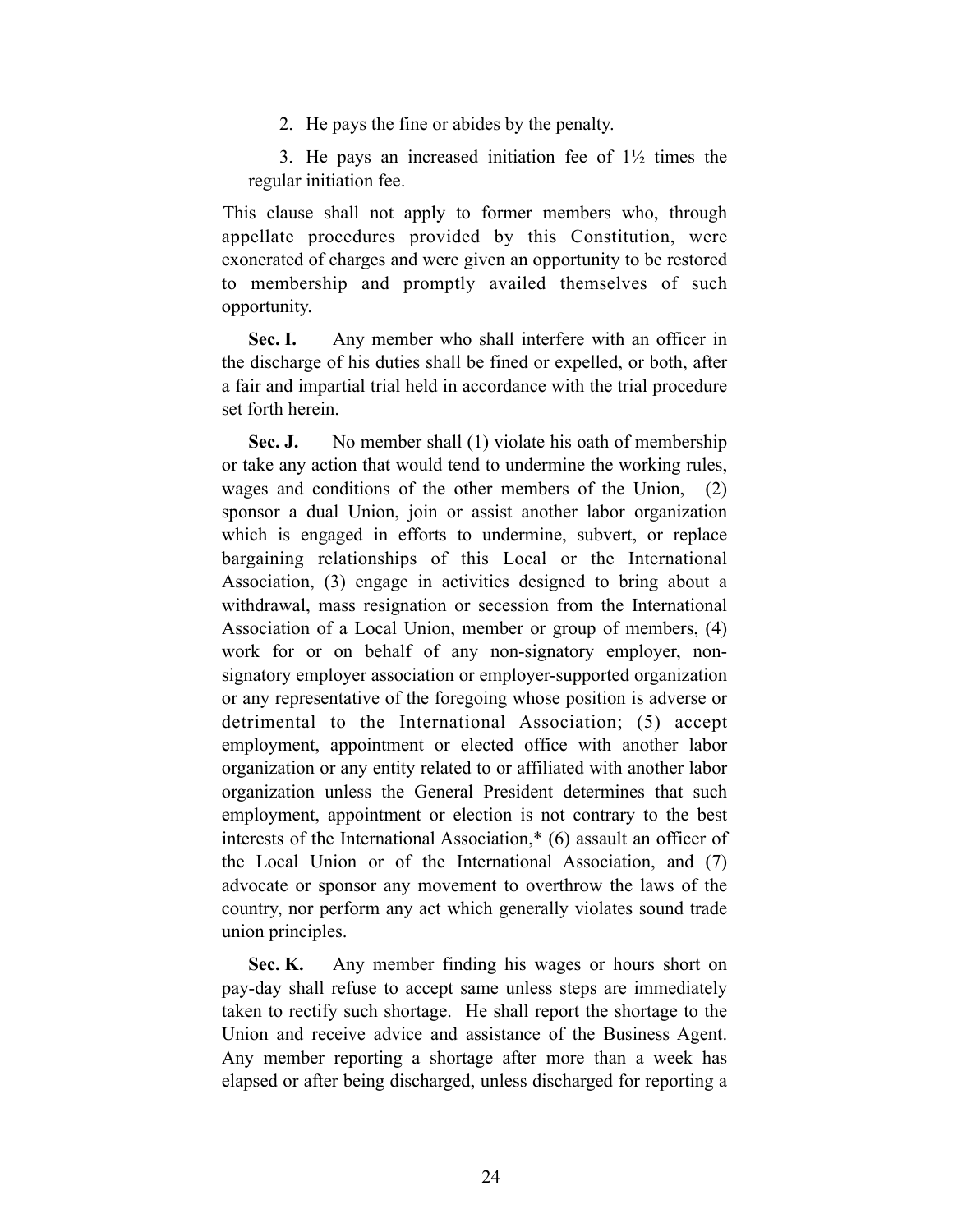shortage shall, if found guilty after a fair and impartial trial, be fined as the Union may decide.

Sec. L. The place of residence of each member as recorded with the Secretary shall be considered his official address, and all notices and other mail pertaining to such member shall be forwarded to that address.

 It shall be the duty of every member to be observant of the decorum requisite in all well-conducted assemblies, to be respectful to the officers, and address all as Brothers and Sisters; to avoid when on the floor anything personal or of a nature calculated to annoy or hurt the feelings of a Brother or Sister member; to steer clear of any religious matters; to be concise as possible, and to keep strictly to the question before the house, not to interrupt a fellow member when he is speaking, to follow closely the rules of order, making the duties of the presiding officer satisfactory and the proceedings agreeable and pleasant.

 **Sec. M.** Excepting where elements of danger exist or the health of a member may be impaired it shall be the duty of all members to perform all or any kind of work contained in our work jurisdiction. Should a member at any time refuse to do so he shall, if found guilty, be subject to such penalty as the Union may impose.

Sec. N. Members shall not speak injuriously of another member to an employer. Should any member be found guilty of a kick-back or of working for less than the scale of wages or lesser working conditions after a fair and impartial trial, held in accordance with the trial procedure set forth herein, he shall be penalized as the Union may decide.

#### **Stewards**

 **Sec. O.** It shall be the duty of all members on a job to first report any grievance on the job to the Steward, who shall seek an adjustment. Upon failure to effect an adjustment the Steward shall refer the matter to the Business Agent. The Steward shall not take it upon himself to cause a work stoppage or strike a job because of any grievance, but must notify the Business Agent and be guided by his advice and instructions.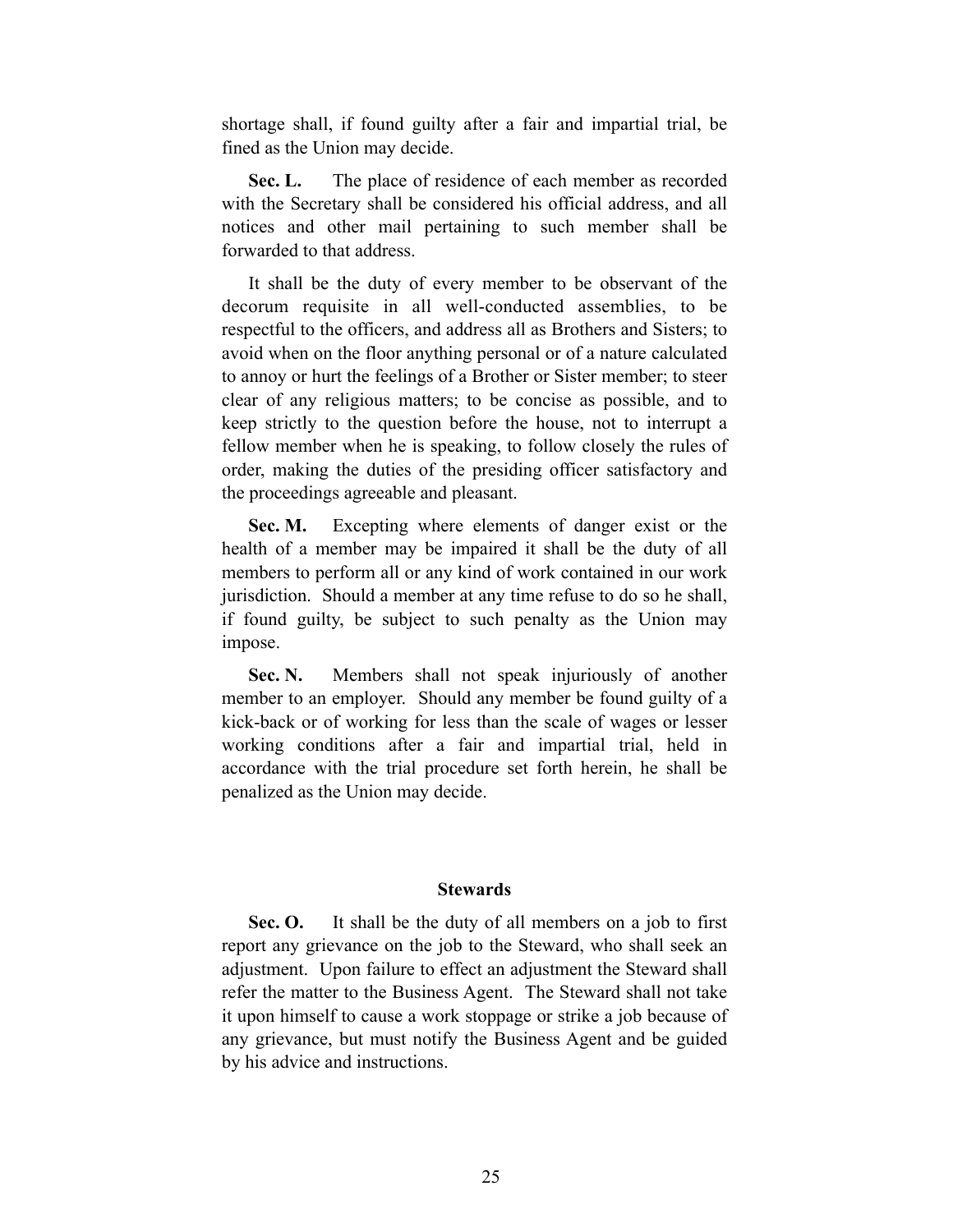**Sec. P.** A Steward shall have the protection of the Union so long as he performs his duties satisfactorily and shall not be discharged for performing such duties. A Steward must notify the Business Agent before he quits a job so that the Business Agent may appoint a new Steward.

 **Sec. Q.** Any member who is fired or dismissed because of and while assisting in an organizing drive shall be placed on the referral list and said member and his subsequent referral shall be reported at the next general meeting.

**Sec. R.** Any member who is unable to stay employed because of a lack of skills shall take required upgrading.

Sec. S. Members who accept referrals and are no shows shall be taken off of the referral list until explained.

#### **ARTICLE 13**

#### **Charges, Trials and Fines**

**Sec. A.** All violations of any portion of the Constitution and By-Laws or working rules of this Union or of the International Constitution shall be punishable by fine, suspension, expulsion and/or other discipline as determined by the Local Union.

Sec. B. The proper cause for discipline of membership, as expressed herein, should include, but not be limited to, the following:

- (1) Violation of the oath of membership by a member.
- (2) Actions by a member tending to undermine the working rules, wages and conditions of the members of any Local Union.
- (3) Sponsoring dual unionism.
- (4) Engaging in activities designed to bring about a withdrawal, mass resignation, or secession from the International Association of a Local Union, member or group of members.
- (5) Working for or on behalf of any non-signatory employer, non-signatory employer association or employer-supported organization or any representative of the foregoing whose position is adverse or detrimental to the International **Association**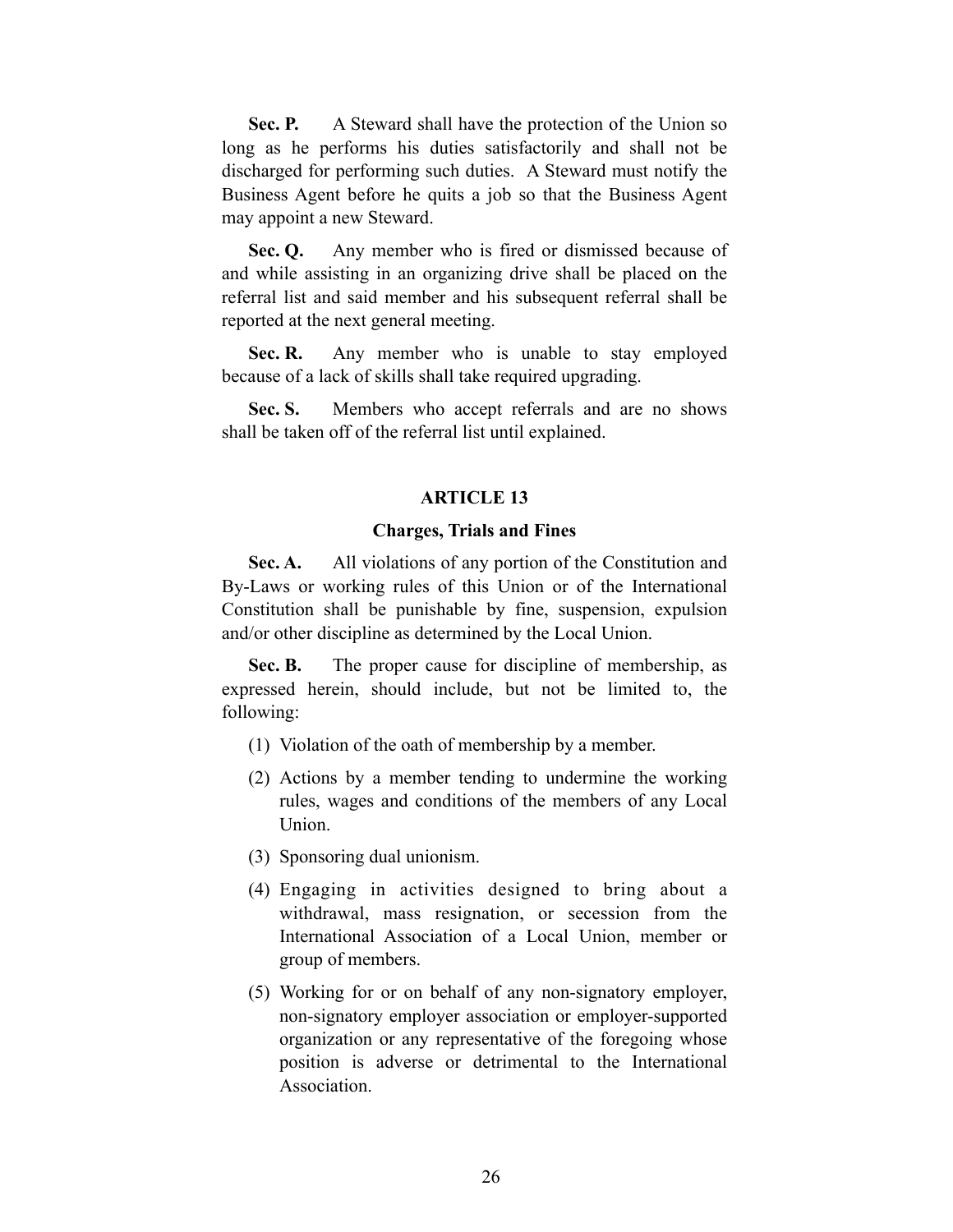- (6) Accepting employment, appointment or elected office with another labor organization or any entity related to or affiliated with another labor organization unless the General President determines that such employment, appointment or election is not contrary to the best interests of the International Association.\*
- (7) Assaulting an officer of any Local Union or any representative of the International Association.
- (8) Advocating or sponsoring any movement to overthrow the laws of the country.
- (9) And for all other causes which generally violate sound trade union principles.

A member may not be charged with more than one offense for each action or conduct alleged to have violated the Constitution.

 **Sec. C.** All trials shall be conducted in accordance with the following procedure. Charges against a member must be made in writing, signed by a member of the Operative Plasterers' and Cement Masons' International Association in good standing or by a duly authorized representative of this Local Union who has personal knowledge of the offense committed. The member or duly authorized representative filing the charges against a member must specify the section or sections of the Constitution and By-Laws or Working Rules of the Local or of the International Association that were violated stating with reasonable certainty, the facts of the offense charged, the time and place of the occurrence and the names of witnesses.

Sec. D. Charges preferred against a member shall be immediately referred to the Local Executive Board or Trial Board without debate. The accused member shall be served with a copy of the charges by the Secretary or the Business Agent of the Local Union personally or by registered or certified mail. Along with the charges, the Business Agent or Secretary of the Local Union shall serve upon the charged member a notice specifying the date, time and place where the accused shall be required to stand trial. The charges and notice sent by registered or certified mail shall be addressed to the member's last known address as shown on the books of the local union. If the local union does not have a current address for charged members, it shall obtain the last known current address from the International Union.

**Sec. E.** When the charges have been accepted and served on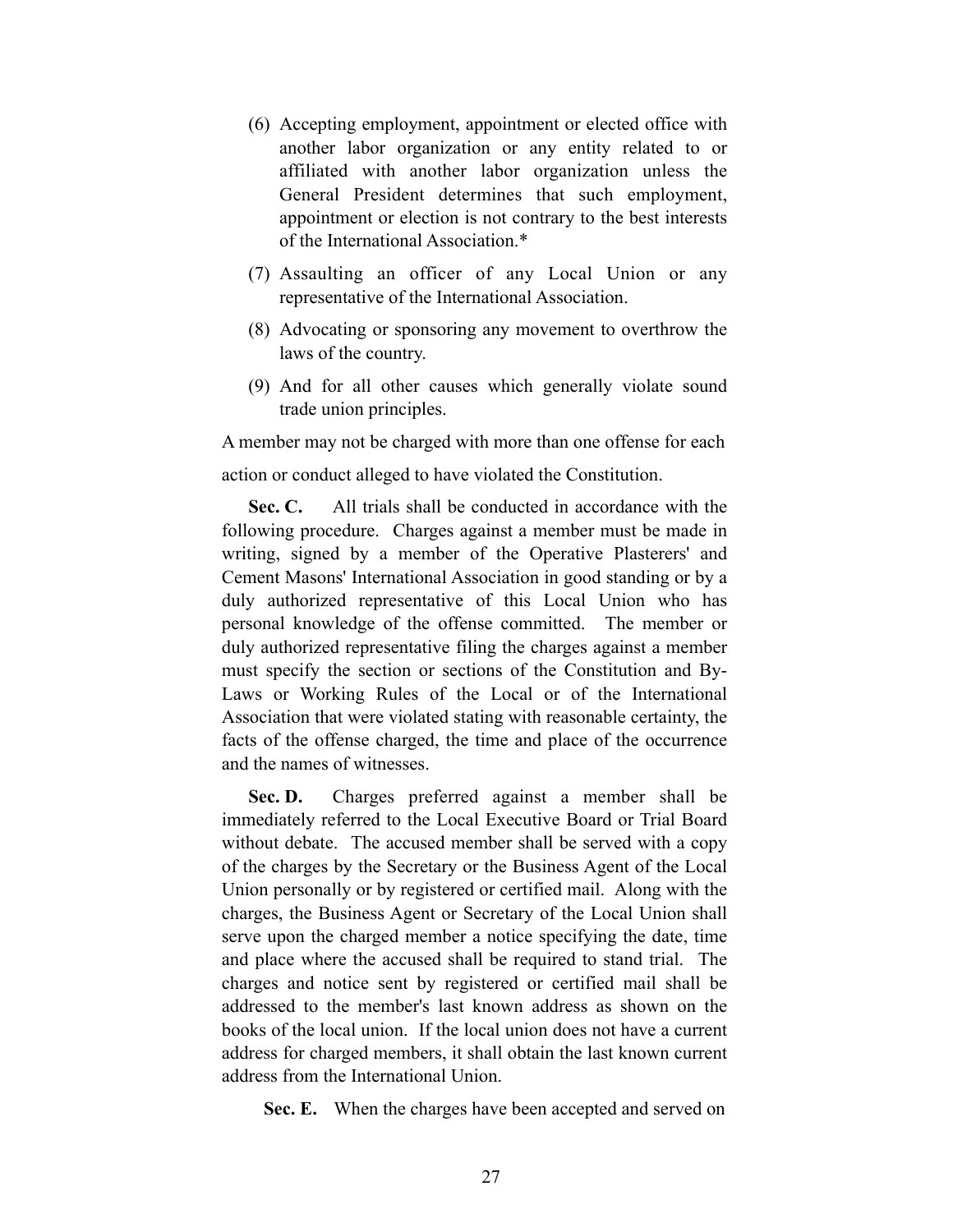the charged member, the Local Executive Board shall without unnecessary delay summon the parties, hear all witnesses, and try the case, provided that the accused must have at least 10 days from the date of notice before being called upon to plead guilty or not guilty to the charges against him. Furthermore, any member or members who proffer the charges and/or who will serve as witnesses at any hearing must not be permitted to serve on the Trial Board or the Local Executive Board if acting as the Trial Board. When charges are referred against a member by a Local Union other than his home Local Union, the home Local Union will be notified at the same time as the charged member.

 **Sec. (F).** The Local Executive Board or other Trial Board will report their findings at the next meeting of the local union. If the accused is found guilty he may be assessed, suspended, expelled, reprimanded, removed and/or barred from holding local union office. The Local Executive Board or Trial Board may impose any or all of these disciplinary measures. The findings of the Local Executive Board or Trial Board shall be final and binding subject to the appeal provisions of the International Constitution.

 **Sec. (G).** If the accused is found guilty and fined, the disciplinary fine shall not exceed \$500.00 dollars for each offense and the total fines levied shall not exceed \$1,000.00. Dollars, except as provided in Article 25, Section 5 of the International Constitution; provided however, that members who fail to appear before the Local Executive Board or Trial Board for the hearing may be assessed a fine equal to the costs incurred by the Local Executive Board or Trial Board or \$100.00, whichever is greater, and that this assessment shall be in addition to whatever fine is imposed for actual offenses, if any that the accused may have been found to have committed. And provided further that this additional assessment for not appearing shall not be counted toward the limits on fines established by this paragraph.

 **Sec. H.** All disciplinary penalties of any kind that are imposed in accordance with the foregoing procedure must be submitted to the General Secretary-Treasurer for registration within 30 days after the penalty is approved by the local union membership. Requests for registration shall be made on forms prescribed by the OPCMIA. These forms will request the name and membership number of the disciplined member; the exact nature of the discipline imposed; details of the charges including the name of the charging party; the identity of the particular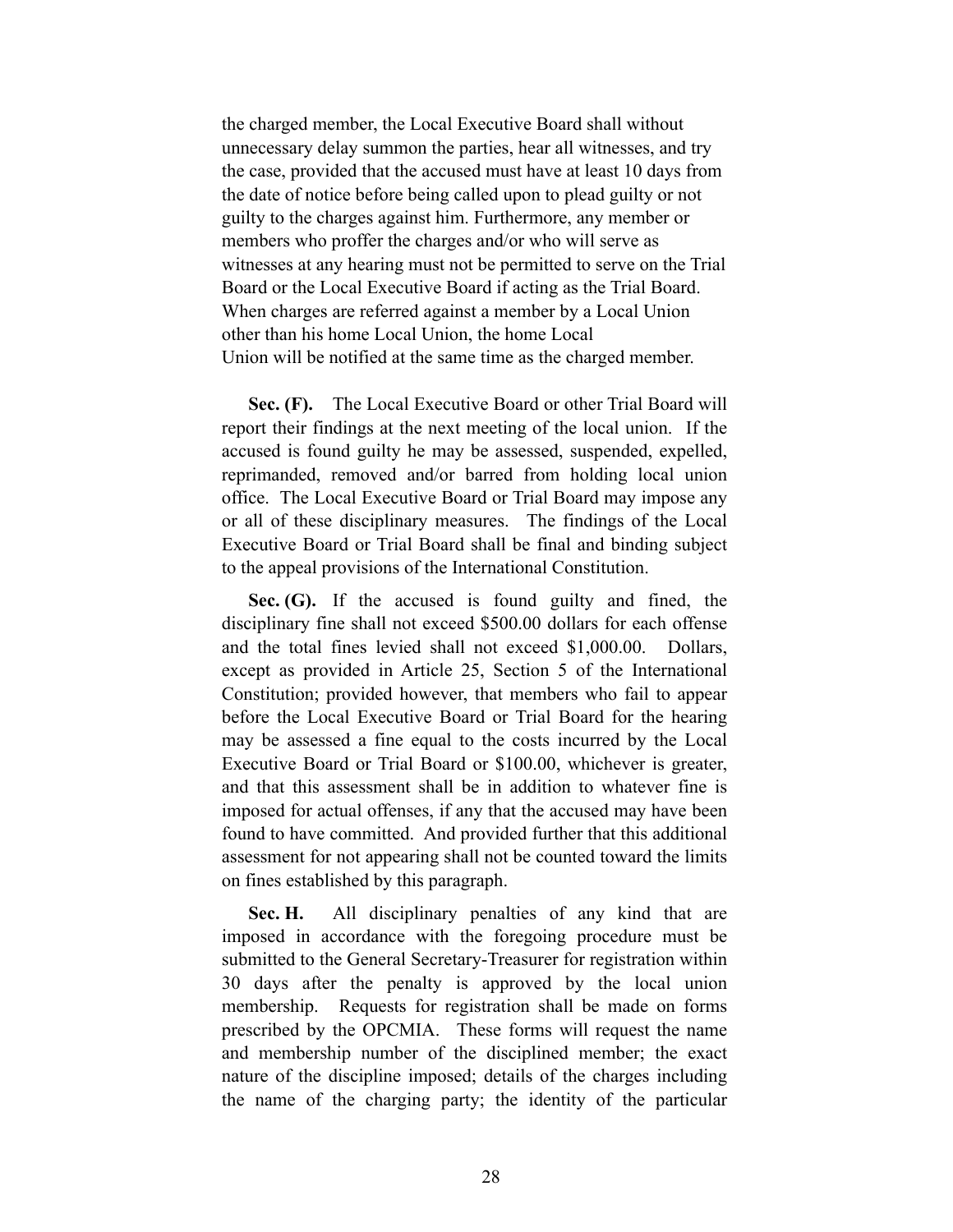provisions of the OPCMIA Constitution that were violated and copies of the full text of any provision of a local union's Constitution, By-Laws or Working Rules that the disciplined member violated; and other information relating to the charges.

**Sec. I.** If any proceedings in a court of law are commenced to enforce a disciplinary penalty imposed under this article or Article 6 of the Constitution, the charged member shall be assessed the attorneys' fees and costs incurred in the enforcement.

#### **Hearings**

**Sec. J.** In any trial or hearing provided for in this Article or in other Articles of this Constitution and By-Laws, involving either a Local Union Executive Board or Trial Board, the accused may select only a member of the International Association to represent him in the presentation of his defense at the hearing; and the charging party may select only a member of the International Association to assist in the presentation of the evidence at the hearing in support of the charges. Persons who are not members of the International Association may appear as witnesses if they have personal knowledge concerning the issues in the trial or hearing. However, such non-member may not represent or assist in the presentation of evidence or argument for either the accused or the charging party at any hearing or trial called for under the Constitution and By-Laws.

Sec. **K**. If, after any trial or hearing provided for in this Article, a member is found to have abused the disciplinary process by filing a frivolous charge or a charge to harass a member of any officer by the Local Union Executive Board or Trial Board, then that member may be required to pay for the cost of the hearing, including any fees and costs (such as court reporter fees or attorney's fees) incurred by the Local Union. The penalties provided in this section shall not be subject to the limits set forth in Article 26, Section 2(B) of the International Constitution.

#### **ARTICLE 14**

#### **Travel Cards**

 **Sec. A.** Travel cards shall be issued by the Financial Secretary to journeyperson members who desire to travel from one Local Union to another in search of employment. Travel cards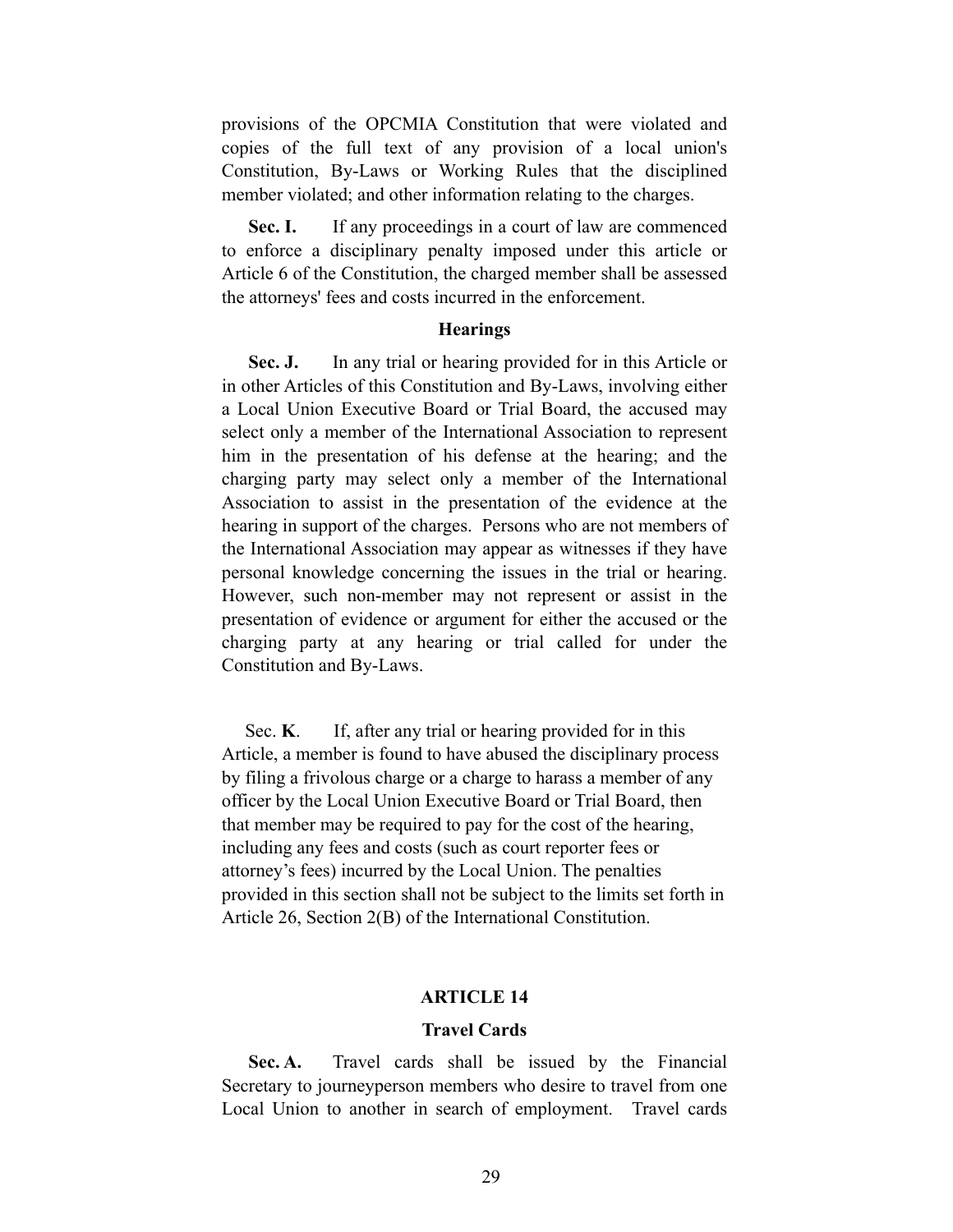shall also be issued to apprentice members desiring to travel with the contractor to whom they are indentured.

 **Sec. B.** Travel cards shall be furnished to the Financial Secretaries of Local Unions by the General Secretary-Treasurer at a nominal cost, and shall be in such form as the General President prescribes. The travel card must specify the primary classification and subclassification, if any, of the holder of the card as Plasterer, Cement Mason or Shop Hand and the member's status as journeyperson or apprentice. Members shall be entitled to deposit their travel cards only at a Local Union having trade jurisdiction over the craft in which they are qualified.

Sec. C. Any member wishing to travel must obtain a travel card from the Local Union in which he holds membership before traveling to the territorial jurisdiction of another Local Union. Upon issuance, each travel card shall be signed by the member who receives the travel card.

**Sec. D.** Travel cards shall be issued only to members of the Local Union in good standing. To be in good standing, a member must have paid all legal and valid financial obligations owing to both the Local Union and the International Association. In addition, he must not have any charges pending against him for violations of the by-laws or Constitution of the International Association, or the By-Laws, Constitution, or working rules of an affiliated Local Union.

 **Sec. E.** A travel card shall be null and void unless deposited in a local union within 30 days from the date of issuance.

**Sec. F.** A member desiring to deposit his travel card shall present it, together with his dues card, to the Local Union Business Manager or Business Agent or other officer or agent designated to receive such cards on behalf of the Local before starting work.

Sec. G. When a member deposits his travel card in a sister local union, he shall pay all his regular working dues and assessments including International Working Dues and the International Training Fund contribution to that Local Union instead of to his home Local (except when exempt). The member shall continue to pay his regular monthly dues to his home Local.\*

### **Transfer Cards**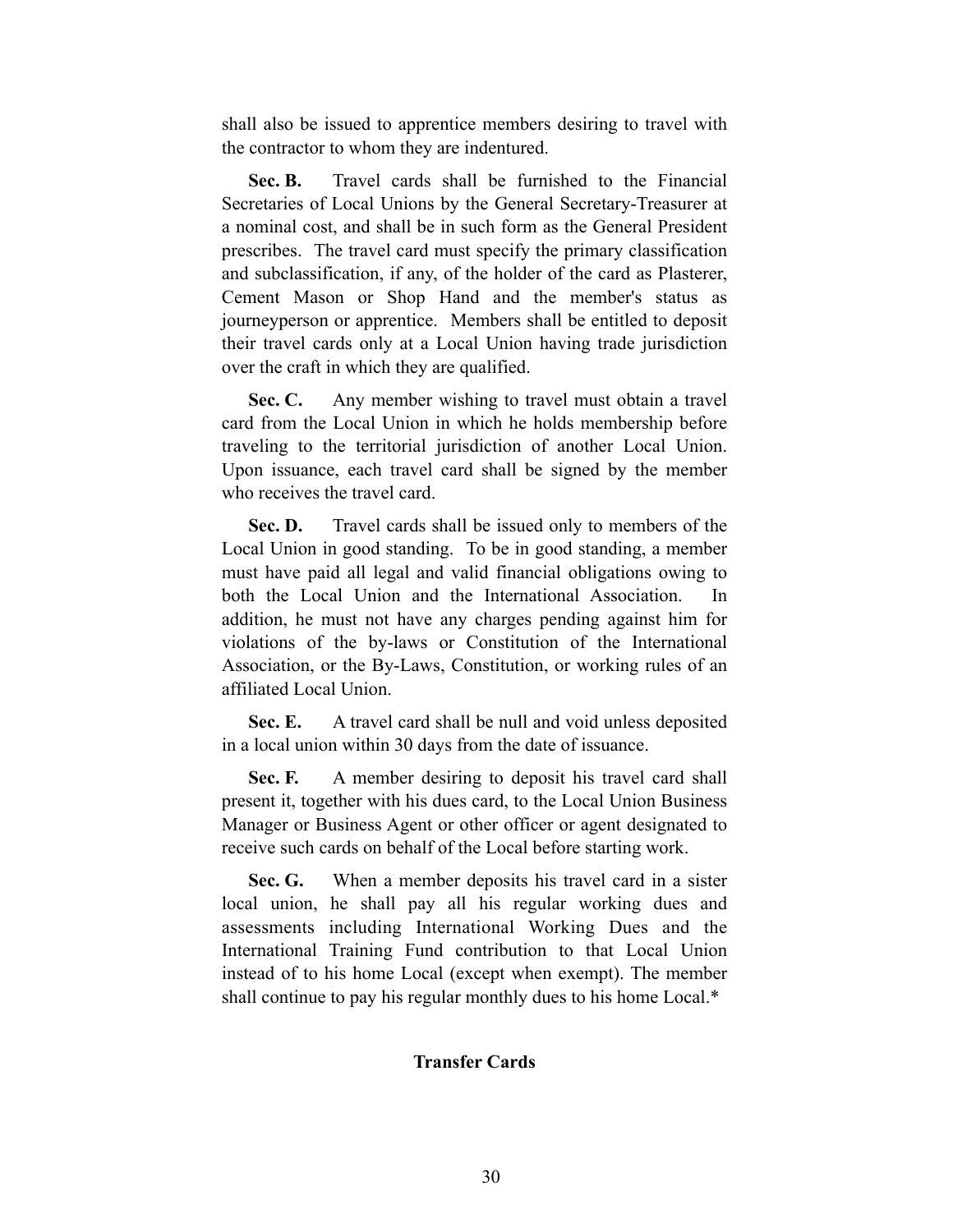**Sec. A.** Transfer cards shall be issued by the Financial Secretary to journeyperson members who desire to transfer from one Local Union to another.

 **Sec. B**. Transfer cards shall be furnished to the Financial Secretary by the General Secretary-Treasurer at a nominal cost, and shall be in such form as the General President prescribes. The transfer card must specify the primary classification and subclassification, if any, of the holder of the card as Plasterer, Cement Mason or Shop Hand, and the member's status as journeyperson or apprentice. Members shall be entitled to deposit their transfer cards only at a Local Union having trade jurisdiction over the craft in which they are qualified.

 **Sec. C.** Any member wishing to transfer must obtain a transfer card from the Local Union in which he holds membership. Upon issuance, each transfer card shall be signed by the member who receives it.

 **Sec. D**. Transfer cards shall be issued only to members of the Local Union in good standing. To be in good standing, a member must have paid all legal and valid financial obligations owing to both the Local Union and the International Association. In addition, he must not have any charges pending against him for violations of the By-laws or Constitution of the International Association, or the By-Laws, Constitution, or working rules of an affiliated Local Union.

 **Sec. E**, A transfer card shall be null and void unless deposited in a Local Union within 30 days from the date of issuance.

 **Sec. F**. A member desiring to deposit his transfer card shall present it, together with his dues card, to the Local Union Business Manager or Business Agent or other officer or agent designated to receive such cards on behalf of the Local before starting work.

 **Sec. G**, The designated officer or agent must accept any transfer card properly presented by a journeyperson or apprentice member of the International Association. Provided however that the Local Union may uniformly require journeypersons who have been members of the International Association for less than three years to pass a competency test in the classification in which the

member is registered prior to accepting the transfer card. And, provided further, that when the Local Union is on strike or lockout, no member of the OPCMIA may deposit a transfer card in the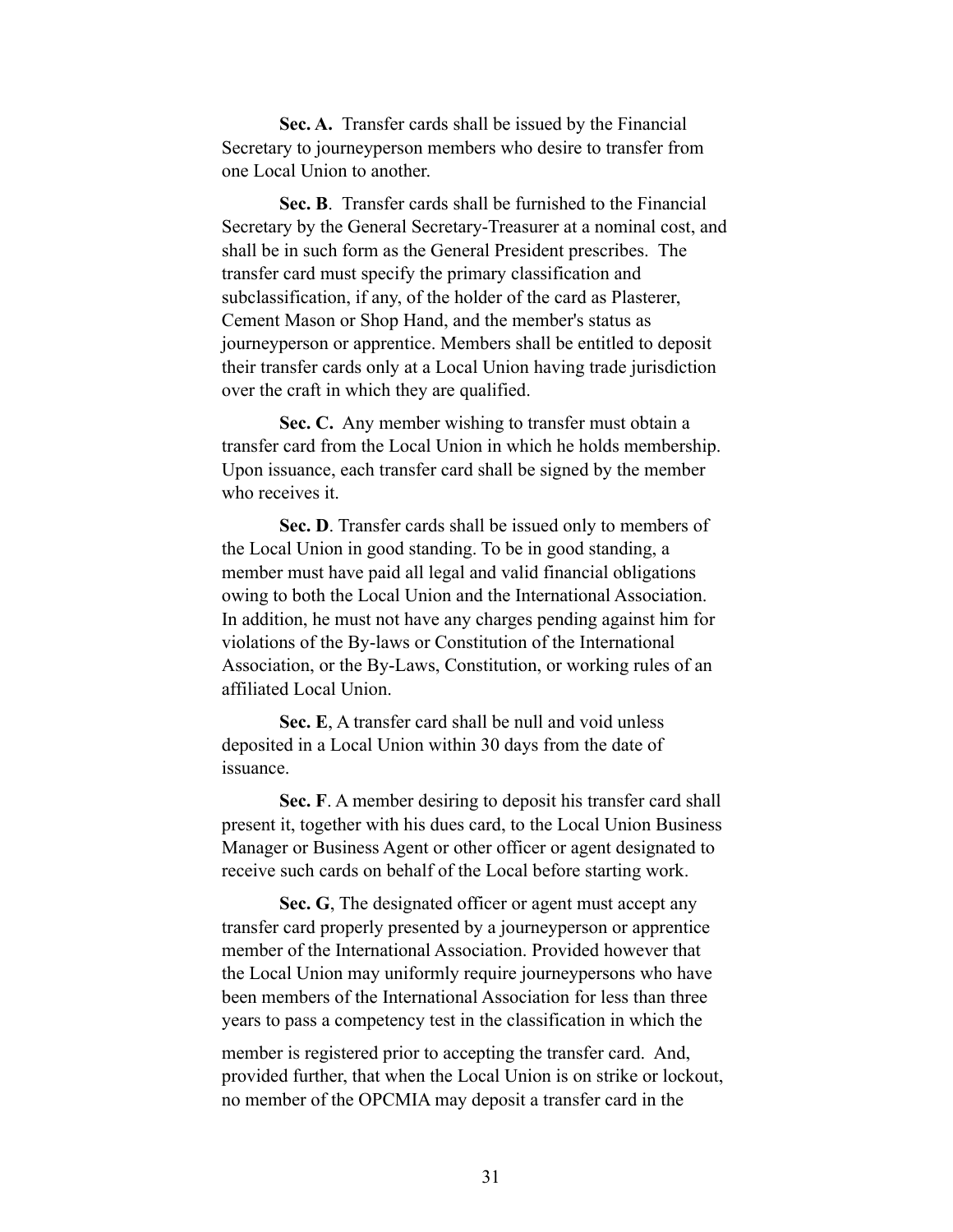Local Union, except that members who resided in the Local Union's territorial jurisdiction for one year or more prior to the lockout or strike may return to the Local.

 **Sec. H.** The Local Union in which the card has been deposited shall give notice to the transferring member's home Local Union and the General Secretary-Treasurer of the deposit of the transfer card. This notice must be made on forms provided by the General Secretary-Treasurer.

 **Sec. I**. When a member deposits his transfer card in a sister Local Union, he shall pay all his regular dues and assessments to that Local Union instead of to his home Local. The General Secretary-Treasurer, upon receiving notification of the acceptance of the transfer card, shall place the name of the member on the roll of the Local Union accepting the transfer card. Thereafter, the Local Union accepting the transfer card shall be charged International working dues and the ITF contribution for that member (except when exempt).\*

#### **ARTICLE 15**

## **Special Rules for Apprentices Seeking Permanent Transfer**

 Apprentices who are not traveling with a contractor, but wish to permanently transfer their membership may do so by complying with all the travel card rules established by this Article. In addition, however, the apprentice member must also be released from the employer or Apprenticeship Committee to which he is indentured and must be accepted by an employer or the Joint Apprenticeship Committee in the jurisdiction to which he wishes to transfer.

#### **ARTICLE 16**

#### **Apprentices**

 **Sec. A**. This Union shall establish an apprenticeship training program in accordance with the laws of our International Association. The apprenticeship training program shall adopt and utilize the curriculum and training standards developed by the International Association, as well as any revisions or updates to such curriculum and training standards as the International Association may develop from time to time. Apprentices shall be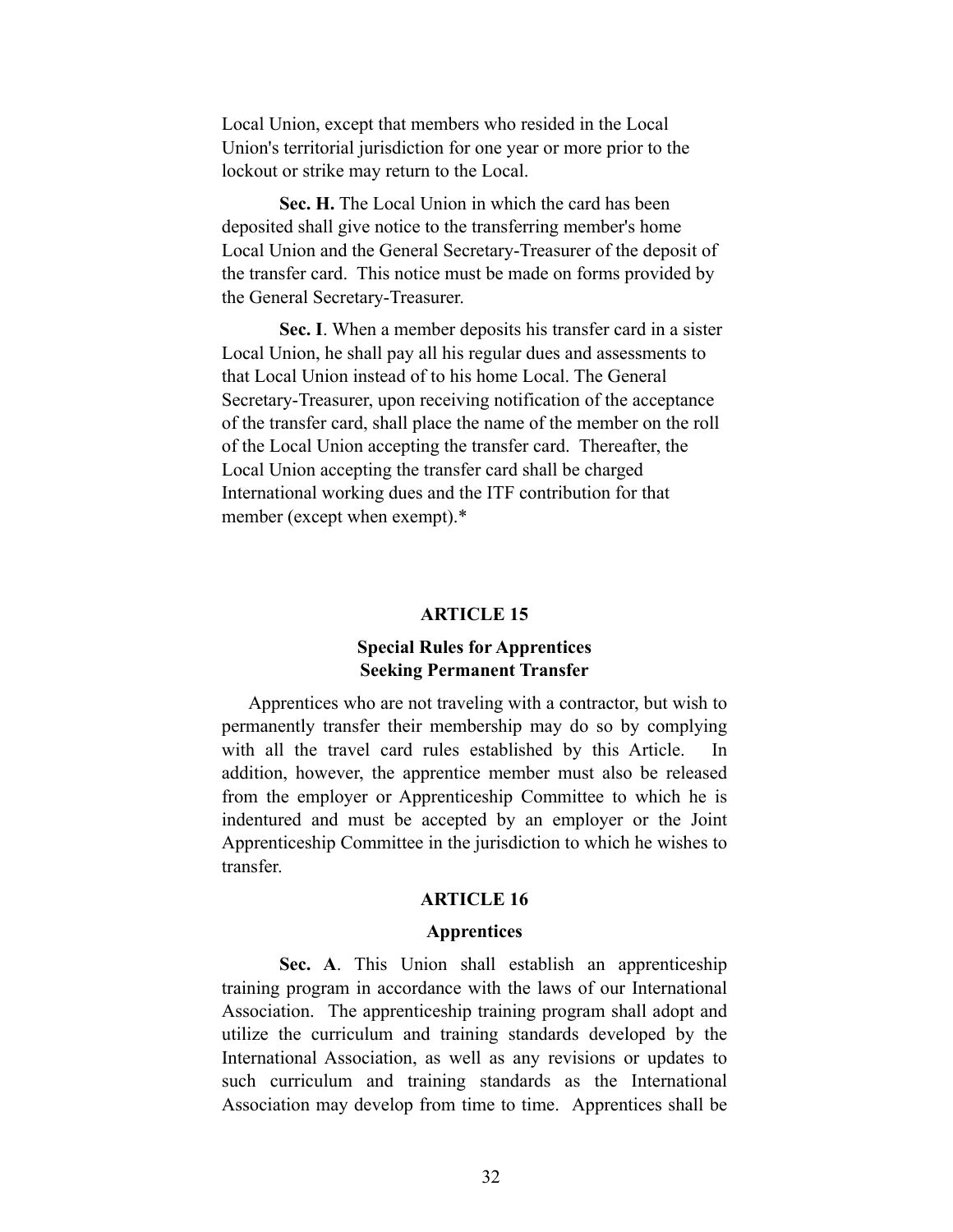accepted by the Union under the terms of such agreements as may be in effect between the Union and the employers, but subject to the approval of the International Association.

 **Sec. B** Apprentices must complete the minimum number of years and hours of on-the-job training and related instruction in addition to any further training and instruction required by the Local Joint Apprentice and Training Committee.

 **Sec C**. The Local Union shall ensure that its joint apprenticeship training committee or fund is properly bonded. If the joint apprenticeship training committee or fund fails to obtain the proper bond, the International Association may obtain the bond and the Local union shall be responsible for the cost of the bond. \*

#### **ARTICLE 17**

#### **Negotiations**

 Demands for increases in wages, working conditions, etc., shall be discussed and formulated at a specially advertised meeting called for that purpose. The Producers may be given at least 90 days notice of this Local's demands. The Business Manager and any two members in good standing who have been appointed shall constitute the Committee to represent this Union in negotiations with the employers. Before ratifying any proposal of the Employers, the Committee shall report back to the membership for their vote of acceptance or rejection of the proposal. It shall require a majority of those members present and eligible to vote to reject the Committee's recommendations in connection with the Employers' proposal.

#### **ARTICLE 18**

#### **Strikes**

 A special meeting shall be called to consider any resolution or motion to strike. This Union shall not adopt the resolution or motion to strike unless it is voted by the membership by secret ballot and is supported by a majority vote of the members present and voting. No member shall be allowed to vote on a strike unless he has been a member of this Local for six months previous to the date of the strike vote. Members working during a strike for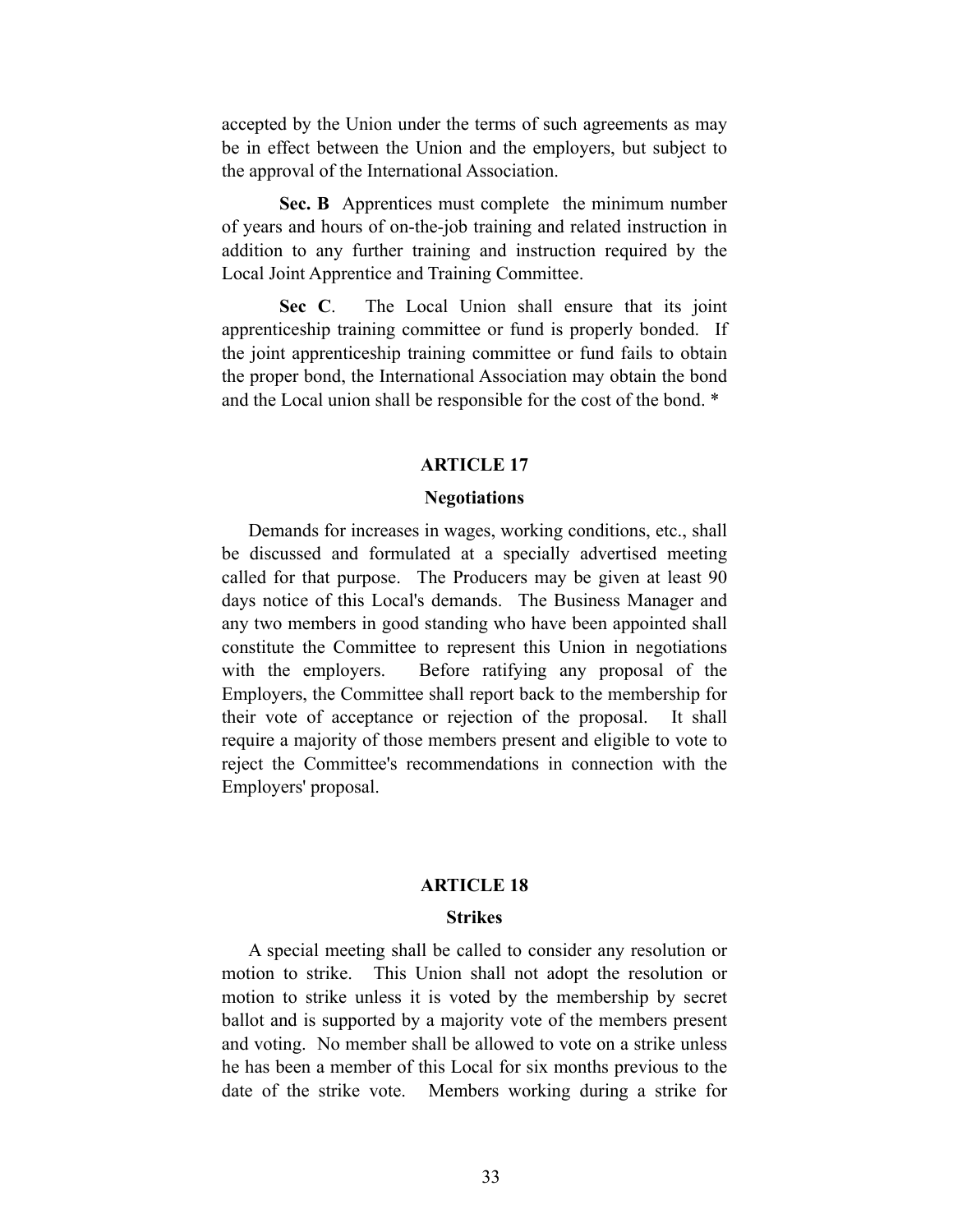contractors who have agreed to pay retroactively new wage rate upon settlement of strike shall not be entitled to vote upon recommendations of the negotiating committee that affect wage rate or upon a motion to continue or to terminate a strike unless such members are required to pay assessments to support the strike.

#### **ARTICLE 19**

#### **Jurisdiction**

**Sec. A.** The Craft Jurisdiction of this Local shall be such as set forth in the International Constitution, and, in addition, as has been established by agreements with other crafts, awards contained in the Green Book, results of decisions by the National Joint Board for the Settlement of Jurisdictional Disputes

**Sec. B.** The Business Manager and/or Business Agents must attend all pre-job conferences, pre-construction meetings, mark-up meetings or other similar types of meetings within the Local Union's jurisdiction. After each conference or meeting, the Local Union shall submit information relating to the project and the work to the International Association on forms prepared by the Jurisdictional Department

#### ("Article 2-Jurisdiction")

#### *Trade and Territorial Jurisdiction*

 **Sec. 1.** The territorial jurisdiction of the Association embraces the United States and Canada. The trade jurisdiction of the Association shall include all branches of the plastering, cement masonry, and shop industries and all others who need to be organized or affiliated. The power to establish Local unions is exclusively vested in the Association, and the Association's mandates must be obeyed at all times and under all circumstances. The right to decide all matters pertaining to the trade and territorial jurisdiction of Local Unions affiliated with the Operative Plasterers' and Cement Masons' International Association is reserved to and vested in the Association. No Local Union is conceded territorial jurisdiction other than the current working day in the said territory. Local Unions have the right to make necessary by-laws and agreements for governing the Local Union that do not conflict with the laws of the International Association.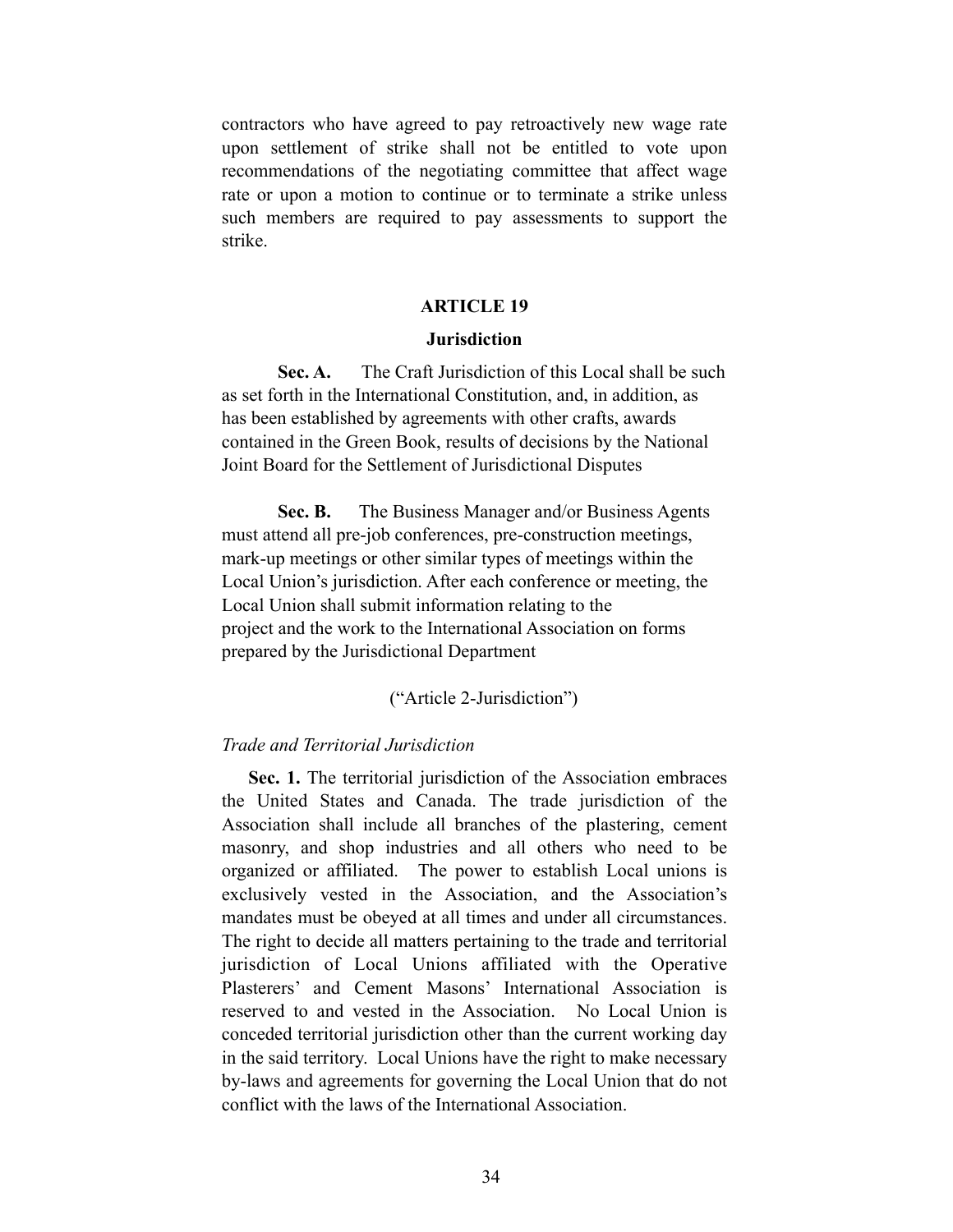#### *Jurisdiction of Work*

 **Sec. 2.** The International Association shall have full and exclusive work jurisdiction over the plastering, cement masonry and shop industries. The work jurisdiction shall include, but not be limited to, the supervision and performance of the production, installation and maintenance of all ceilings, floors, walls and of all plaster or cement construction, repair, restoration and inspection of every description, kind and character. The work jurisdiction shall also include all preparations, tending and clean-up of all work processes used by Plasterers, Cement Masons, and Shop Hands. The International Association shall be composed of journeypersons, apprentices and any other type of worker employed on any kind of work allied to or connected in any manner with the plastering, cement masonry, and shop industries.

 **Sec. 3.** The Plasterer shall have jurisdiction over all classifications, including foremen and general foremen, who perform the following without limitation:

A. All interior or exterior plastering construction, restoration, repair and inspection of cement, stucco, stone imitation or any patent material when cast, the setting of same, also corner beads when stuck, mechanically fastened or attached by any means, must be done by Plasterers of the OPCMIA. This includes the plastering and finishing with hot composition material in vats, compartments or wherever applies; also the taping and pointing of all joints, skimcoating (level 5) and all other methods, nail holes and bruises on wallboard, and/or drywall, regardless of the type of materials or tools used; also the setting in place of plasterboards, ground blocks, patent dots, cork plates, brownstones, and acoustical tile including temporary nailing, cutting and fitting in connection with the sticking of same. All specialty finishes such as veneer, venetian, marmoreno and grasello. All custom and specialty finishes including imitation finishes, including but not limited to custom rock, brick and block veneer, imitation marble, stone, wood and any other imitation theme. All acoustic blocks, regardless of thickness, when stuck, mechanically fastened or attached by any other means shall be the work of the Plasterer only. Also the sticking, nailing, and screwing of all composition caps and ornaments shall be the work of the Plasterer. The preparing, scratching and browning of all ceilings and walls when finished with terrazzo, or tile shall be done by Plasterers of this Association, allowing sufficient thickness to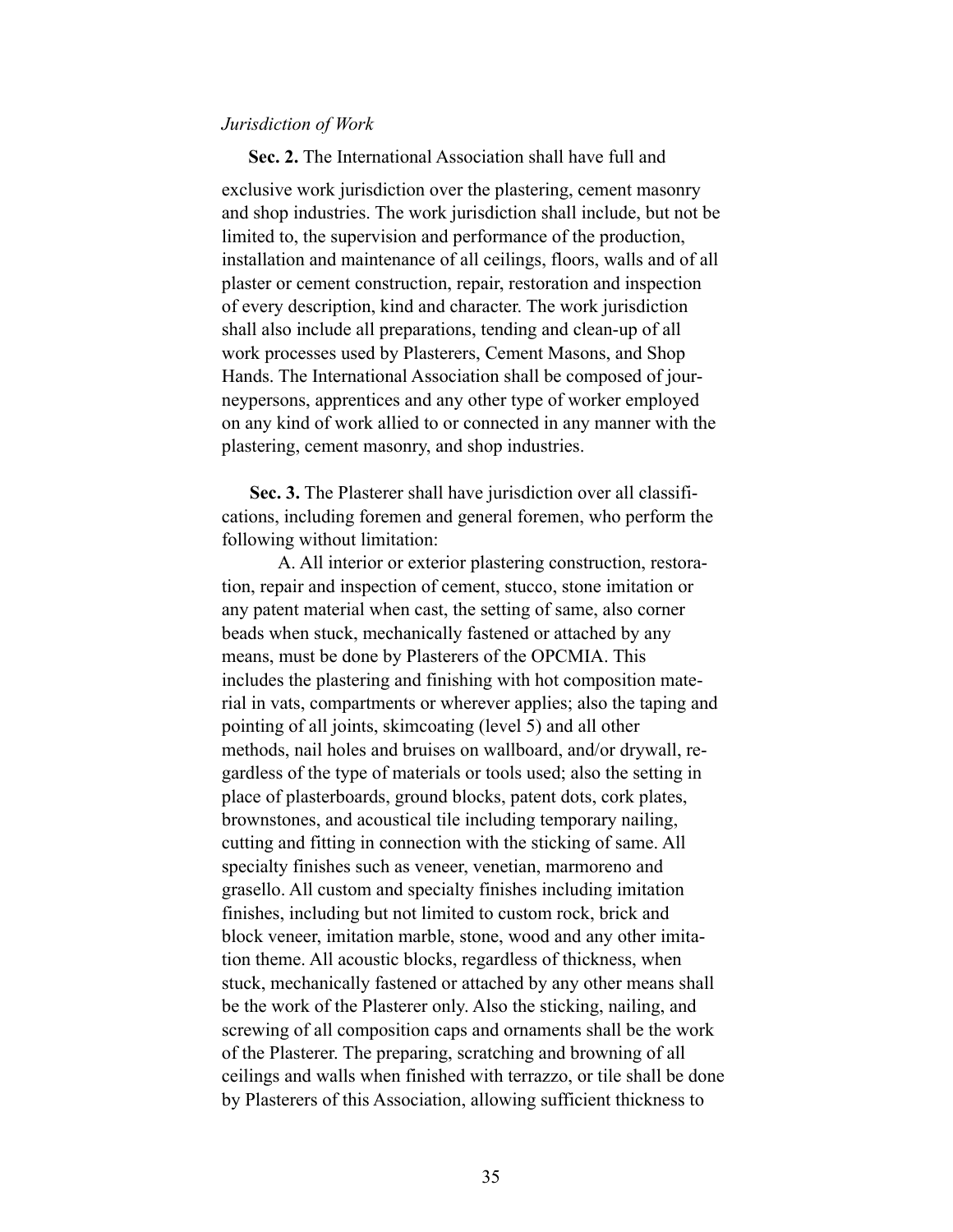allow the applying of the terrazzo or tile and the application of any plastic material to the same must be done by members of the OPCMIA who are Plasterers. The preparation, installation, caulking, sealing and repair of all interior and exterior insulation systems, including, but not limited to, foam systems, bead boards, outsulation, ultralation, lead abatement, encapsulation and all firestopping and fire proofing to include hard, soft and intumescent fireproofing and refraction work, including, but not limited to, all steel beams, columns, metal decks, and vessels shall be the work of the Plasterers.

B. Local Unions shall have autonomy governing the mixing of all materials but shall not deviate from manufacturers' standards or the specifications of the American Standards Association.

C. All casting must be done by members of the OPCMIA. The applying of any plastic material to soffits, ceilings and perpendicular work, and the finishing, rubbing, polishing and cleaning, whether done by hand, machine, or any other method, is recognized as the work of Plasterer, except a base six inches or less. This does not include such patching and brushing, covered in Section 4 of this Article. No member of this Association shall be allowed to work to any corner beads that are put on beams, arches or groin ceilings unless same are stuck by the Plasterer. This includes window heads and door heads.

D. All cement plastering shall be supervised and executed the Plasterer on walls, over and above six (6) inch base.

E. Plasterers claim all waterproofing of work included in their jurisdiction, such as Thoroseal, Ironite, Plasterweld and any similar products, regardless of the tools used, or method of application, color of materials used and regardless of the type of base these materials may be applied to.

F. All casting, installing, finishing, rubbing and cleaning, whether by hand or machine, of all imitation stone shall be the work of the members of the OPCMIA.

G. All moldings run in place and all staff work, the making of templates and horsing of molds in and on buildings must be made and produced by members of the OPCMIA. All mortar boards must be raised at least eighteen inches above the scaffold.

H. Casting shall be permitted as follows:

(1) Domes that do not exceed two (2) feet in diameter may be cast.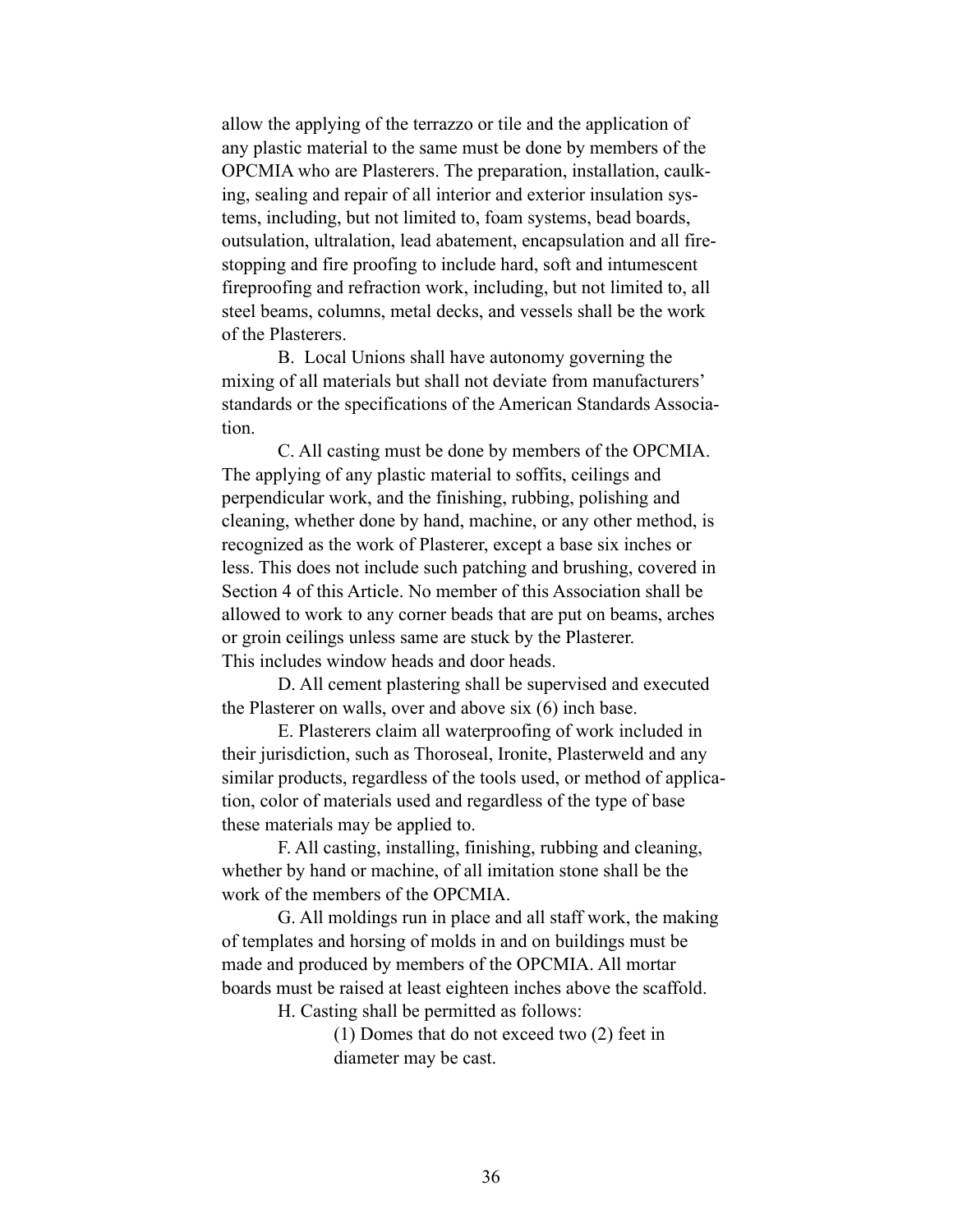(2) Niches may be cast and stuck in place providing they do not exceed two (2) feet in width and four (4) feet in length.

(3) Moldings clustered with enrichment may be cast.

(4) Cornices may be cast where and when it is not practical to run in place with a mold. This has reference principally to light troughs, etc., that require electrical wiring or reflectors inside, and this does not include block or similar moldings that exceed six (6) feet in total length from mitre to mitre.

(5) Beams, columns, and pilasters shall not be cast unless they are totally enriched and have no members paralleling one another.

(6) On an alteration where the work which would ordinarily be run cannot be done without causing undue interference with the occupancy of the premises and undue delay in performance, it shall be permissible to cast such work with the consent of the Local Union.

(7) All small spandrels or panels under two feet, small caps and other similar work may be cast. (8) All caps not exceeding two feet in diameter may be cast.

(9) Diminished fluted pilaster and columns or pilaster and columns with entasis may be cast (10) Small pattern ceilings of geometrical design: coffered ceilings when panels do not exceed twentyfour inches at the ceilings or minor line and fiftyfour inches at the bottom or major line may be cast.

I. Plasterers shall also have jurisdiction over all work or processes which represent technological change, replacement, modification or substitution for the work described above. In addition, Plasterers shall perform any and all work and use any and all new materials or techniques involved in plaster construction including but not limited to what is known as green or sustainable construction technology.

J. Plasterers shall also have jurisdiction over all preparatory, tending and cleanup work performed in connection with all work processes of the Plasterer craft.

K. Plasterers shall have jurisdiction over the waterproofing of plaster to create lamina (mesh and polymer enriched cement)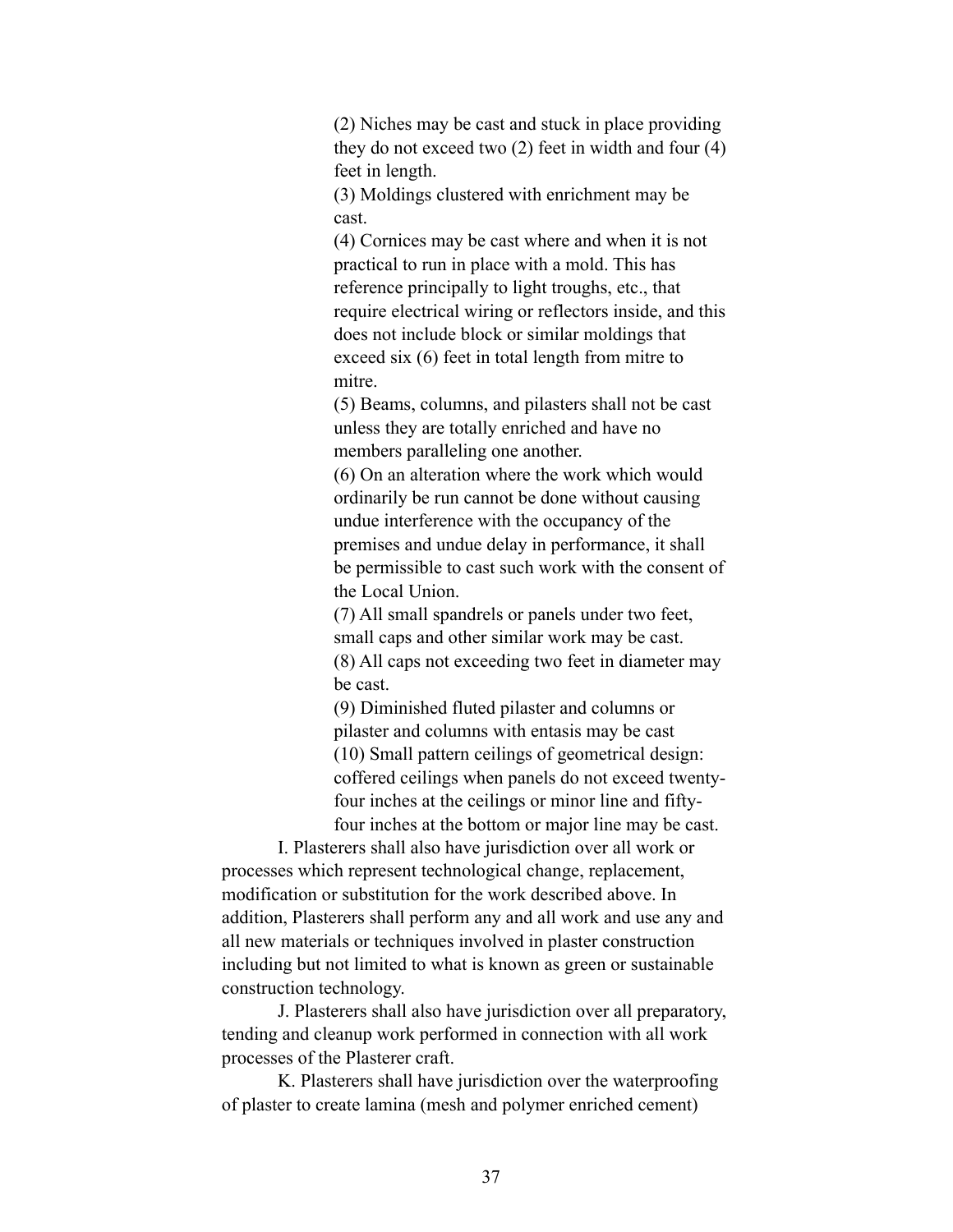and any other troweled coating over a plaster. Any cement and or plaster exterior cladding (barrier, concealed barrier and/or rain screen) that incorporates a plaster like finish appearance. Air barrier and/or water management systems of exterior walls, regardless of tools used to apply.

**Sec. 4**. The Cement Mason shall have jurisdiction over all classifications, including foremen and general foremen, who perform the following work without limitation:

A. All concrete construction such as buildings, bridges, silos, elevators, smoke stacks, curbs and gutters, sidewalks, streets and roads, paving, alleys and roofs, of mass or reinforced concrete slabs and all flat surfaces of cement, rock asphalt, the placing, pouring and spreading and finishing of all types of bituminous concrete including all types of asphalt floors and pavements, the operation and control of all types of Vacuum Mats used in the drying of cement floors in preparing same for finish, the operations of laser screeds, roller screeds and any other mechanical screeds, all power driven floats and troweling machines shall be that of the Cement Mason. Cement Masons shall perform all mastic flooring work, whether laid free handed or in pre-cast form on the job; otherwise known as asphalt or mastic, tile, and all other types of resilient floor covering.

B. Cement Masons shall perform the placing with material hose or chute or other device, screeding and finishing of all concrete and pervious concrete surfaces (including gunite, shotcrete and the handling of the cement gun or nozzle), the stamping, coloring, sealing, curing, waxing including the forming and construction involved with any concrete countertop work (including additives and mosaics such as but not limited to glass and specialty aggregates and exposed aggregate), of concrete, including decorative finishes such as stenciling, staining, dyeing, densification, polishing, sandblasting, grinding and the washing of all concrete construction, the use of any color pigment when mixed with cement base material including all specialty finishes such as acids staining, alcohol stain, etc., in any other form; mosaic and nail coat whether done by brush, broom, trowel, float, or any other process including operation of machine for scoring floors, or any purpose they may be used for in connection with Cement Masons' trade. All custom and specialty imitation finishes, including but not limited to all ceramic materials, custom rock, brick and block veneer, imitation marble, stone, wood and any other imitation theme. All concrete repair, restoration and inspection work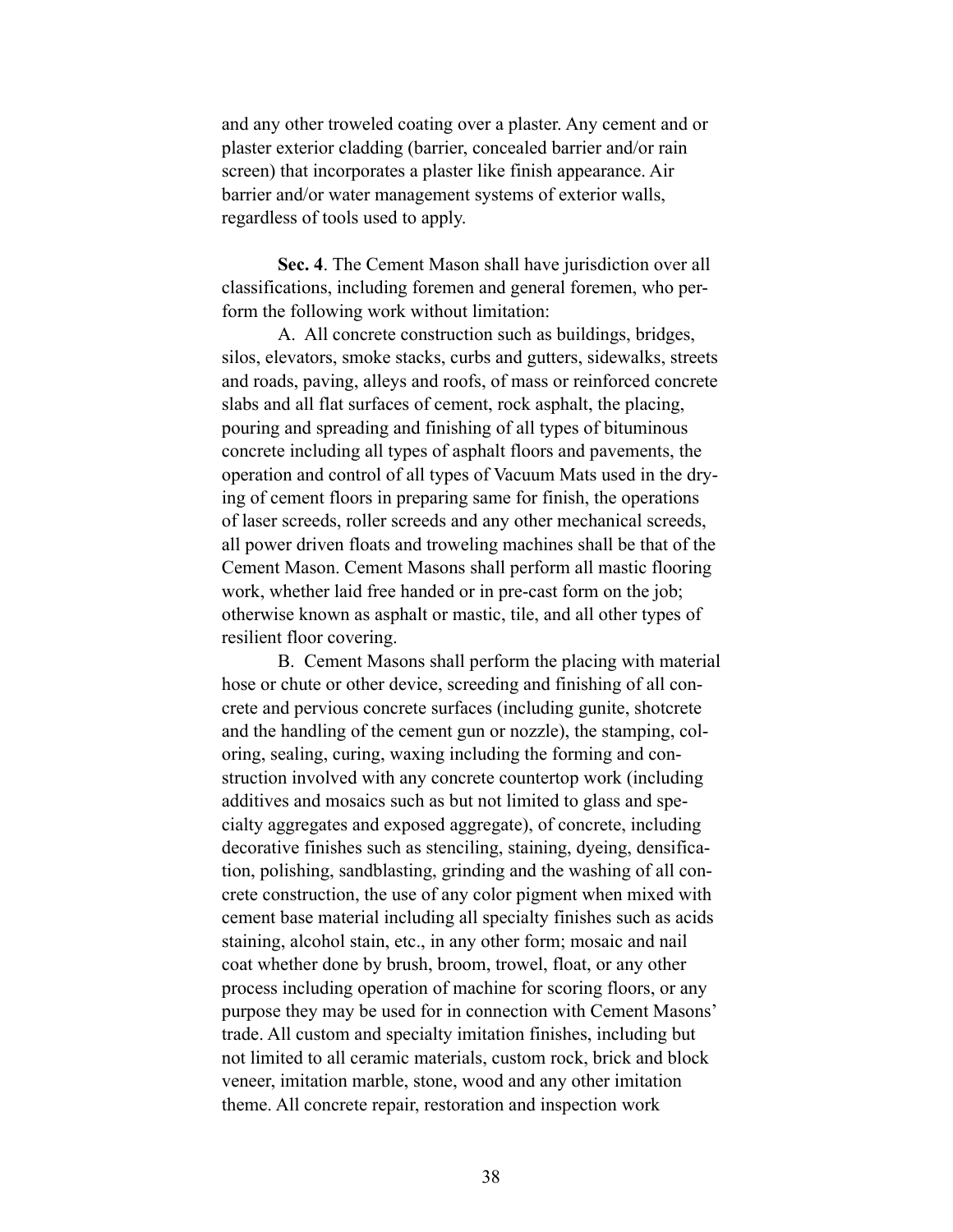whether architectural or structural, including but not limited to coatings of cement and epoxy coatings of cement based, epoxy and urethanes, polyaspartics, concrete micro-toppings, polishable concrete micro-toppings, injections of epoxies and other repair materials and the use of fiber wrap and other materials used for the structural repair and renovation. Caulking of any type will be the work of the cement mason. Cement Masons shall have jurisdiction over the setting, building, fabricating and installation of all forms, perimeter forms, screeds, bulkheads, batter boards, pour strips, chamfer strips for the purpose of containing, shaping or molding concrete, grout, epoxy grout, or any exotic or cement based material on a given line, shape or grade regardless of the composition of the form material. Formwork shall include but not be limited to foundations, sidewalks, curbs and gutters, steps, catch basin and drain inlets, walks, decks, stoops, approaches, etc. and shall include the preparation and setting of all screeds or lines and the use of the level, laser level, transit and builders level in connection with the forming, placement and finishing of all concrete and cement based surfaces or any other method used to determine grade elevation or line.

C. The placing, rodding, spreading and finishing of all top materials, sills, coping, steps, stairs, and risers and running all cement, epoxies, and plastic material 6" base or less shall be the work of Cement Masons, all preparatory work on concrete construction to be finished, rubbed, such as sandblasting, cutting of nails, wires, wall ties, etc. All concrete repair processes including below grade and underground including the repair or modification in horizontal or vertical pipe, all vault pouring, pipe banding and shafting, patching, brushing, chipping and bush-hammering, rubbing or grinding if done by machine, diamond or carborundum stone of all concrete construction, setting of all strips, screeds, stakes and grades and curb forms and all glass set in cement. The pointing and patching and caulking around all steel or metal window frames that touch concrete and all concrete segments such as tilt wall and pre-cast. The laying and finishing of Gypsum Material Roof. All dry packing, damp packing, pouring of grout, grouting and the pouring, mixing, handling, placing and pumping of all liquid grouts, epoxy grouts, damming or backer rod, caulking including all prep work for caulking, forming and operation of pressure pots in connection with all grouting operations as well as any finishing where required, and finishing in connection with setting all machinery such as engines, pumps, generators, air compressors, tanks, base plates, column plates, pipe restraints and so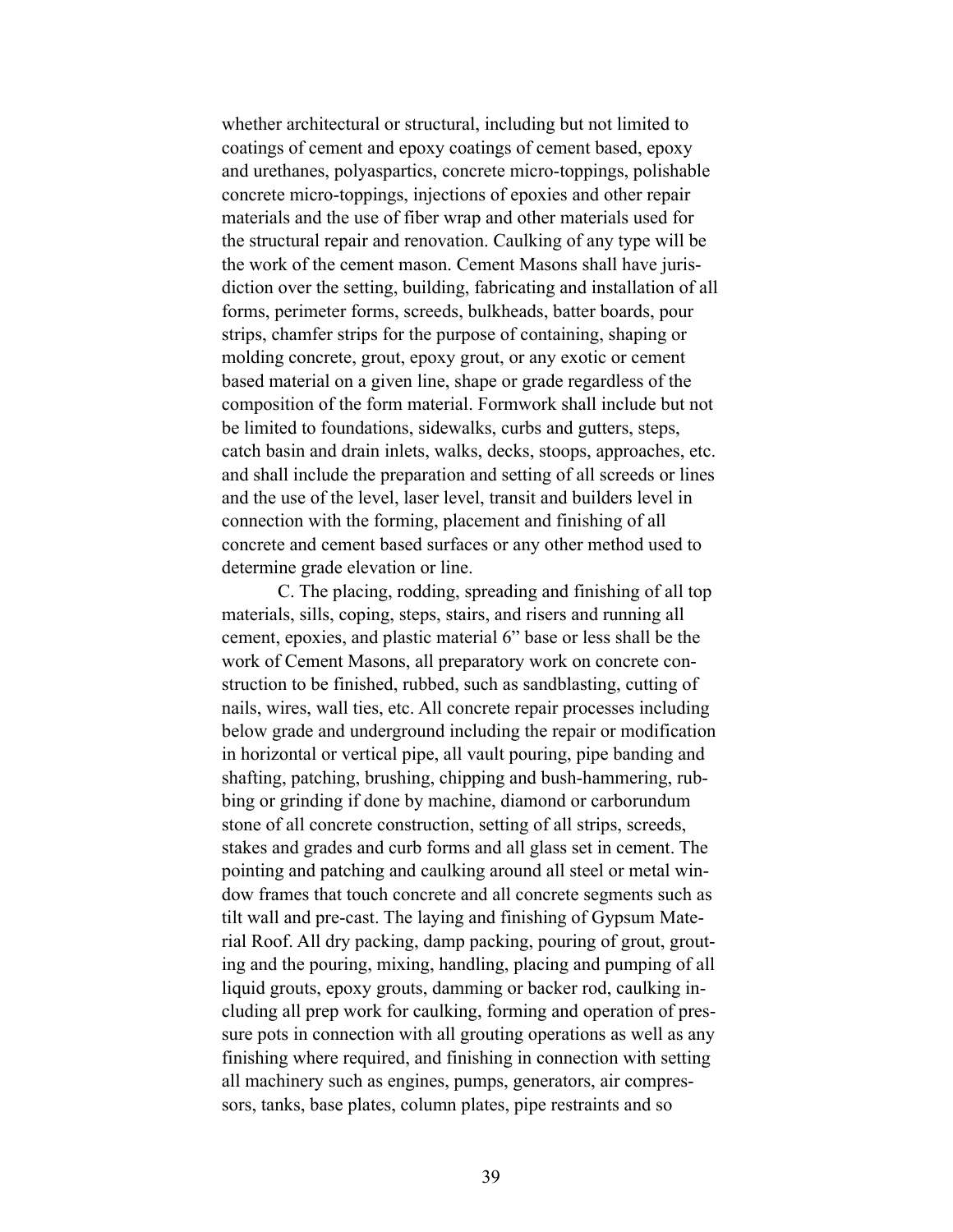forth, which is set on concrete foundations. The saw cutting, scoring of joints, expansion or control or the cutting of any line that will be finished back to in old or new concrete shall continue to be the work of the Cement Mason.

D. All prefabricated and pre-stressed concrete construction on the job site and in the shop, including the supervision of same, such as sidewalks, steps, floor slabs, beams, joists, walls and columns, also the screeding, finishing, rubbing, grouting, pointing and patching of same. The finishing of all concrete surfaces by sandblasting, the washout method, bush-hammering or any other method and the sealing of these same surfaces shall be the work of the Cement Mason.

E. The curing of finished concrete, pervious concrete and grouting, wherever necessary, whether by chemical compounds or otherwise, shall be part of the jurisdiction of the Cement Mason.

F. All scarifying of concrete and underlayments/ overlayments, for any purpose including but not limited to bush hammering, needle grinding, water blasting, air blasting and sanding.

G. The placing, spreading, screeding, darbying, trowel finishing of all types of magnesium oxychloride cement composition floors, shall be the work of the Cement Mason: including all types of oxychloride granolithic or terrazzo composition floors, hand grinding or machine grinding; the preparation of all sub-floor surfaces; the mixing, handling and application of any and all bonding agents by any means or methods; bonding; the preparation and all installation of ground or base courses, steps and cove base. The purpose and intent of the six-inch base law must not be defeated. All magnesite composition installation work of the OPCMIA shall be done under the supervision of a competent and qualified Cement Mason.

H. Cement Masons claim the waterproofing of all work included in their jurisdiction, such as Thoroseal, Ironite, Plasterweld and any similar products, regardless of the tools used or the method of application, or color of materials used, and regardless of the type of base these materials may be applied to.

I. The regulation of the size of the hand finishing trowel shall be a matter of local autonomy.

J. Wherever possible, all Cement Mason Locals are urged to negotiate into their agreements the following rules governing the use of machines and new equipment:

#### *(1) Builder's Agreement Troweling and Floating Machines*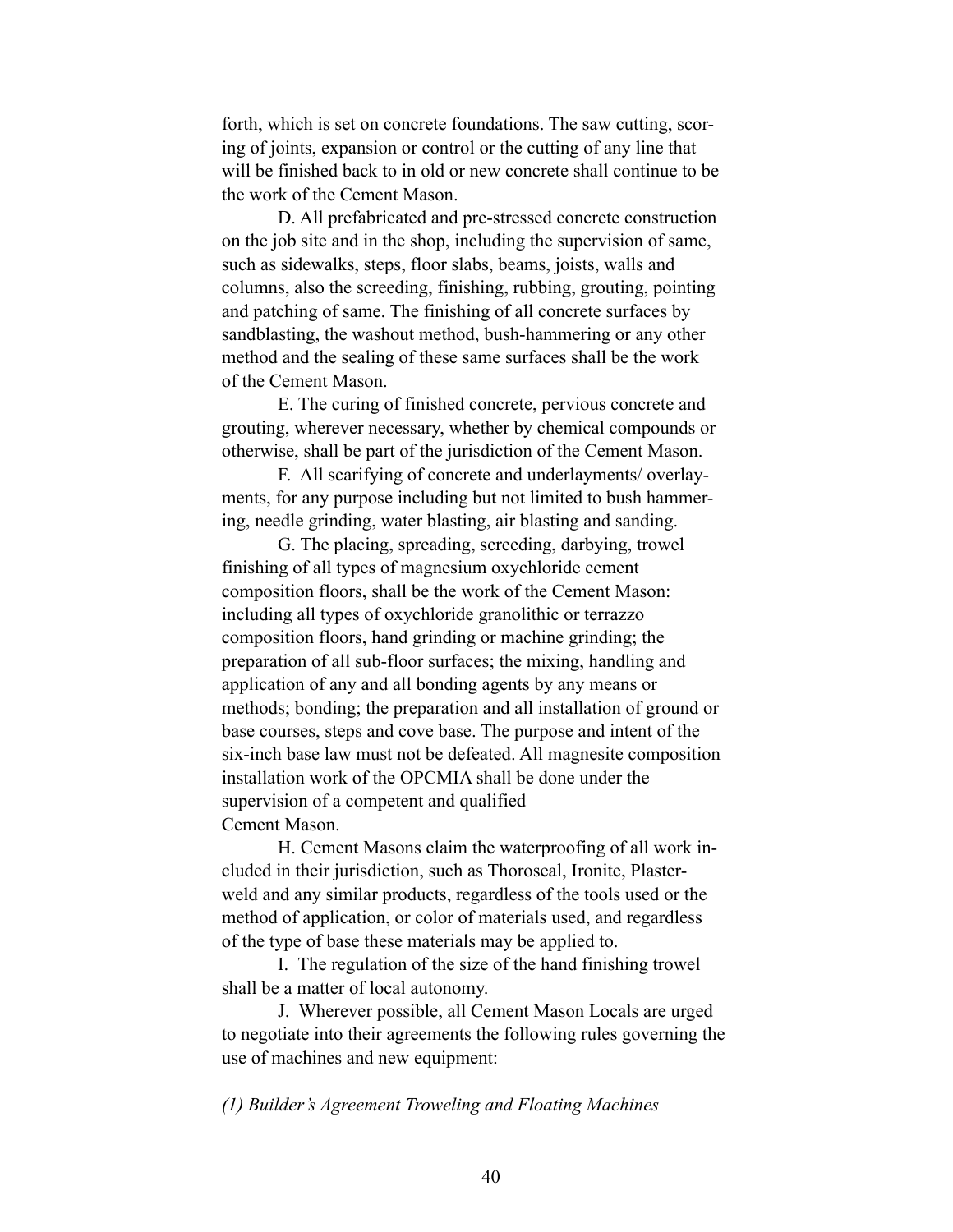Wherever in the Local's jurisdiction a floating or troweling machine is operated on any floor, sidewalk, loading dock or any other flat surface where cement, concrete, or other plastic material is being placed and finished, a Cement Mason or Cement Masons must hand float or hand trowel, before and after each and every operation of such machine or machines, including the final operation of said machine.

 Sufficient Cement Masons will be required to precede the operation of said machine or machines in order that the proper slab shall be made and the operator of such machine shall be a Cement Mason.

 Whenever a paving machine, concrete spreading machine, mechanical straightedge, multiple troweling machine, or similar type machine or new equipment is to be used on any type of work coming under the jurisdiction of the Cement Masons' Local Union, a pre-job conference will be held between the employer or his representative, and the business representative or representatives of the union on each specific job, for the purpose of determining the complement of cement masons needed to complete all of the work under the jurisdiction of the Cement Masons' Local Union.

 All such machines shall be operated under the supervision of a cement mason.

 The foregoing shall be strictly interpreted, construed and adhered to.

#### *(2) Road Builder Agreement*

 Whenever a curb machine, formless paving machine or any other new equipment is to be used, "upon any type of work coming under the jurisdiction of the Cement Masons' Local Union," a prejob conference will be held between the employer or his representatives and the business representative or representatives of the union on each specific job, for the purpose of determining the complement of Cement Masons needed to complete all of the work under jurisdiction of the Cement Mason. The foregoing shall be strictly interpreted, construed and adhered to.

K. Cement Masons shall also have jurisdiction over all work or processes which represent technological change, replacement, modification or substitution for the work described above. In addition, Cement Masons shall perform any and all work and use any and all new materials or techniques involved in cement construction including but not limited to what is known as green or sustainable construction technology.

L. Cement Masons shall also have jurisdiction over all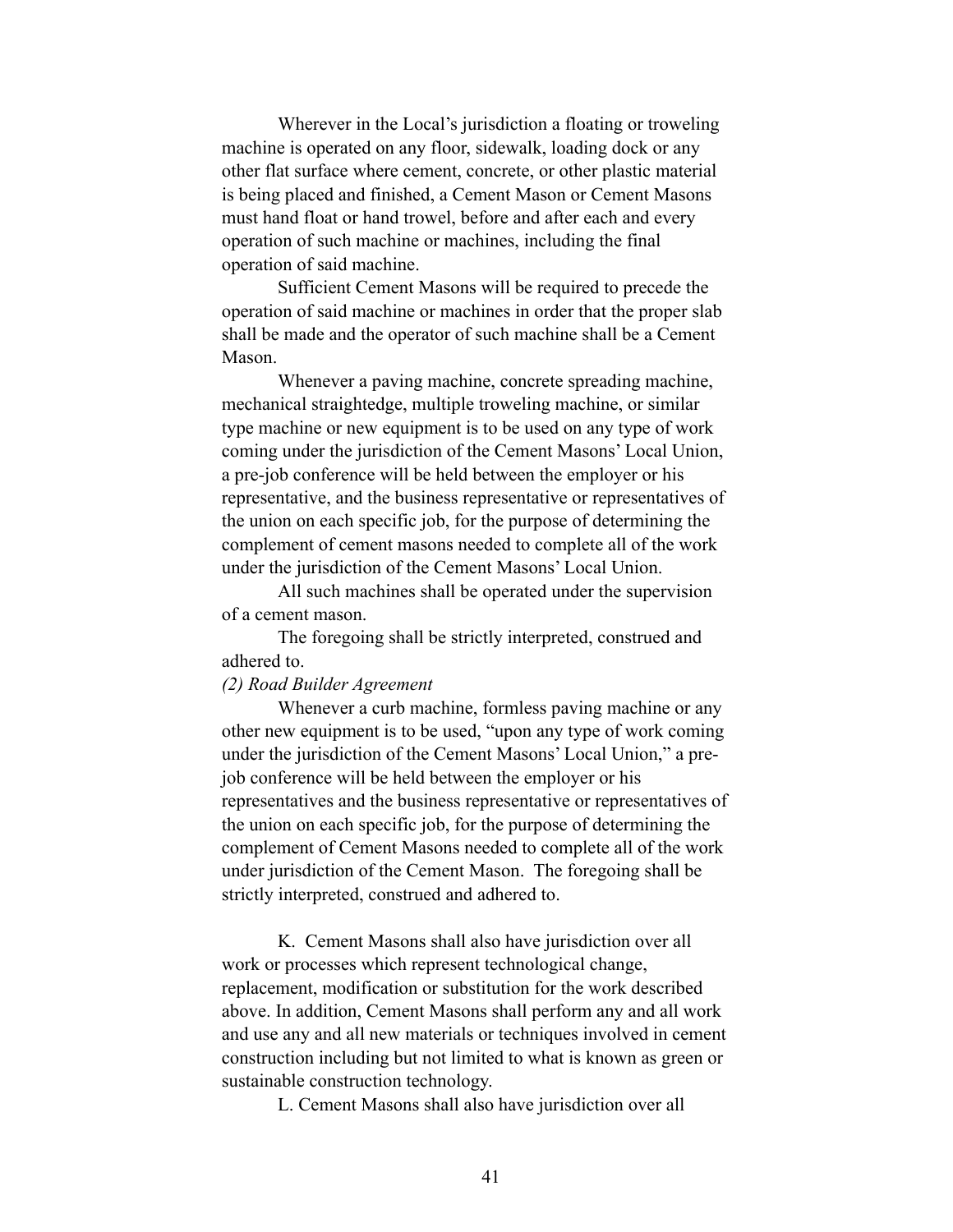preparatory, tending and cleanup work performed in connection with all work processes of the Cement Mason craft.

**Sec. 5**. The Shop Hands shall have jurisdiction over all classifications, including foremen and general foremen, who perform the following without limitation:

A. Making of all templates for run-work to be used in shops; plaster model-making, setting of enrichments in models, the pointing and finishing of same shall be the work of the Model-Maker.

B. Preparing of all models for molding, making molds, preparing and casting from same in any material including plaster, cement, artificial marble and stone, composition, etc., shall be the work of the Mold Makers and Casters whether done in permanent shop or in shop on location.

C. Modeling and sculpturing in any plastic material shall be the work of the Modeler or Sculptor. The enlargement of scale models may be done by the Modeler, Sculptor or Model Maker.

D. All ornamental forms to be re-carved shall be done by the Modeler or Sculptor.

E. Scale models including Dioramas and relief maps may be done by the Modeler, Sculptor or Model-Maker.

F. Cutting or carving of ornamental surfaces or sharpening of outlines of same shall be the Modelers' or Sculptors' work.

G. "Scrafito" shall be done by the Modelers or Sculptors, except when the design is a geometrical one, such as Greek frets, guilloches, plain running dog, etc., which may be done by Modelers or Model-Makers.

H. Any ornamental design which might be done mechanically may be done by the Modeler or Model-Maker, i.e., the scrolls on sides of brackets, Greek frets, key blocks, guilloches, etc.

I. The pressing of clay in molds, the running of clay moldings, and clay backgrounds may be done by Modelers, Sculptors or Model-Makers.

J. All models designed for use in any operation shall be considered the private property of the person who originally ordered such models whether owner or contractor, and shall not be used again on any other operation without the consent of said owner or contractor.

K. All blocking, stacking, adhering and shaping of all foam.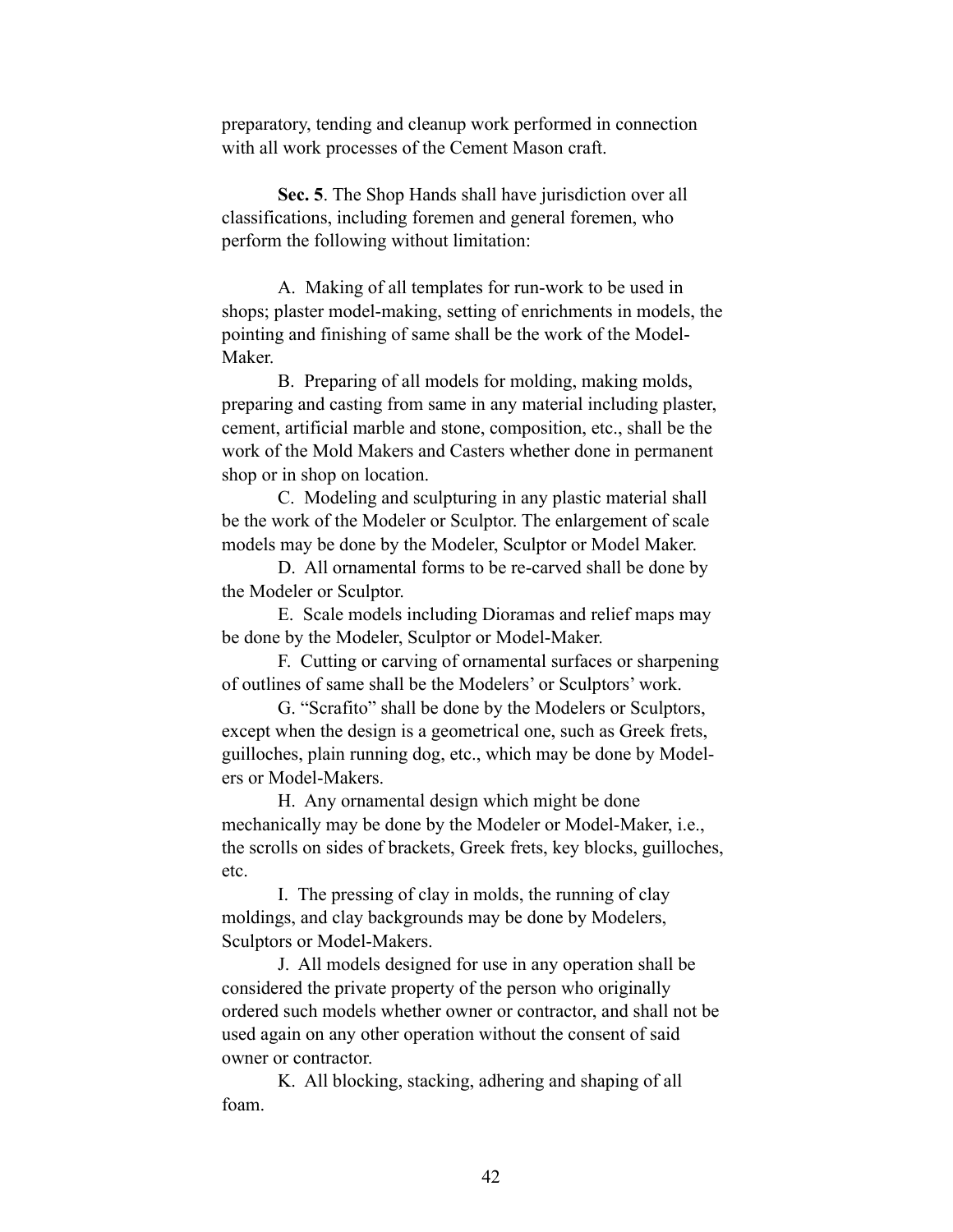L. Local Unions may enter into agreements with their contractors which provide that molds or casts shall not be used or handled by journeypersons employed by the contractors and shall not be applied unless the models, casts or sculpturing have been made by contractors who as a consistent policy and practice pay to their employees at least the same wage rates (including fringe benefits) as those provided for in the local contract where such shop is located. Nothing in this section is to be construed as making the employees of such employer subject to the terms of the local agreement or as a requirement that they shall become members of an affiliated Local Union of the Association.

M. Shop Hands shall also have jurisdiction over all work or processes which represent technological change, replacement, modification or substitution for the work described above. In addition, Shop Hands shall perform any and all work and use any and all new materials or techniques used in the Shop Hand trade including but not limited to what is known as green or sustainable construction technology.

N. Shop Hands shall also have jurisdiction over all preparatory, tending and cleanup work performed in connection with all work processes of the Shop Hand craft.

#### Other Jurisdiction

**Sec. 6**. In addition to the jurisdiction set forth above, this International and its Local Unions may organize the unorganized, even if such workers are not engaged in work traditionally associated with or allied to the work of Plasterers, Cement Masons or Shop Hands.**"** 

#### **Trade or Craft Disputes**

 **Sec. B.** The following procedures shall govern and control any trade craft dispute in this local union or between two or more local unions affiliated with the International Association:

 When this local union is involved in a trade, craft or territorial dispute, it shall immediately report the dispute to the General President who may assign a representative of the International to investigate facts, hear each of the locals involved, and render a decision. The decision of the representative of the International shall be rendered within thirty days of the hearing. This decision may be appealed to the General President who may affirm, reverse, or modify the representative of the International's decision,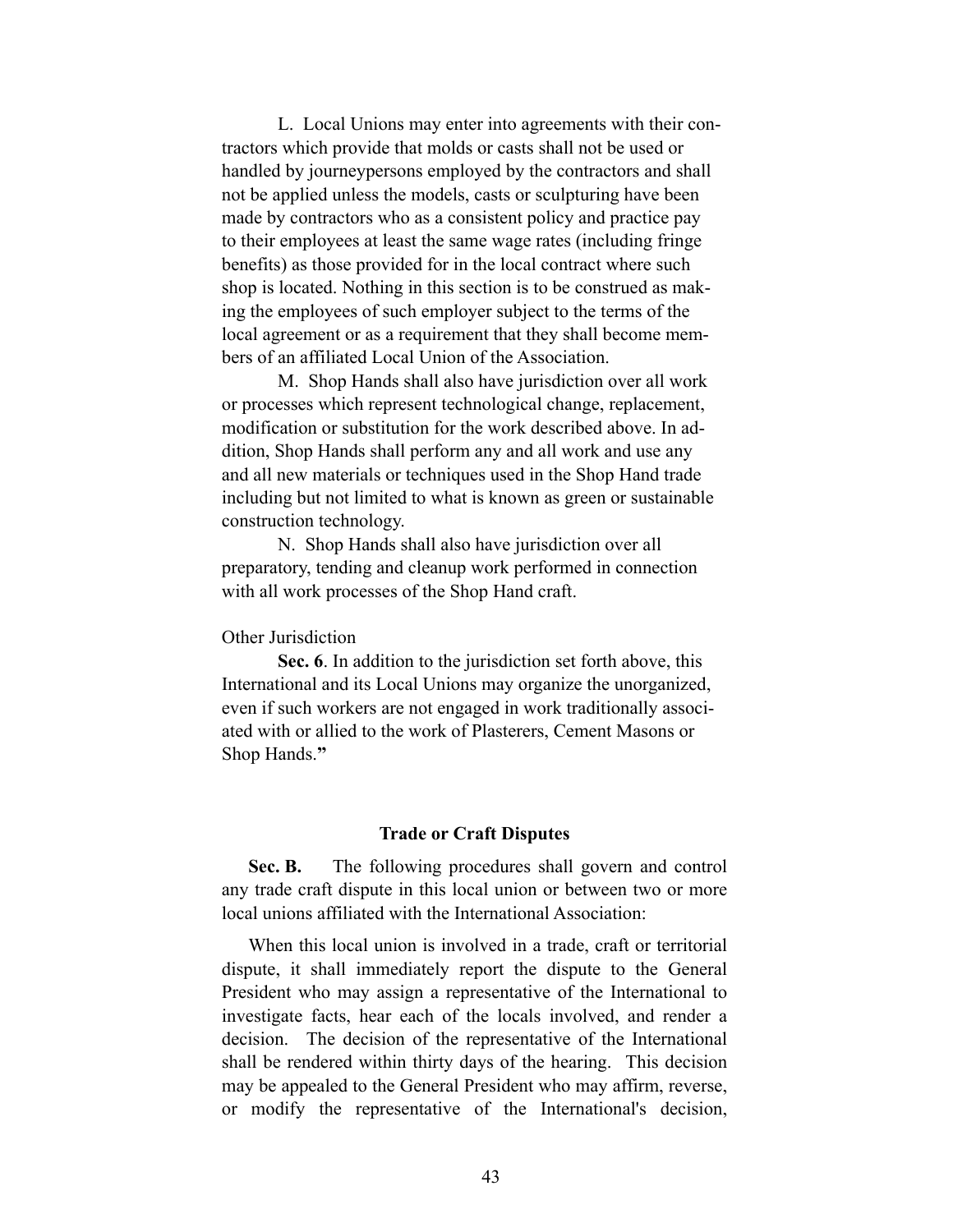provided that such appeal be sent by certified or registered mail within fifteen (15) days of the receipt of the decision of the representative and provided further that the decision of the International's representative be complied with pending the decision of the General President. The decision of the General President shall be rendered within thirty (30) days of receipt of the appeal.

 The decision of the General President may be further appealed to the General Executive Board, provided that such appeal be sent by certified or registered mail within fifteen (15) days of the receipt of the decision of the General President and provided further that the decision of the General President be complied with pending the decision of the General Executive Board. The decision of the General Executive Board shall be final and binding on all parties.

#### **Building and Construction Trades Councils**

#### **and Metal Trades Councils**

 **Sec. C.** The Local Union shall become and remain affiliated with the local building and construction trades council and local metal trades councils where such bodies exist unless the Local Union receives and exemption from the General President. Where no such council exists, the Local Union shall endeavor to form such a body by cooperating with other building and construction trade unions or other metal trades unions covering the same territorial jurisdiction. The Local Union shall become a member of and take an active part in State or Provincial Conferences, State Federations of Labor, Central Labor Unions and State Building Trades Councils and State Metal Trades Councils where such bodies exist.

#### **Project Labor Agreements**

**Sec. D**. The Local Union may execute only those project labor agreements that have been approved by the Building and Construction Trades Department, AFL-CIO, also known as North America's Building Trades Unions, and/or as authorized by the General President

#### **ARTICLE 20**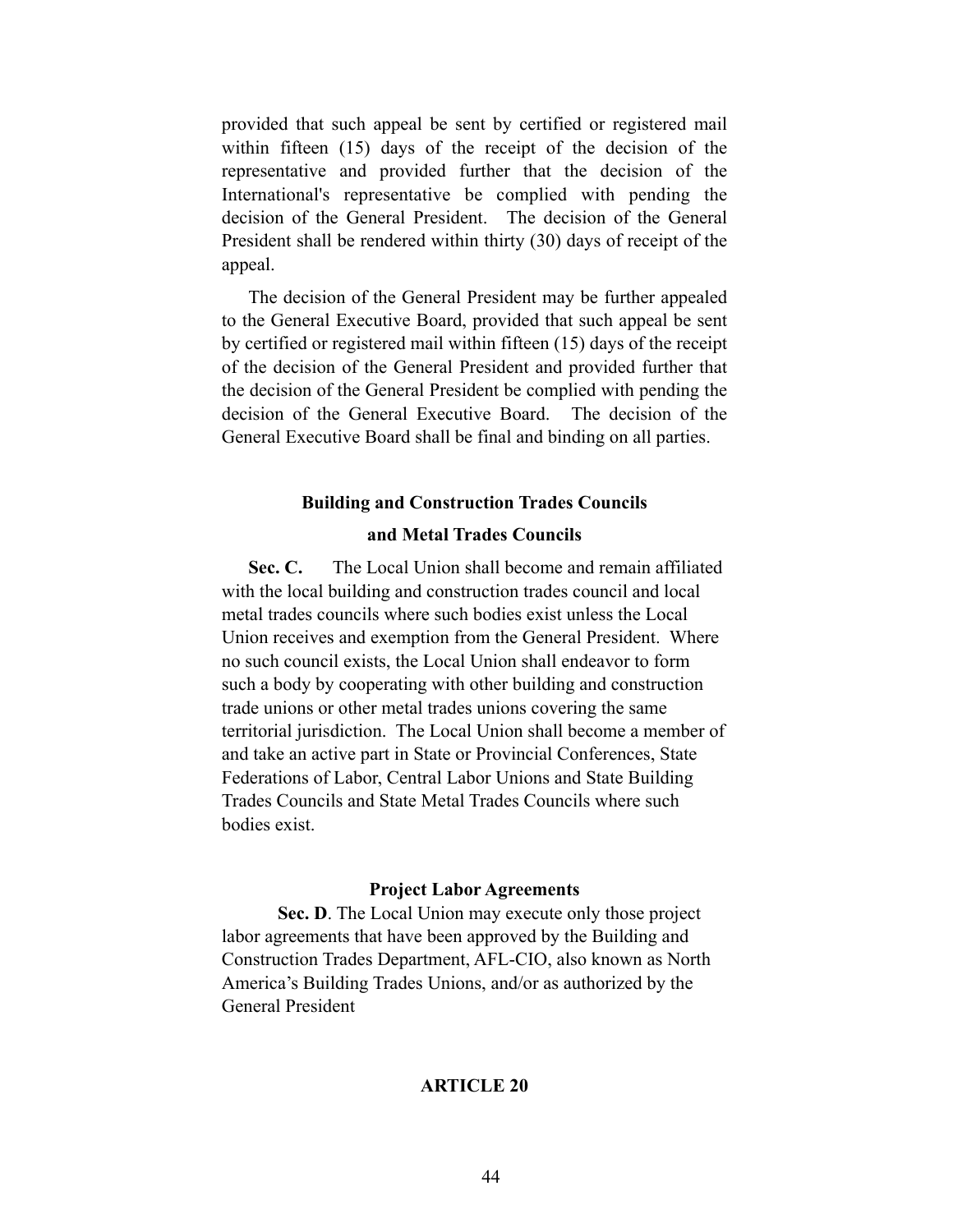# **Local Union Officers and Employees Pension Plan**

 A minimum percentage of the salaries of all full time officers and full time employees of this Local Union shall be contributed to the Operative Plasterers' and Cement Masons' Local Union and Employees Pension Plan as required by the International Constitution to support and finance the Pension Plan. This minimum percentage contribution shall be in addition to the salaries presently paid to the full time officers and full time employees of the Local Union. Any percentage greater than the minimum percentage must be approved by the Local Union and the General Executive Board and must otherwise comply with the applicable provisions of the Internal Revenue Code and the Employee Retirement Income Security Act.

#### **ARTICLE 21**

#### **Amendments**

 **Sec. A.** This Constitution may be amended only in the following manner:

 **(1).** The proposed amendment or amendments shall be submitted in writing at a regular meeting of the Local Union and without debate be immediately referred, after initial reading, to the Local Executive Board for consideration and recommendation. The Local Executive Board, as the Rules Committee, may also originate proposed amendments and make recommendations on the same to the Local Union.

 **(2).** The Chairperson of the Local Executive Board shall notify the Financial Secretary of the Local Union when the Board is ready to submit its recommendations, or amendments, to the Local Union, the Secretary in turn shall send a written notice to all members of the Local Union in good standing to be present at each of two successive special meetings at which the recommendations are to be read.

 **(3).** At the first special meeting at which the recommendations of the Board are read no vote shall be taken upon the recommendations but explanations may be called for and given. At the second special meeting the amendment or amendments shall again be read and a vote taken. It shall require a two-thirds vote of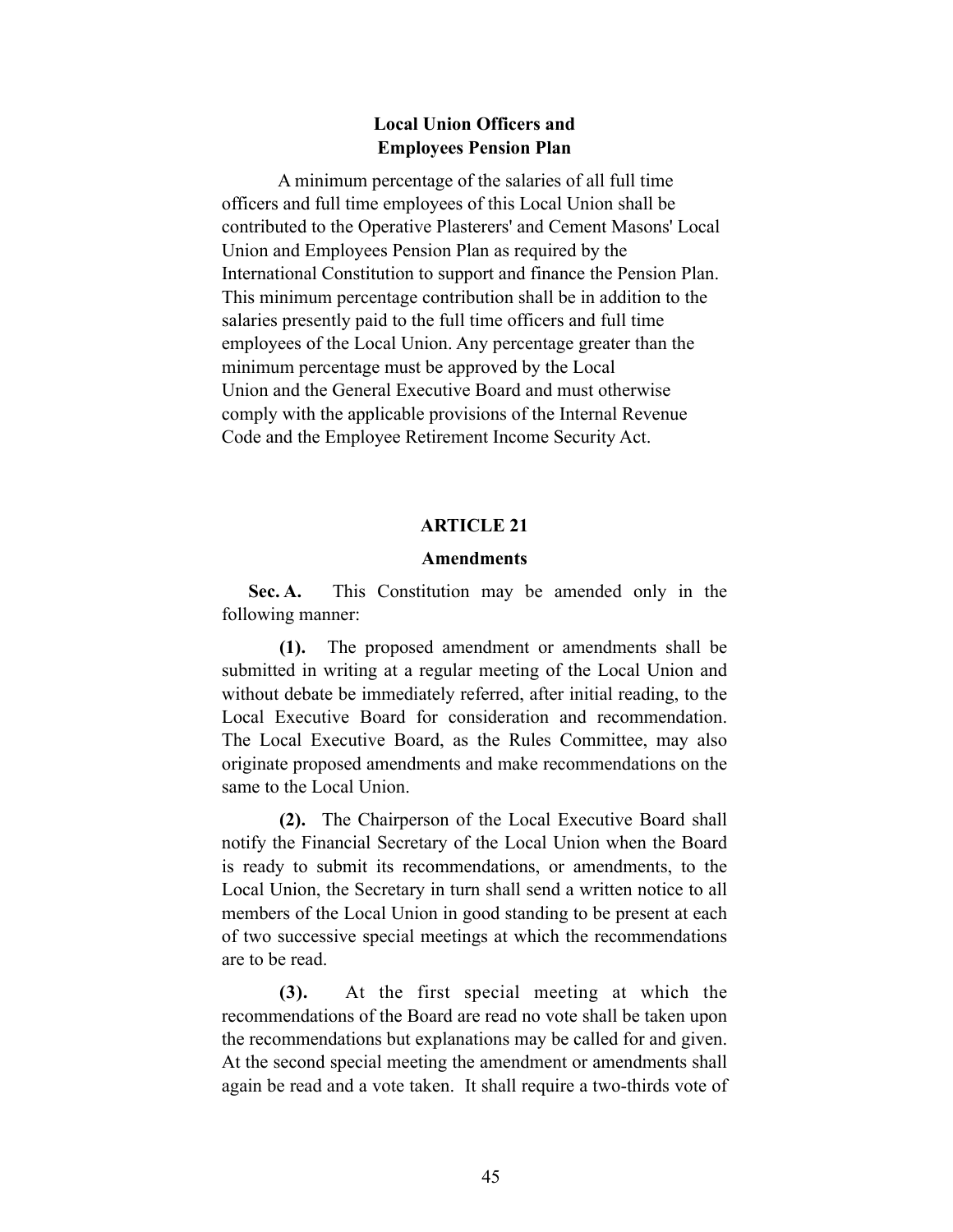the members in good standing that are present and voting to adopt any amendment or amendments to the Constitution and By-Laws.

Sec. B. (1). This Constitution shall be reviewed no later than six months after the effective date of the revisions in the International Constitution adopted by any Convention and any necessary changes required to conform with changes in the International Constitution by the International Convention shall be adopted.

 **(2).** The Local Union shall submit a copy of the Local Union Constitution and By-Laws, with amendments conforming to revisions to the International Constitution, to the General Office within thirty days of the amendments.

#### **ARTICLE 22**

#### **Savings Clause**

 If any provision or section of this Constitution should be held invalid by operation of law or by any court or tribunal or by legislative action, whether Federal, State or Provincial, the remainder of this constitution or the application of such section or provision to persons or circumstances other than those as to which it has been held invalid shall not be affected thereby.

#### **Gender**

 Wherever any words are used in this Constitution and By-Laws in the masculine gender, they shall be construed as though they were also used in the feminine gender in all situations where they would so apply.

> **Changes--Deletions--Additions to Standard Constitution and By-Laws**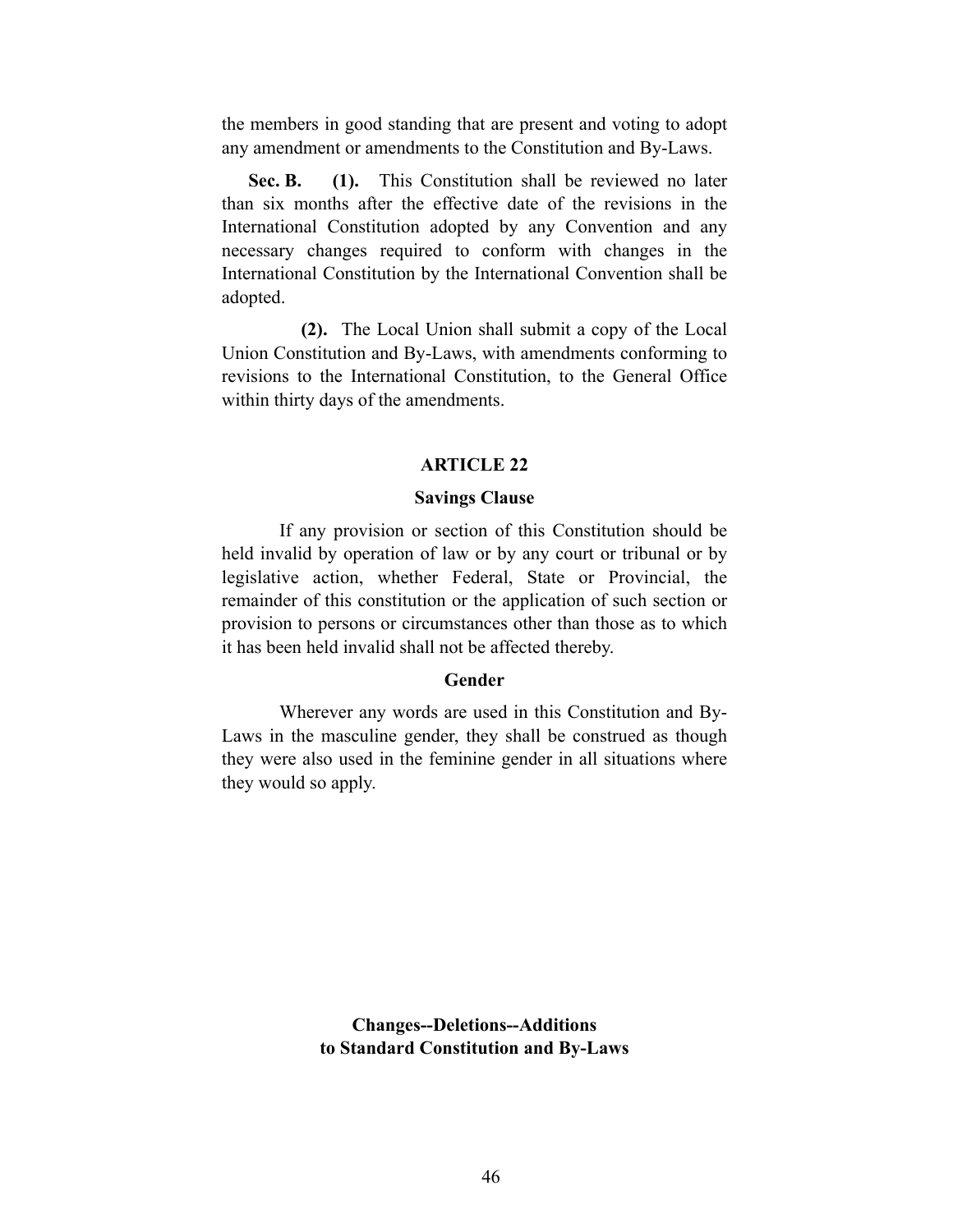Constitution Committee of Local Union No. 755

President: David Cohen Vice President: Luke Adkins Business Manager: Chuck Cortez Recording Secretary: John Vancise

# EXECUTIVE BOARD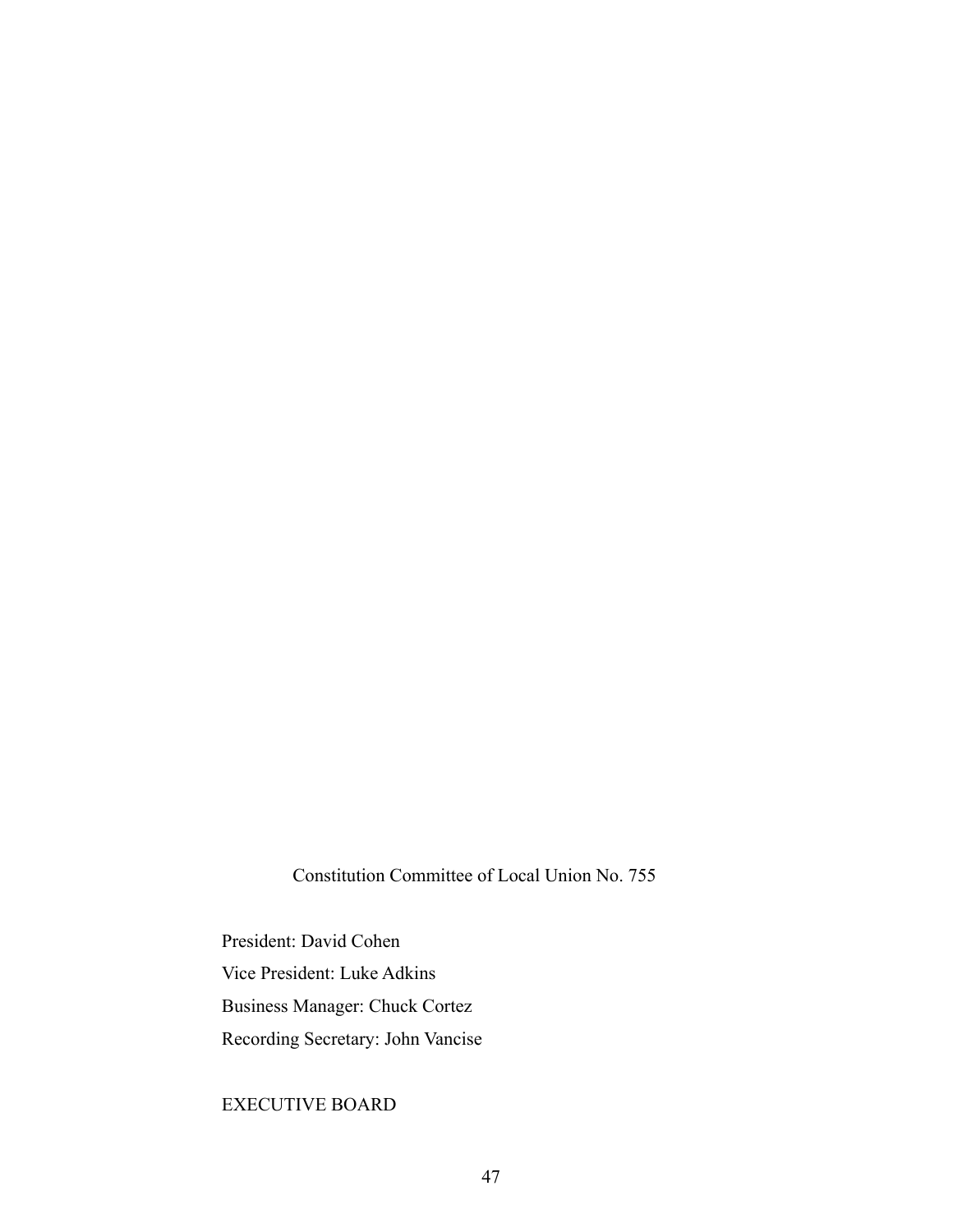Clay Granger Carlo Perez Michael Watts Michael Rabbitt Anthony Cope Kirk Starbird

> This Constitution Adopted this 24th day of September 2020.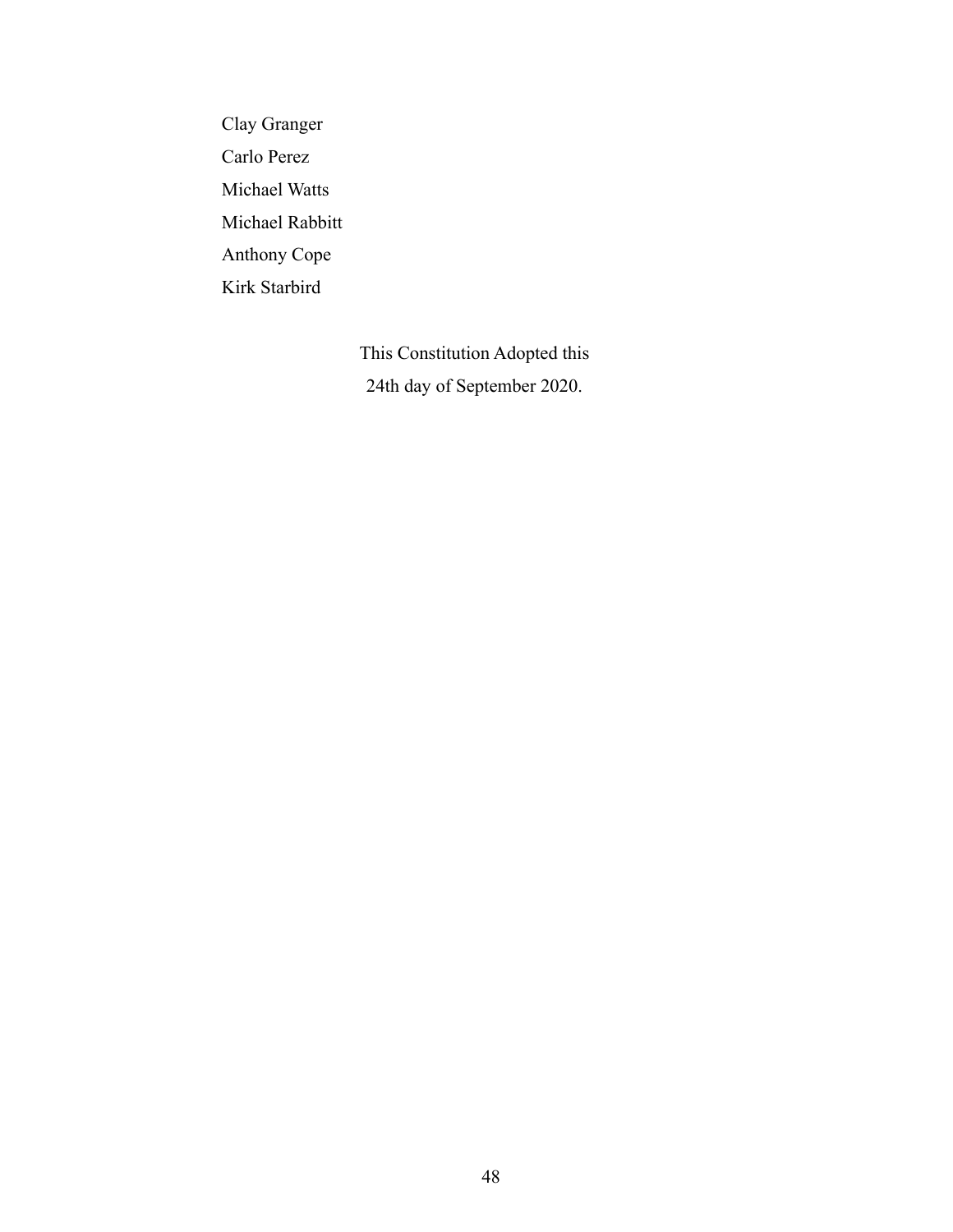**Amendments**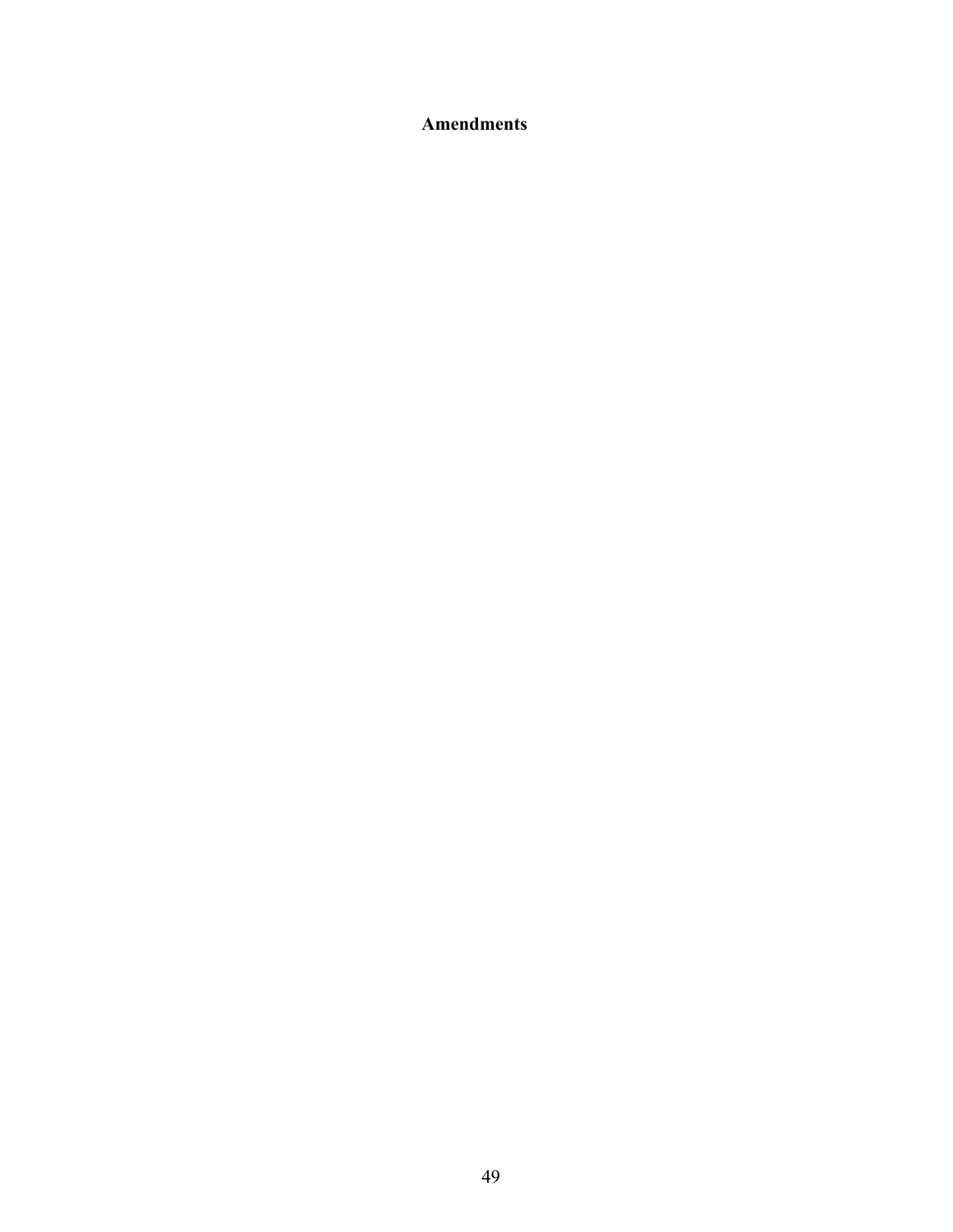# **Regular Members**

| PL.       |  | $\mathbf{r} = \mathbf{r} \cdot \mathbf{r}$ | Plasterer--Journeyperson    |
|-----------|--|--------------------------------------------|-----------------------------|
| PA.       |  |                                            | Plasterer--Apprentice       |
| $PT$ .    |  |                                            | Plasterer--Trainee          |
| $CM$ .    |  |                                            | Cement Mason--Journeyperson |
| CA –      |  |                                            | Cement Mason--Apprentice    |
| <b>CT</b> |  |                                            | Cement Mason--Trainee       |
| SH.       |  |                                            | Shop Hand--Journeyperson    |
| $SA$ .    |  |                                            | Shop Hand--Apprentice       |
| $ST$ .    |  |                                            | Shop Hand—Trainee           |
| SCU       |  |                                            | Sculptor                    |

# **Journeyperson Member With Two Primary Classifications**

| PC         |              |                        | Plasterer (Cement Mason) |
|------------|--------------|------------------------|--------------------------|
| $PS$ .     |              |                        | Plasterer (Shop Hand)    |
| CP         |              |                        | Cement Mason (Plasterer) |
| $CS$ .     |              |                        | Cement Mason (Shop Hand) |
|            |              | $SP \t{.} \t{.} \t{.}$ | Shop Hand (Plasterer)    |
| <b>SC</b>  |              |                        | Shop Hand (Cement Mason) |
|            | <b>SCUSH</b> |                        | Sculptor (Shophand)      |
|            |              |                        | <b>Other Members</b>     |
| <b>NCW</b> |              |                        | Non Construction Worker  |
| AM         |              |                        | <b>Associate Member</b>  |